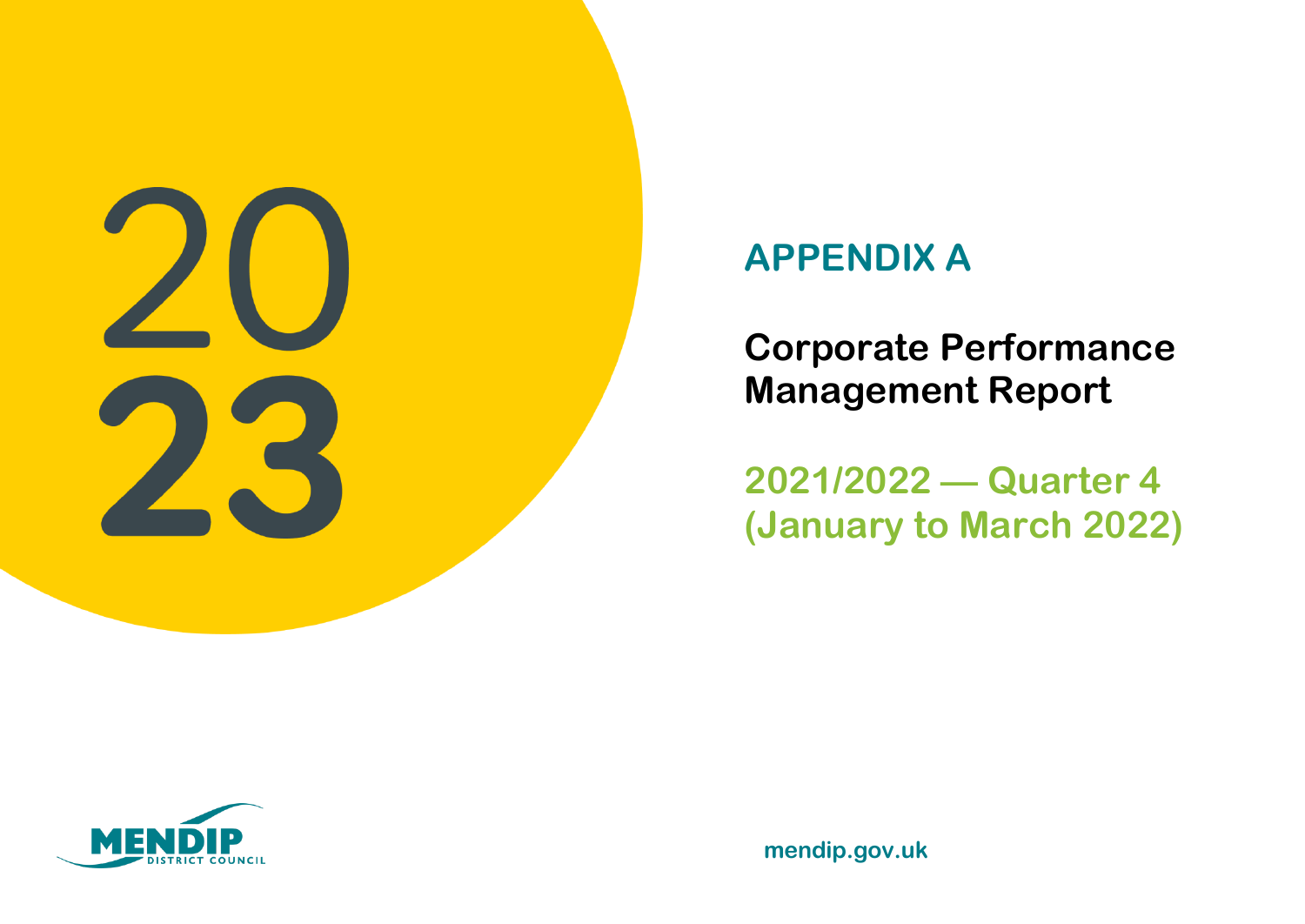## **Contents**

| <b>Overview and Summary</b>                          | 3  |
|------------------------------------------------------|----|
| Senior Leadership Team (SLT) Comment                 | 4  |
| <b>Corporate Delivery Plan</b>                       | 5  |
| Key for Corporate Delivery Plan Priority Dashboards  | 7  |
| Corporate Delivery Plan Dashboards                   | 8  |
| <b>Finance Dashboard</b>                             | 20 |
| <b>Performance Indicators</b>                        | 21 |
| <b>Customer Feedback Dashboard</b>                   | 21 |
| Freedom of Information and Data Protection Dashboard | 25 |
| Human Resource Dashboard                             | 29 |
| Service Performance Indicator Dashboards             | 34 |
| 5 Councils Partnership Dashboard                     | 44 |
| Somerset Waste Partnership Dashboard                 | 46 |

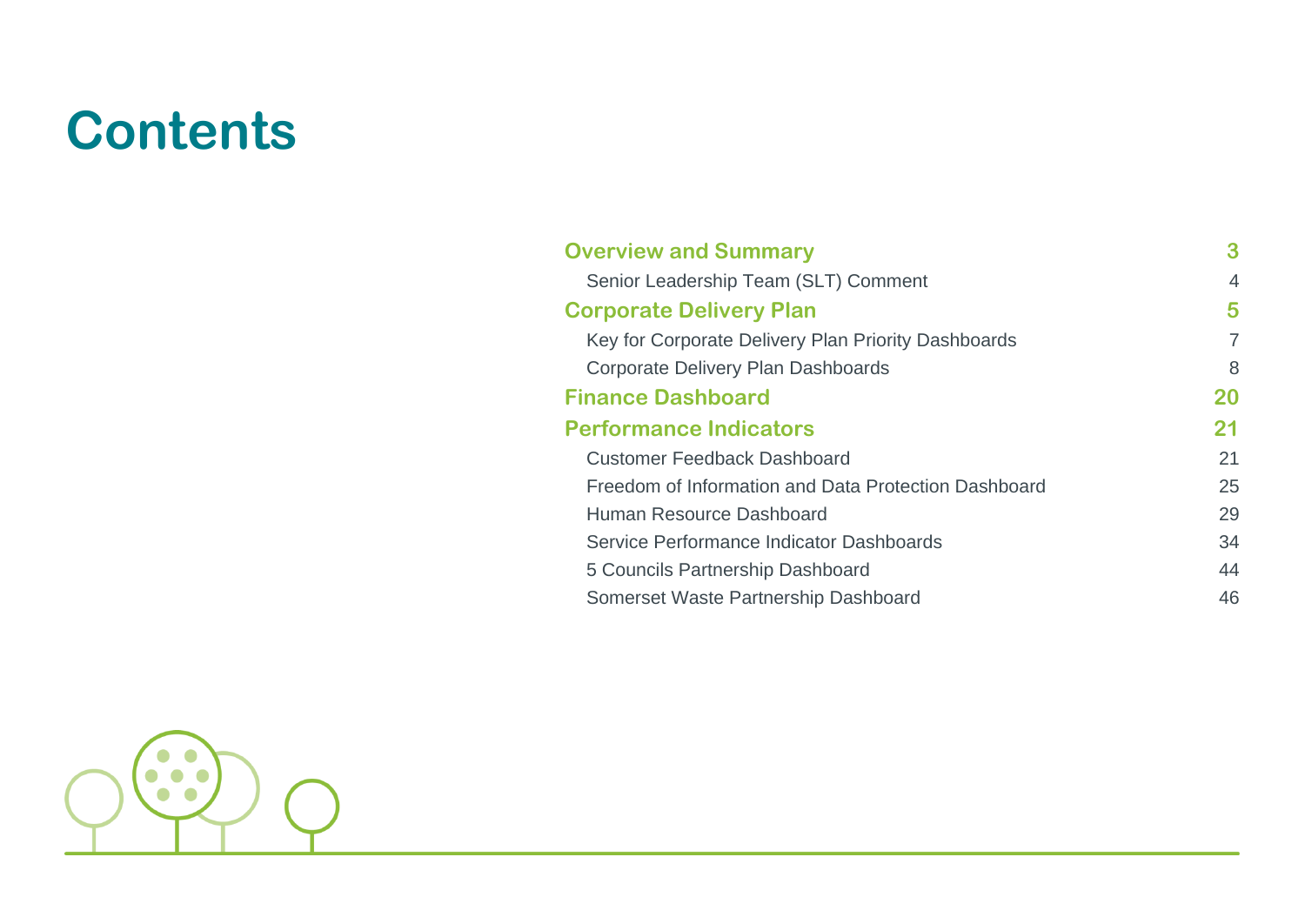# **Overview and Summary**

### **Introduction**

This report sets out Corporate Performance for Q4 of 2021/2022 and, where appropriate, the outturn for the year as a whole.

The report provides an overview of progress for the Corporate Delivery Plan actions that support the Council's three Corporate Priorities.

- 1. Make Mendip a fairer place<br>2. Deliver on our climate and e
- 2. Deliver on our climate and ecological commitment
- 3. Protect and enhance our towns and rural communities

The Corporate Delivery Plan, agreed by Cabinet on 6<sup>th</sup> September 2021, outlines the areas of focus until April 2023. The high-level dashboards, detailing progress against these actions, can be found within this report.

In addition to reporting on how we are delivering against the Corporate Delivery Plan, this report includes performance against Key Performance Indicators (KPIs) for a number of services, including those provided via the 5 Councils Partnership and, where appropriate, the outturn for 2021/2022 as a whole.

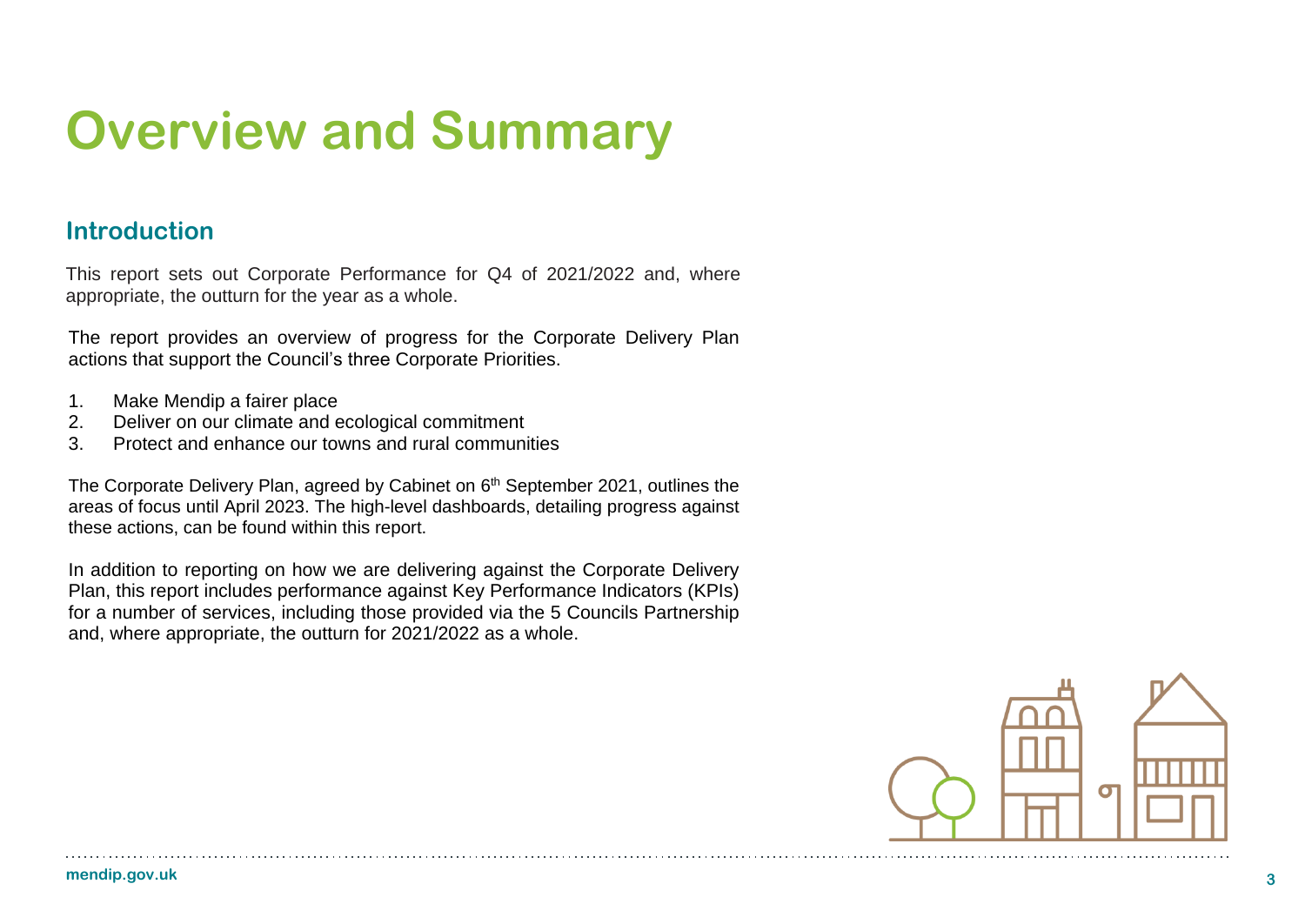### **Senior Leadership Team (SLT) Comment**

This year has yet again been challenging for our staff due to recovering from the impacts of the COVID pandemic, the change of corporate plan for the Council in September 2021, and the legal requirement to become a Unitary Authority, which was announced in July 2021.

Whilst working with the competing pressures of delivering the local government reorganisation (LGR) programme for the Unitary Authority, our staff have achieved 3 of the Corporate Delivery Plan actions by the end of Q4 2021/2022. Although there are a few priority actions slightly off target this quarter, due to complex reasons such as licences or other legal requirements, the majority remain on target to be achieved.

In relation to the Government statistics for Major/Minor and other planning applications, SLT is pleased to see our Planning Service is in the top 10 of Councils in the Southwest for the percentage of decisions issued in time, with or without a time extension.

To support our communities, the Council has also increased the number of Disabled Facility Grants completed compared to last year, from 47 to 69, and there has also been a welcome 17% reduction of fly tips collected across the district since 2020/2021.

SLT would like to take this opportunity to praise staff as they continue to show resilience and provide good services across our community.

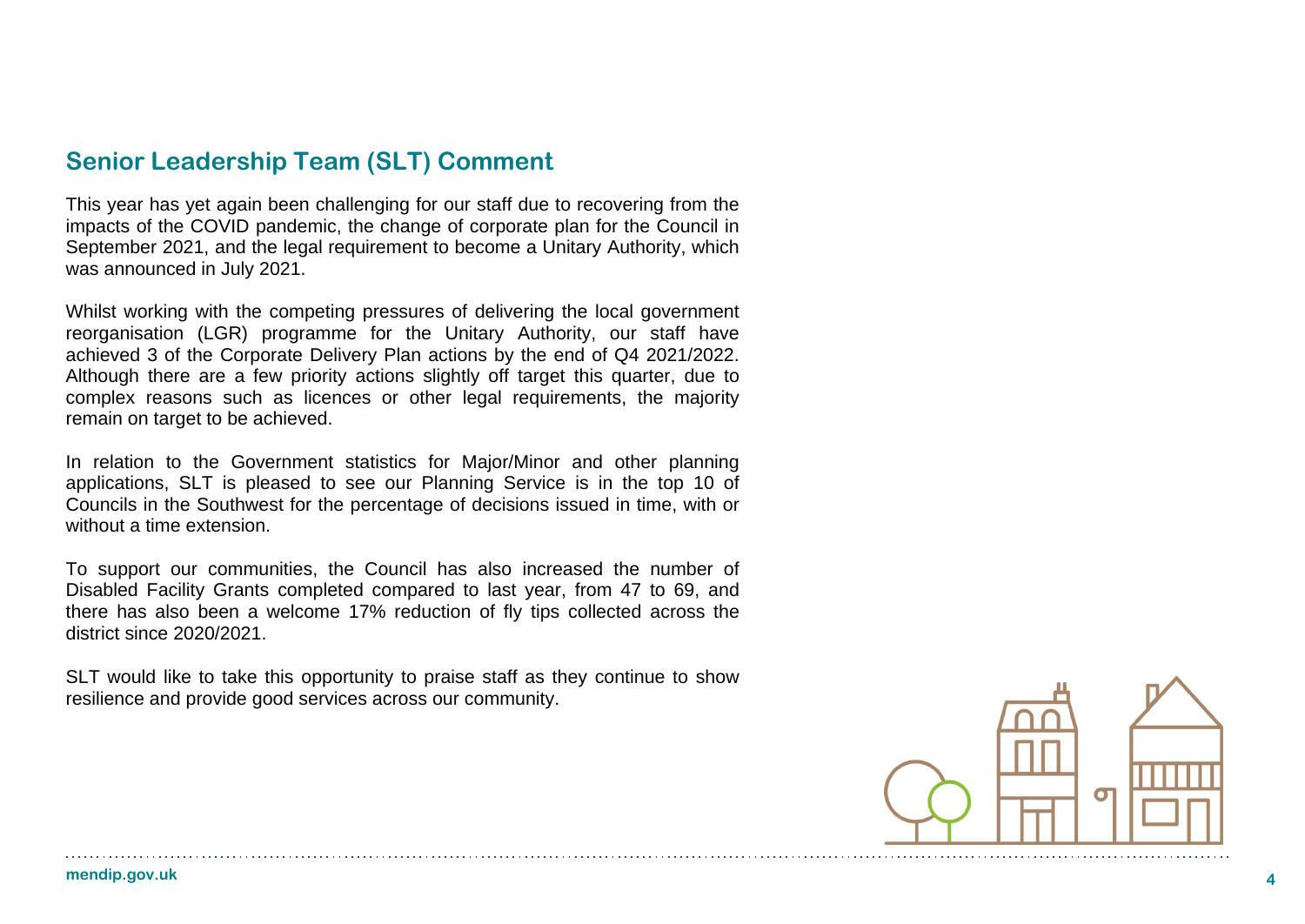# **Corporate Delivery Plan**

This report indicates performance in relation to the priorities within the Corporate Delivery Plan.

At present there is a total of **17 priority actions**. This number may change during the lifetime of the plan as actions are achieved.

The status of these actions at the end of Q4 2021/2022 is as follows;

As at 31 March 2022, 13 (76%) are green, 4 (24%) are amber, 0 (0%) are red, and 0 (0%) are not yet due to start.

#### **Completed or new actions:**

When priority actions are completed, they will be removed from this report and replaced with any new priority actions, where appropriate.

Completed priority action(s) during Q4 2021/2022 are noted in the table below and do not form part of the total percentage.

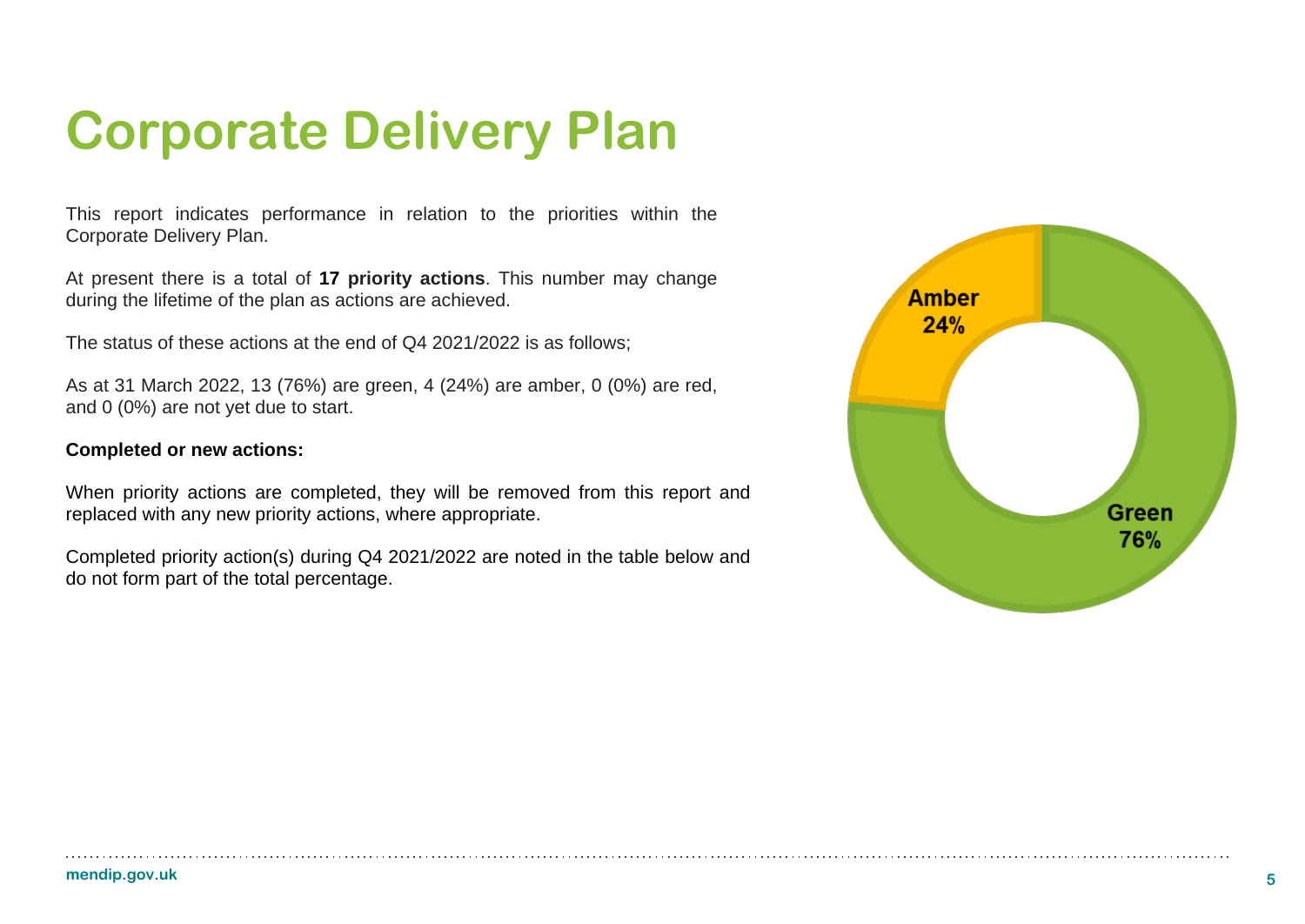### Completed corporate delivery plan actions:

If the priority action has been marked as 'completed' it is because the key deliverable outcome has been achieved.

| <b>Completed Corporate Delivery Plan priority action or sub-action</b>                                                                                                                      |                                                                                                                                                                                                                                                      |  |  |  |  |  |
|---------------------------------------------------------------------------------------------------------------------------------------------------------------------------------------------|------------------------------------------------------------------------------------------------------------------------------------------------------------------------------------------------------------------------------------------------------|--|--|--|--|--|
| <b>Priority action/sub-action</b>                                                                                                                                                           | <b>Reason for being completed</b>                                                                                                                                                                                                                    |  |  |  |  |  |
| <b>ASSET AND LAND DEVOLUTION:</b><br><b>Bishops Barn and Recreation Ground in Wells</b>                                                                                                     | This priority action has now been completed as, at a<br>meeting of Mendip District Council's Cabinet (Monday 7th<br>February 2022), Members approved the transfer of<br>trusteeship of the Wells Recreation Ground charity to Wells<br>City Council. |  |  |  |  |  |
| <b>STREET SWEEPER:</b><br>To increase street sweeping provision across the district on a 10-week<br>sweeping cycle.                                                                         | This priority action has now been completed as an<br>additional street sweeper commenced sweeping roads in<br>February 2022 and the Council are receiving regular<br>updates as to how much detritus is being collected.                             |  |  |  |  |  |
| <b>FLY-TIPPING:</b><br>Source and apply an additional fly-tipping crew to increase the response<br>times of fly tipping collection given the increased volumes seen within the<br>district. | This priority action has now been completed as an<br>additional fly tipping crew has been sourced to collect fly<br>tips across the district.                                                                                                        |  |  |  |  |  |
| <b>CLIMATE CHANGE AND RESILIENCE:</b><br>The appointment of a second climate change resilience officer for<br>Mendip District.                                                              | This priority action has now been completed as an officer<br>commenced in post in Q4 2021/2022 to bolster the Climate<br>Change and Resilience team.                                                                                                 |  |  |  |  |  |

 $\cdots$ 

. . . . . . . . . . . . . . . . .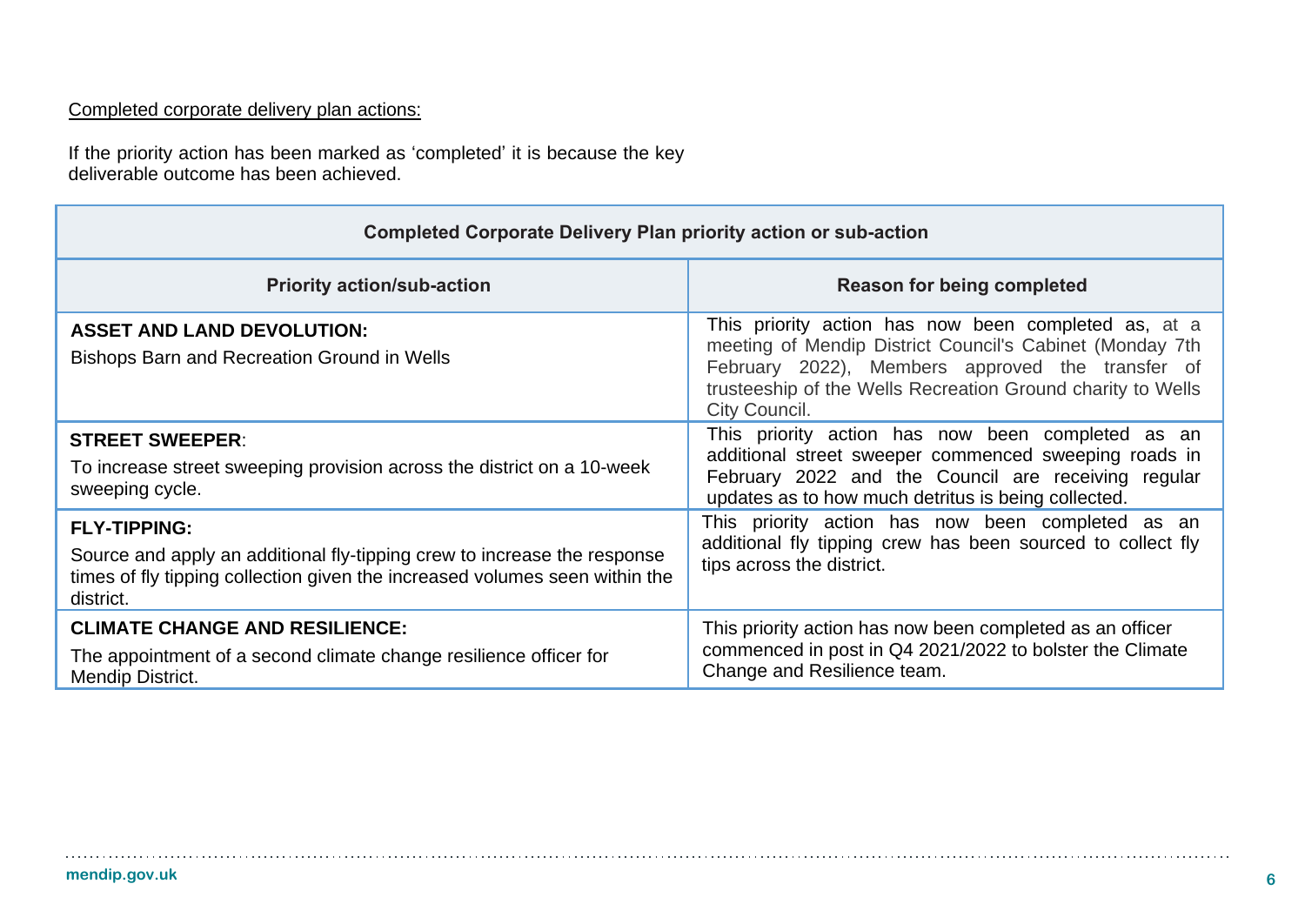## **Key for Corporate Delivery Plan**

Key: RAG (Grey, Red, Amber, Green)

| <b>Colour</b> | <b>Alert Symbol Key</b>            |
|---------------|------------------------------------|
| Green         | On Target / completed              |
| <b>Amber</b>  | Some Issues / currently off target |
| Red           | Unlikely to be achieved            |
| Grey          | Not yet due to start / scoping     |



 $\cdots$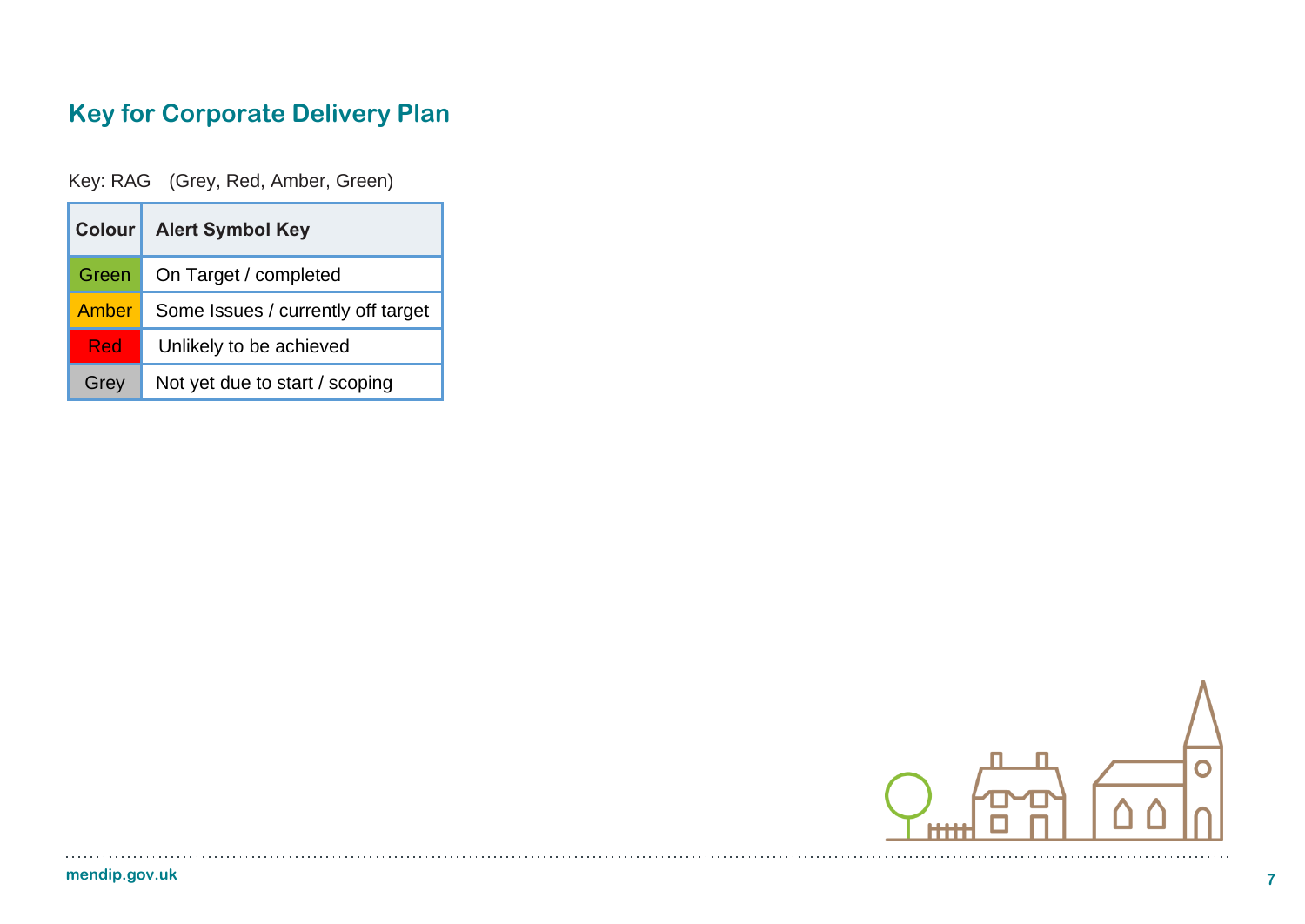## **Local Government Reorganisation (LGR)**

| <b>Priority Action</b>                                                                                                                                                      | <b>Completion</b> | Q <sub>1</sub> | Q2      | Q3      | Q <sub>4</sub> |
|-----------------------------------------------------------------------------------------------------------------------------------------------------------------------------|-------------------|----------------|---------|---------|----------------|
|                                                                                                                                                                             | date              | 2021/22        | 2021/22 | 2021/22 | 2021/22        |
| To transition into a Single Unitary Council for Somerset by vesting date,<br>1 <sup>st</sup> April 2023, working with all District Councils and Somerset County<br>Council. | Q4<br>2022/2023   | n/a            | n/a     | Green   | Green          |

### **Q4 Update:**

Following consideration by both Houses of Parliament, the Secretary of State has made the Somerset Structural Changes Order 2022, which paves the way for the new Somerset Council to be established on 1<sup>st</sup> April 2023.

The Order comes into effect immediately and gives approval to the local elections on 5<sup>th</sup> May 2022 for 110 councillors to the County Council and to the elections for city, town, and parish councils across Somerset. It also hands responsibility for building the single unitary council to a new Implementation Executive, while setting the legal basis for the new council that will replace Somerset County Council and four district councils (Mendip, Sedgemoor, Somerset West and Taunton and South Somerset) on 1<sup>st</sup> April 2023.

Mendip District Council has increased resource during Q4 2021/2022 to support the transition phase, which will increase as the programme evolves. In addition, staff continue to deliver statutory services and the Council's Corporate delivery plan, however, this continues to be monitored closely with the increasing workload associated with the Single Unitary Council formation.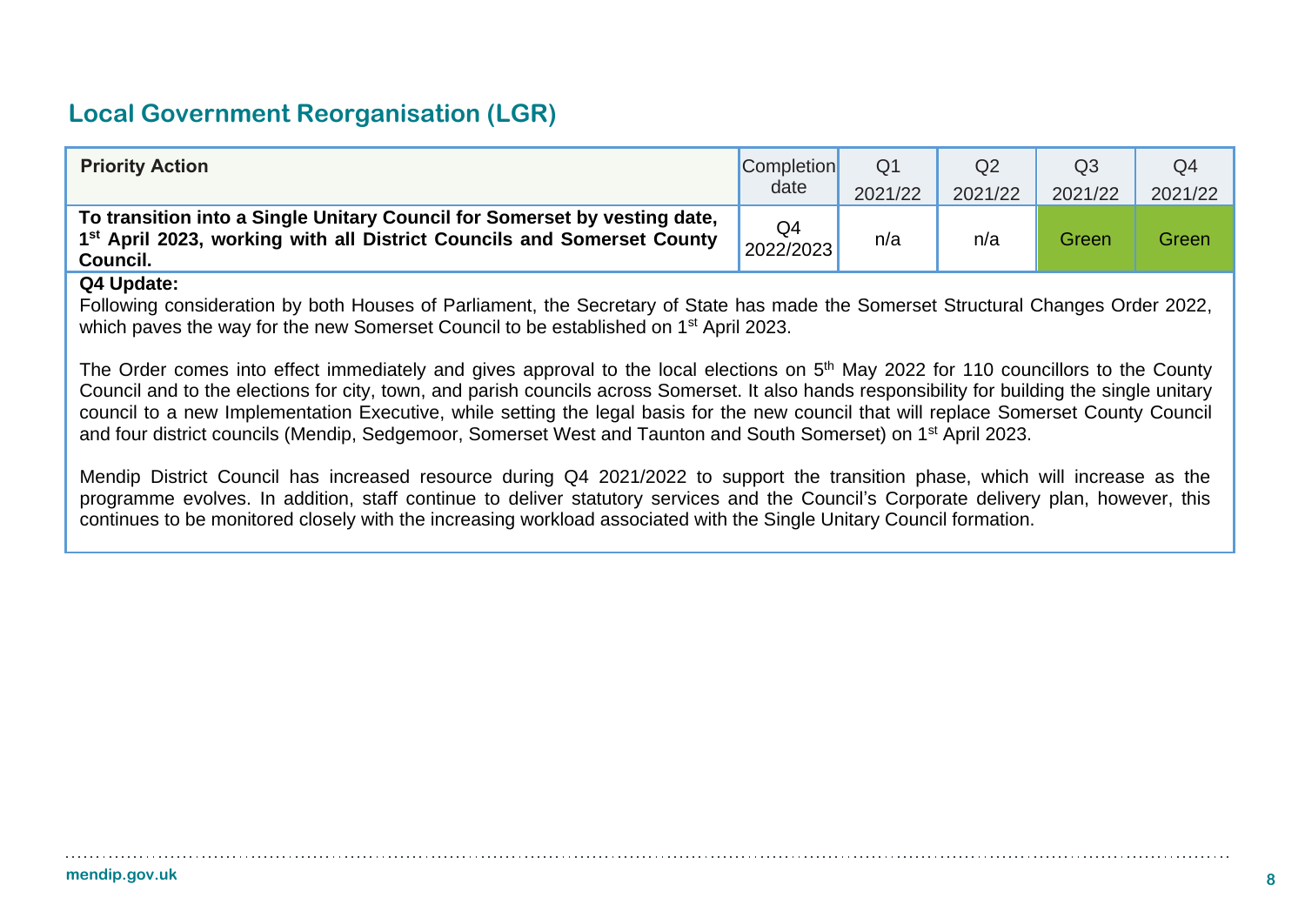## **Asset and Land Devolution**

| <b>Priority Action</b>                                                                                                                                                                                                                           | <b>Completion</b><br>date                                                                                                                                                                                                                                                                                                                                                                                                                                                 | Q <sub>1</sub><br>2021/22 | Q2<br>2021/22 | Q <sub>3</sub><br>2021/22 | Q <sub>4</sub><br>2021/22 |  |  |
|--------------------------------------------------------------------------------------------------------------------------------------------------------------------------------------------------------------------------------------------------|---------------------------------------------------------------------------------------------------------------------------------------------------------------------------------------------------------------------------------------------------------------------------------------------------------------------------------------------------------------------------------------------------------------------------------------------------------------------------|---------------------------|---------------|---------------------------|---------------------------|--|--|
| Respond to requests from Town and Parish Councils to transfer<br>Council assets prior to vesting date on 1 <sup>st</sup> April 2023.<br>The main activities featured for this priority are listed below, along with their<br>respective updates. | Q4<br>2022/2023                                                                                                                                                                                                                                                                                                                                                                                                                                                           | n/a                       | n/a           | Green                     | Green                     |  |  |
| Bishops Barn and Recreation Ground in Wells                                                                                                                                                                                                      | At Cabinet on 7 <sup>th</sup> February 2022, Members approved<br>the transfer of trusteeship of the Wells Recreation<br>Ground charity to Wells City Council. At transfer,<br>Mendip District Council will no longer have any legal or<br>financial responsibility for the Trust. Subject to the<br>Charity Commission authorisation, the move means<br>Wells City Council are set to become the new<br>'caretakers' of the Bishop's Barn and Wells Recreation<br>Ground. |                           |               |                           |                           |  |  |
| Boyles Cross, Egford Lane Park and Broadway Allotments Site in Frome                                                                                                                                                                             | Negotiations with Frome Town Council continue in<br>regard to the transfer of the Broadway Allotments Site.                                                                                                                                                                                                                                                                                                                                                               |                           |               |                           |                           |  |  |
| Pomparles Bridge Lane in Glastonbury                                                                                                                                                                                                             | Heads of Terms have been agreed, the District Valuer<br>has been commissioned and work on the draft sales<br>contract has commenced.                                                                                                                                                                                                                                                                                                                                      |                           |               |                           |                           |  |  |
| Additional Parish/Town/City Councils requests                                                                                                                                                                                                    | Several requests from Parish Councils have been<br>withdrawn whilst the Property Team continue to<br>progress those that have been approved and conduct<br>due diligence checks in relation to those requests which<br>will be presented to Members for initial consideration.                                                                                                                                                                                            |                           |               |                           |                           |  |  |

. . . . . . . . . . . .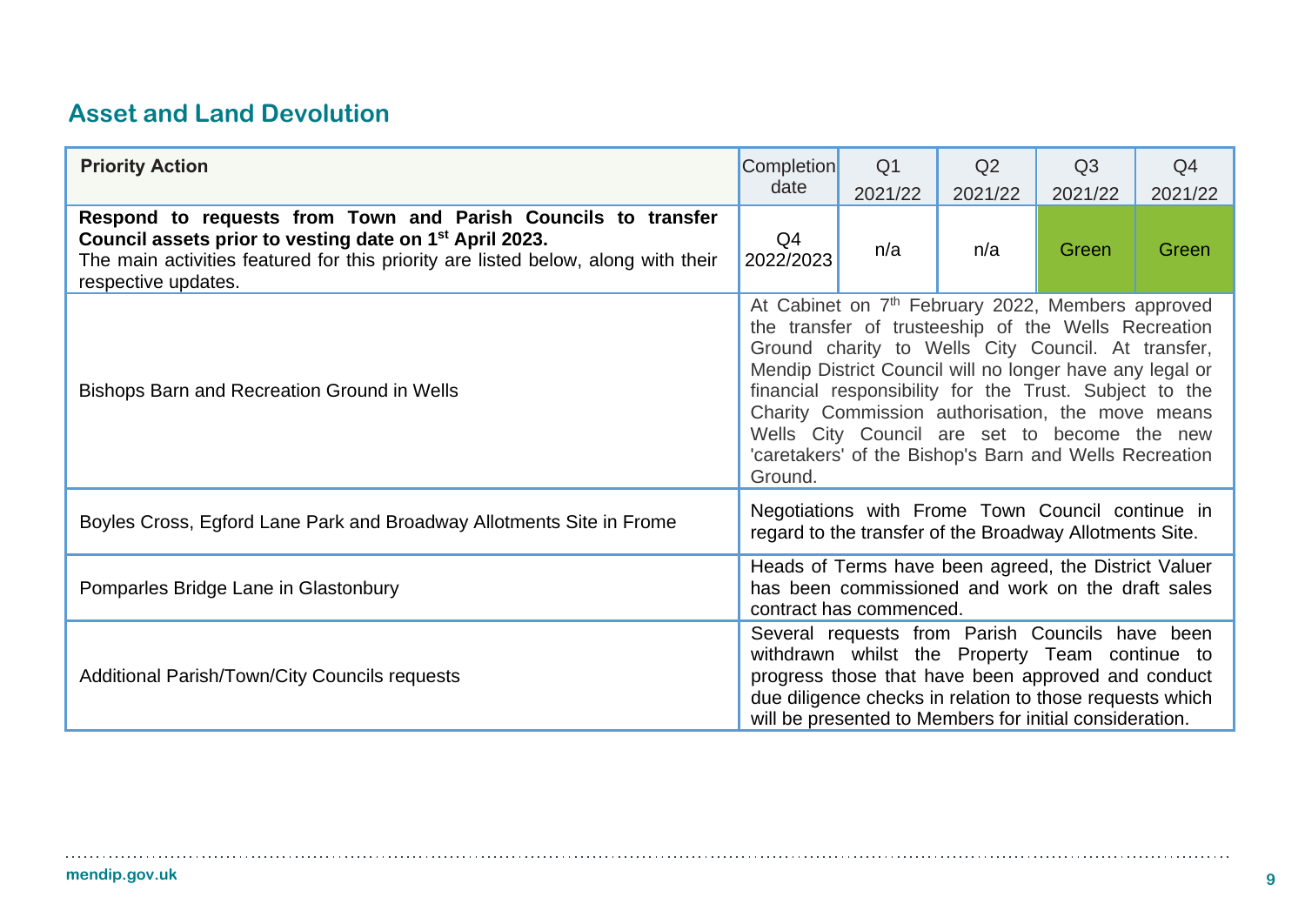## **Social and Affordable Housing**

| <b>Priority Action</b>                                                                                                                                                                                                       | <b>Completion</b> | Q <sub>1</sub> | Q2      | Q <sub>3</sub> | Q <sub>4</sub> |
|------------------------------------------------------------------------------------------------------------------------------------------------------------------------------------------------------------------------------|-------------------|----------------|---------|----------------|----------------|
|                                                                                                                                                                                                                              | date              | 2021/22        | 2021/22 | 2021/22        | 2021/22        |
| Develop and deliver a programme of social housing, focusing initially<br>on the potential of Council owned sites.<br>This priority action is being delivered in 3 main phases, as set out in the<br>Corporate Delivery Plan. | Q4<br>2022/2023   | Green          | Green   | Green          | Green          |

#### **Q4 Update:**

In Q4 2021/2022, the planning applications submitted by Aster Housing on land at Cemetery Lane, Street and Norbins Road car park, Glastonbury continued to be monitored. Both applications are within the part of Mendip affected by the requirement for phosphate mitigation measures to be identified and implemented prior to a planning decision being issued. This is the main obstacle to progressing these applications.

The proposed sale of land at West Shepton, Shepton Mallet to Live West was approved by Cabinet on 7<sup>th</sup> March 2022 and planning contracts were exchanged on 31st March 2022. Up to 15 new homes are proposed, all at social rent.

Progress towards exchange of contracts with Stonewater Housing on part of North Parade, Frome car park has been delayed by the need to complete a land swap with the adjoining College. The legal work required to achieve this is well advanced.

In Q1 2022/2023, the primary focus will be on exchanging contracts on the sale at North Parade, Frome plus assisting in the preparation of a planning application at West Shepton, Shepton Mallet.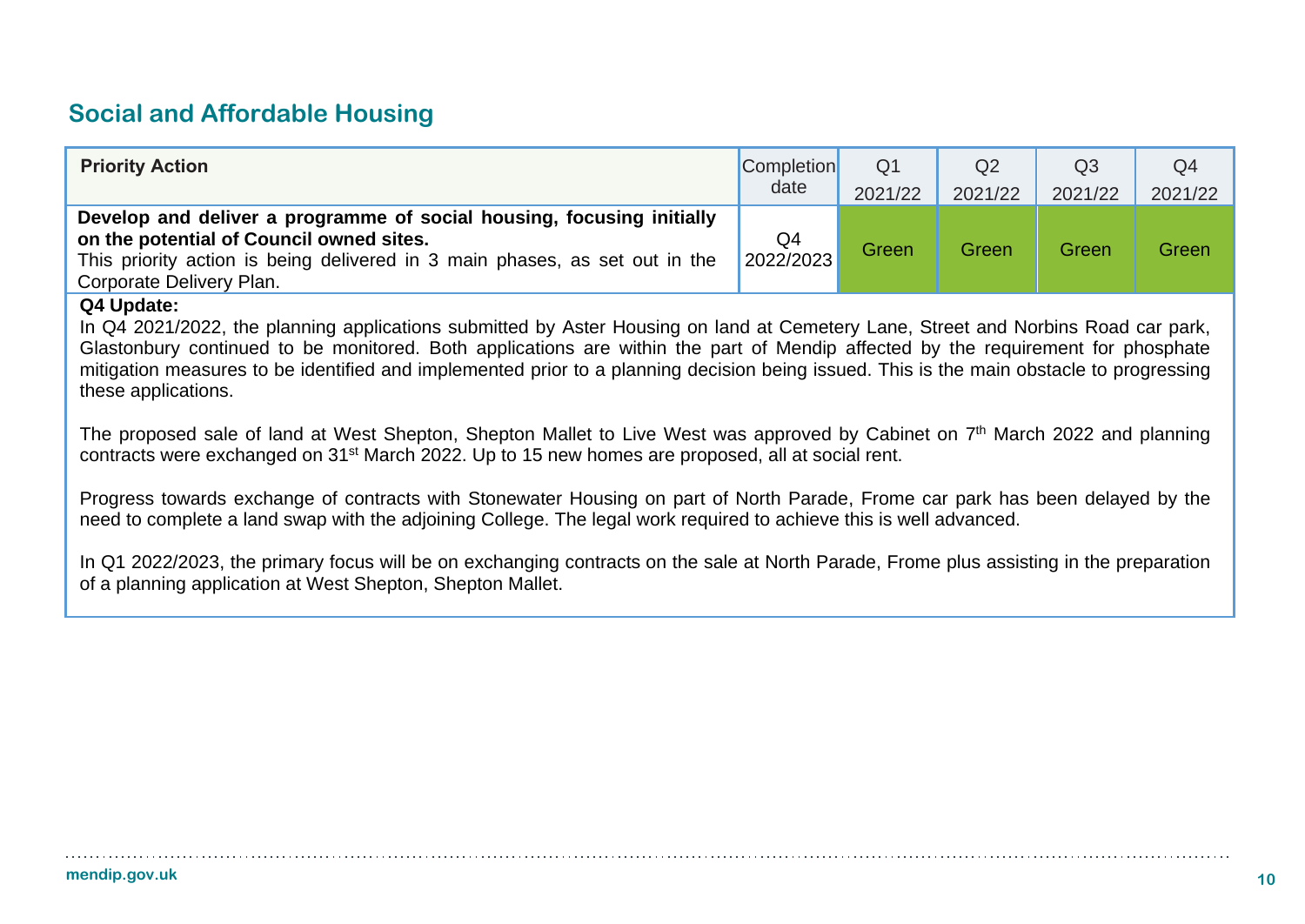## **Multi-User Paths**

| <b>Priority Action</b>                                                                                                                                                                                                                                                                                                                                                                                   | <b>Completion</b> | Q <sub>1</sub> | Q <sub>2</sub> | Q <sub>3</sub> | Q <sub>4</sub> |
|----------------------------------------------------------------------------------------------------------------------------------------------------------------------------------------------------------------------------------------------------------------------------------------------------------------------------------------------------------------------------------------------------------|-------------------|----------------|----------------|----------------|----------------|
|                                                                                                                                                                                                                                                                                                                                                                                                          | date              | 2021/22        | 2021/22        | 2021/22        | 2021/22        |
| Reduce the volume of commuter related vehicles on our roads through<br>the creation of an integrated network of multi-user paths around<br>Mendip.<br>This priority action is being delivered in 3 main phases as set out in the<br>Corporate Delivery Plan. In addition, the Council are supporting safe cycle<br>crossing in Priory Road, Wells and a cycle training programme across the<br>district. | Q4<br>2022/2023   | Green          | Green          | Green          | Amber          |
| -----                                                                                                                                                                                                                                                                                                                                                                                                    |                   |                |                |                |                |

### **Q4 Update:**

A new section of a multi-user path in Dulcote was officially declared open at a special celebration on 4 th March 2022. It marked the latest stage in a key section of the Strawberry Line which forms part of the Somerset Circle, now in construction. The path connects Wells to the Charlie Bigham's food kitchen at Dulcote quarry. Additional planting, landscaping, and benches are to be installed in Q1 2022/2023.

The construction of the campus path has been delayed as the planning decision conditions have not yet been discharged. Officers have been working on the licence between Historic Railways England, Mendip District Council and Somerset County Council enabling the public to be able to legally pass under the Cannards Grave bridge. This will be completed in Q1 2022/2023. In addition, officers have completed the lease for the land adjacent to the bridge.

All landowners on the Shepton Mallet to Wells Strawberry Line path have been contacted and work is underway to bring forward 2 planning applications in Q2 2022/2023. Officers continued to work on the procurement of land agent services for the Mendip section of the Wells to Cheddar Strawberry Line path and Glastonbury to Wells path with all engagement to be completed at the end of Q2 2022/2023. A planning application is in preparation for a section of the Wells to Cheddar Strawberry Line path.

The Bath Road viaduct and Windsor Hill tunnels multi-user path planning application is still out for consultation, with Officers working on the licences for the various structures, to complete in Q2 2022/2023.

Work continued with the purchase of land by St Andrews Stream in Wells to improve the existing footpath, where a public consultation with local residents was required. The consultation and review will be complete in early Q1 2022/2023.

Officers developed the designs of Active Travel tranche 3 submission to Government by SCC and are waiting on a decision from the DfT.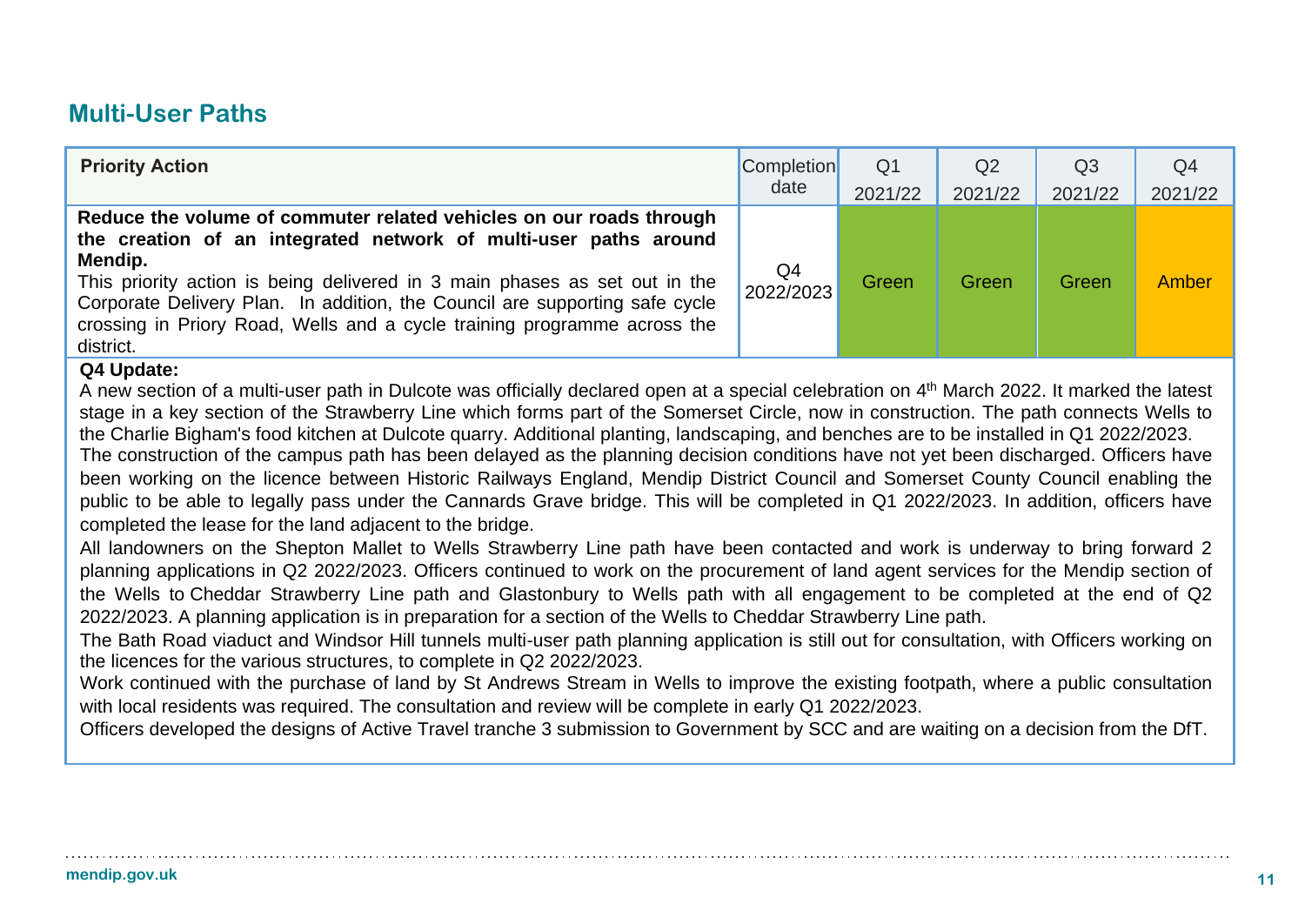## **Economic Development**

| <b>Priority Action</b>                                                                                                                                                                                                                                                                                                                                                                                                                                                                                                                   | <b>Completion</b><br>date   | Q <sub>1</sub><br>2021/22 | Q2<br>2021/22 | Q <sub>3</sub><br>2021/22 | Q <sub>4</sub><br>2021/22 |  |  |
|------------------------------------------------------------------------------------------------------------------------------------------------------------------------------------------------------------------------------------------------------------------------------------------------------------------------------------------------------------------------------------------------------------------------------------------------------------------------------------------------------------------------------------------|-----------------------------|---------------------------|---------------|---------------------------|---------------------------|--|--|
| <b>CREATIVE MENDIP:</b> Mendip District Council is supporting Take Art to<br>deliver events in the rural parts of Mendip in tandem with project delivery in<br>each of the main 5 towns, City and villages.                                                                                                                                                                                                                                                                                                                              | Q <sub>4</sub><br>2021/2022 | n/a                       | n/a           | Green                     | Amber                     |  |  |
| Q4 Update:<br>During Q4 2021/2022 the projects continued to be delivered in line with the agreements with events taking place across the district. One<br>project has been delayed due to bad weather but is on target for delivery in Q1 2022/2023, when all of the projects will be complete.<br>The commission for the sculpture / artwork near the Shape Campus to commemorate the efforts of the Mendip community during the<br>pandemic will take place in Q2 2022/2023, due to delays to the construction of the multi-user path. |                             |                           |               |                           |                           |  |  |
| <b>Priority Action</b>                                                                                                                                                                                                                                                                                                                                                                                                                                                                                                                   | <b>Completion</b><br>date   | Q <sub>1</sub><br>2021/22 | Q2<br>2021/22 | Q <sub>3</sub><br>2021/22 | Q <sub>4</sub><br>2021/22 |  |  |
| THE LEVELLING UP FUND: A fund to directly support communities across<br>the UK, providing capital investment in local infrastructure that has a visible<br>impact on people and their communities.                                                                                                                                                                                                                                                                                                                                       | Q2<br>2022/2023             | n/a                       | n/a           | Green                     | Green                     |  |  |
| Q4 Update:<br>Government guidance has now been received and the Council is working with Sedgemoor District Council and South Somerset District<br>Council on commencing the two bids for Wells Constituency and Somerton and Frome. The bids have to be submitted by 6 <sup>th</sup> July 2022.                                                                                                                                                                                                                                          |                             |                           |               |                           |                           |  |  |
| <b>Priority Action</b>                                                                                                                                                                                                                                                                                                                                                                                                                                                                                                                   | <b>Completion</b><br>date   | Q <sub>1</sub><br>2021/22 | Q2<br>2021/22 | Q3<br>2021/22             | Q <sub>4</sub><br>2021/22 |  |  |
| <b>THE GLASTONBURY TOWN DEAL:</b> Part of a national initiative designed to<br>'level up' all parts of the country, by regenerating towns to boost businesses,<br>improve infrastructure, encourage enterprise and bring communities together.                                                                                                                                                                                                                                                                                           | 2026                        | Green                     | Green         | Green                     | Green                     |  |  |

. . . . . . . . . . .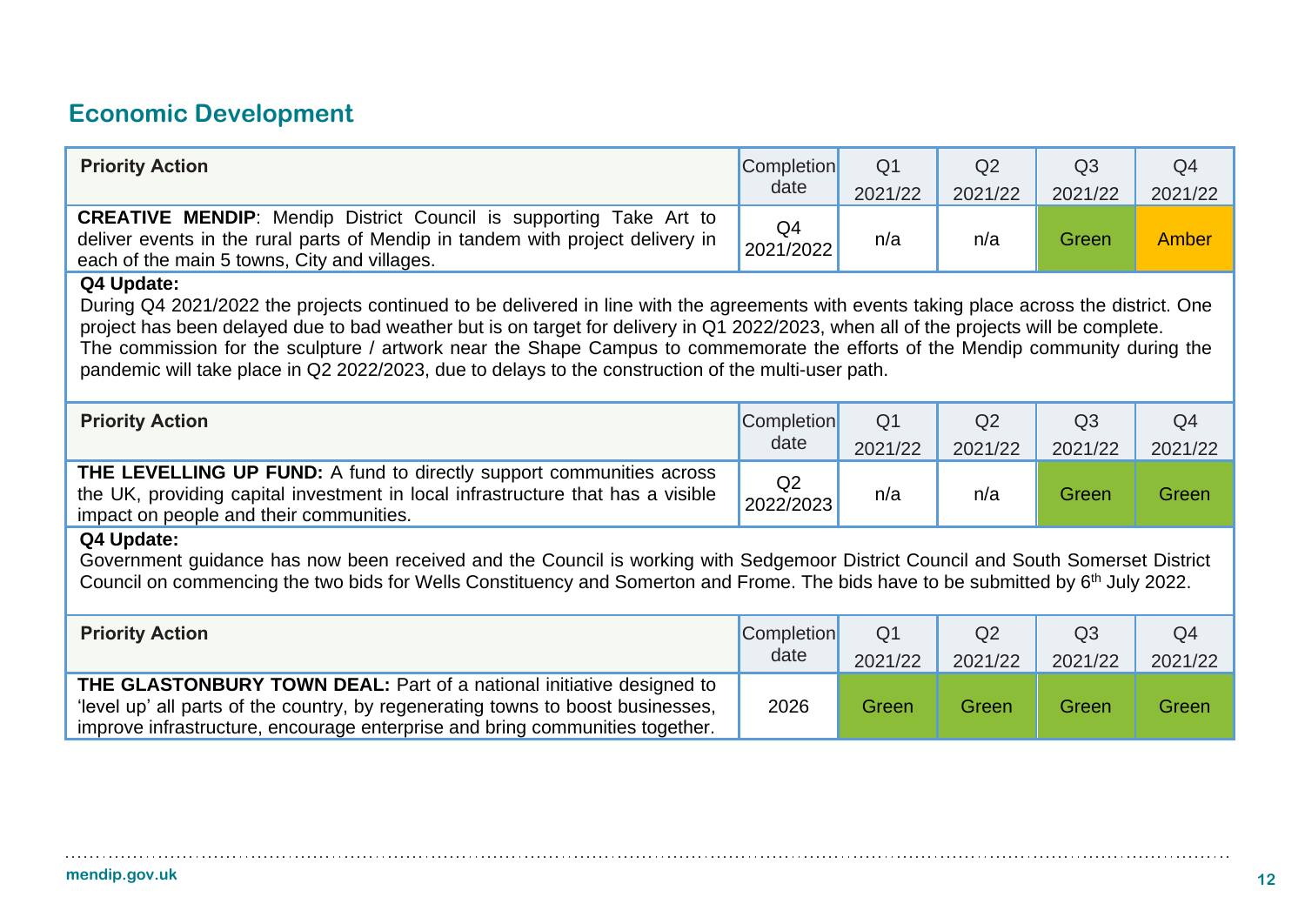### **Q4 Update:**

A community-focused open day event was held on 25<sup>th</sup> February 2022 at the Town Hall in Glastonbury, giving local residents and businesses an opportunity to find out more about the Glastonbury Town Deal projects. Visitors to the event were encouraged to submit their comments and suggestions on the project proposals, providing input to the Business Case process currently underway. The event showcased the 12 projects that are set to benefit from the £23.6 million investment and highlighting some of the opportunities these could bring for the local community.

Progress continues with the Business Case process for the Glastonbury Town Deal Projects. A Scrutiny Task and Finish Group has been established to provide further review of the Business Cases, alongside the Glastonbury Town Deal Board review. An additional Cabinet meeting date has been agreed in June 2022, to complete the internal assurance process prior to 30<sup>th</sup> June 2022.

| <b>Priority Action</b>                                                          | <b>Completion</b> | Q <sub>1</sub> | Q2      | Q3      | Q <sub>4</sub> |
|---------------------------------------------------------------------------------|-------------------|----------------|---------|---------|----------------|
|                                                                                 | date              | 2021/22        | 2021/22 | 2021/22 | 2021/22        |
| <b>SAXONVALE:</b> A major town centre brownfield regeneration project in Frome. | 2025              | Green          | Green   | Green   | Green          |

#### **Q4 Update:**

The Homes England Grant has been extended to 31<sup>st</sup> March 2023 to provide the opportunity for demolition works to proceed once planning consent is in place. Pending these works, the contractors have demobilised, and the construction site has closed following the successful completion of specified decontamination works. The Council has ensured the site remains secure with motion sensor cameras at key points both inside and outside the buildings. Any trespass is picked up immediately by Veritas Security who, after contacting officers of the council, will dispatch security staff to site, if necessary, on a 24-hour basis.

The s106 agreement for the planning application is expected to be completed during Q1 2022/2023, allowing the planning consent to be issued.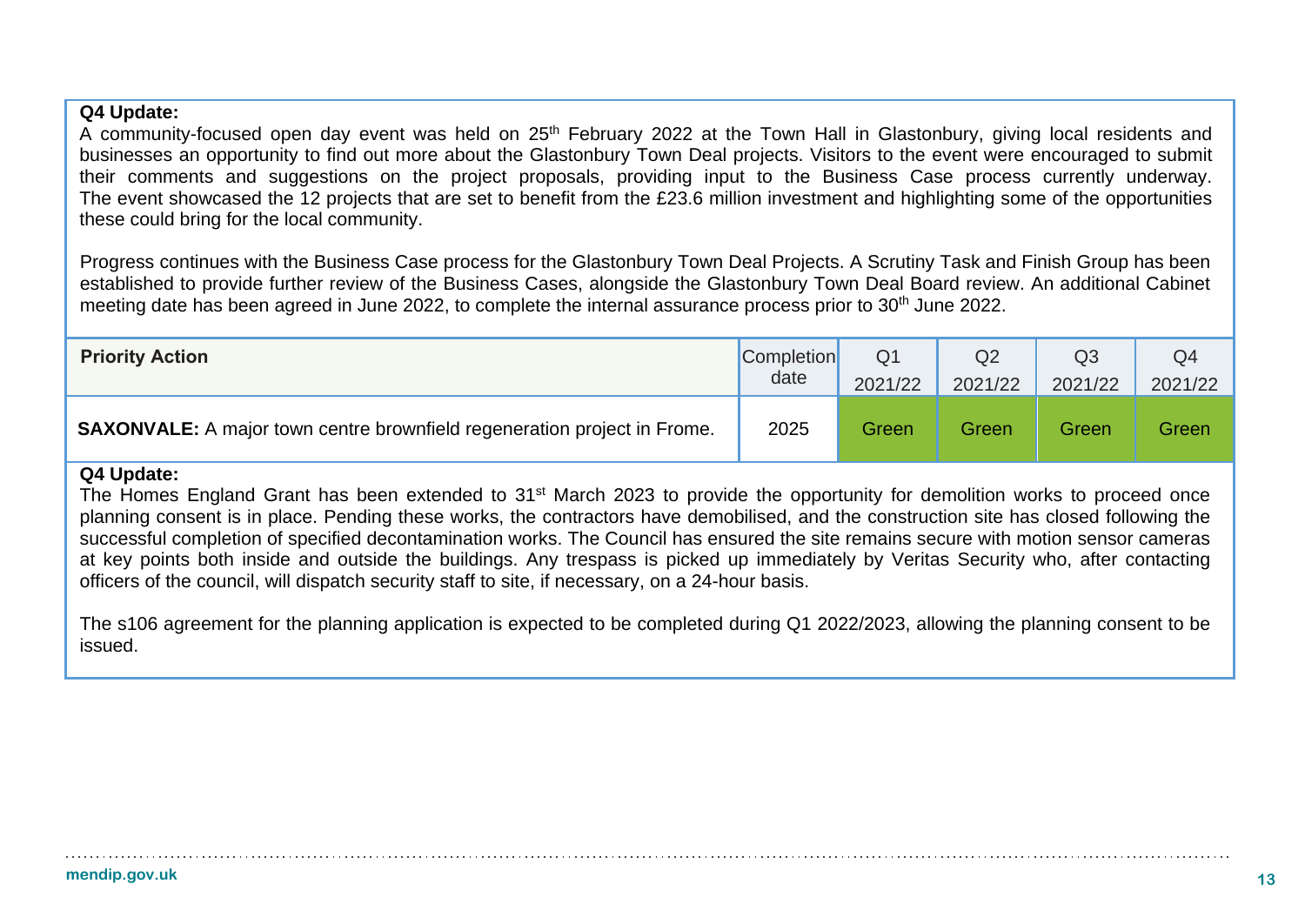## **Community Development**

| <b>Priority Action</b>                                                                                                                                                                                                                                                                                                                                                                                                                                                                                                                                                                                                                                                                                                                                                                                                                                                  | <b>Completion</b><br>date   | Q <sub>1</sub>            | Q <sub>2</sub> | Q <sub>3</sub>            | Q4                        |  |
|-------------------------------------------------------------------------------------------------------------------------------------------------------------------------------------------------------------------------------------------------------------------------------------------------------------------------------------------------------------------------------------------------------------------------------------------------------------------------------------------------------------------------------------------------------------------------------------------------------------------------------------------------------------------------------------------------------------------------------------------------------------------------------------------------------------------------------------------------------------------------|-----------------------------|---------------------------|----------------|---------------------------|---------------------------|--|
|                                                                                                                                                                                                                                                                                                                                                                                                                                                                                                                                                                                                                                                                                                                                                                                                                                                                         |                             | 2021/22                   | 2021/22        | 2021/22                   | 2021/22                   |  |
| <b>COMMUNITIES FUND:</b> A fund for projects that support community<br>resilience, build capacity and promote wellbeing across the district.                                                                                                                                                                                                                                                                                                                                                                                                                                                                                                                                                                                                                                                                                                                            | Q <sub>4</sub><br>2022/2023 | Green                     | Green          | Green                     | Green                     |  |
| Q4 Update:<br>Funding agreements for large projects (up to 30k) are being finalised by the legal team and will be completed in early April 2022.<br>Payments to those projects which have signed a legal agreement have commenced; these are provided as instalments, as per the<br>funding agreement.<br>The majority of the funding agreements for smaller projects (up to 2k) have all been signed (except for 3 which are being progressed with<br>the applicant). In total 20 projects have been paid in full to deliver their projects.<br>Successful projects have been promoted on the Mendip District Council website. Two of the projects funded, Frome Window<br>Wanderland (4 <sup>th</sup> -7 <sup>th</sup> March 2022) and Shepton Mallet Snowdrop Festival (15 <sup>th</sup> to 27 <sup>th</sup> February 2022) have taken place during Q4<br>2021/2022. |                             |                           |                |                           |                           |  |
| <b>Priority Action</b>                                                                                                                                                                                                                                                                                                                                                                                                                                                                                                                                                                                                                                                                                                                                                                                                                                                  | <b>Completion</b><br>date   | Q <sub>1</sub><br>2021/22 | Q2<br>2021/22  | Q <sub>3</sub><br>2021/22 | Q <sub>4</sub><br>2021/22 |  |
| <b>CLIMATE AND ECOLOGICAL EMERGENCY FUND:</b> A fund for projects that<br>support climate change and ecological benefits across the district.                                                                                                                                                                                                                                                                                                                                                                                                                                                                                                                                                                                                                                                                                                                           | Q <sub>4</sub><br>2022/2023 | Green                     | Green          | Green                     | Green                     |  |
| Q4 Update:<br>Successful projects have been promoted on the Mendip District Council website.<br>Payments to applicants, who have signed a funding agreement, have been made and monitoring will commence in Q1 / Q2 2022/2023.                                                                                                                                                                                                                                                                                                                                                                                                                                                                                                                                                                                                                                          |                             |                           |                |                           |                           |  |

. . . . . . . . . . . .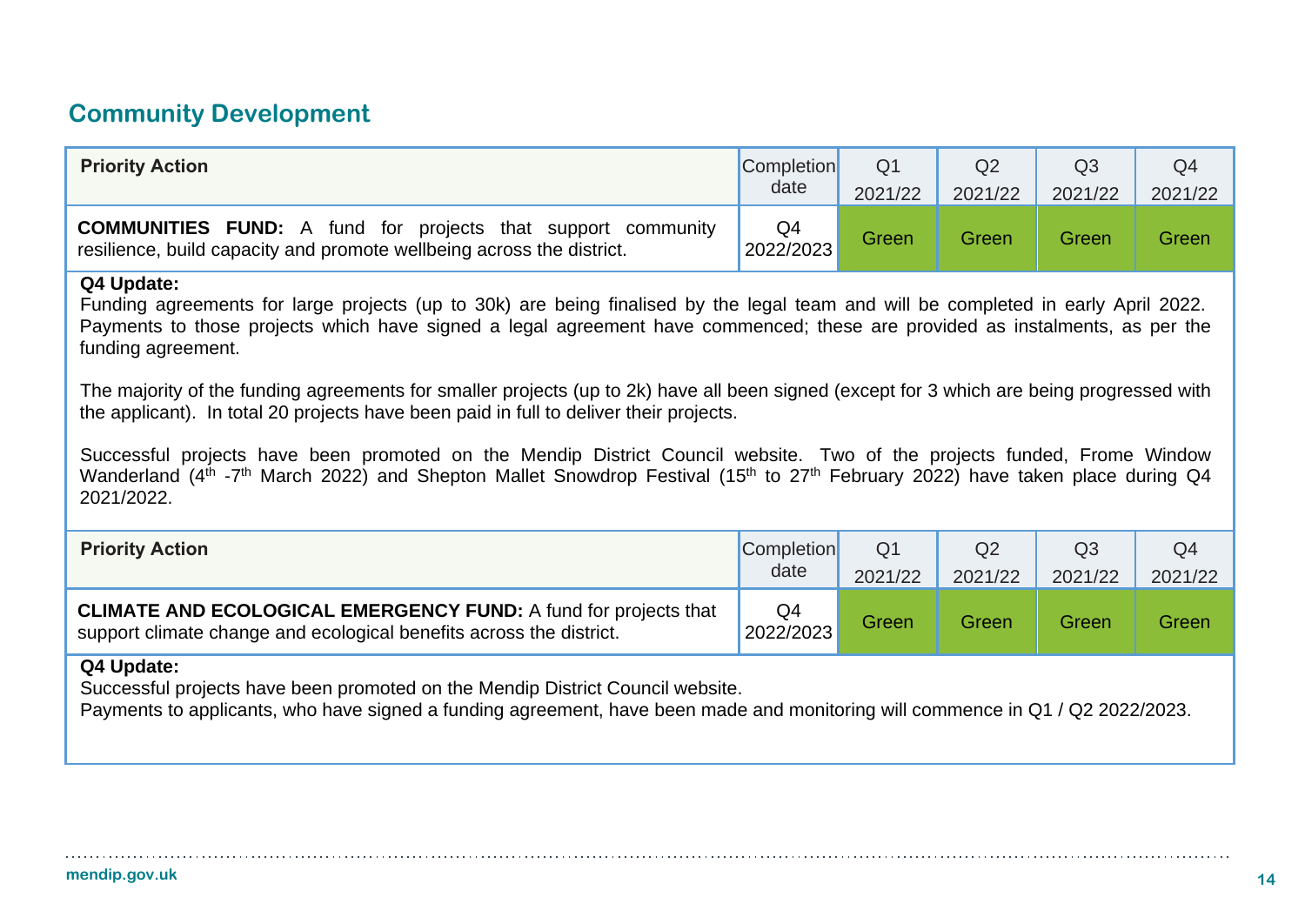| <b>Priority Action</b>                                                        | <b>Completion</b> | Q <sub>1</sub> | Q <sub>2</sub> | Q3      | Q <sub>4</sub> |
|-------------------------------------------------------------------------------|-------------------|----------------|----------------|---------|----------------|
|                                                                               | date              | 2021/22        | 2021/22        | 2021/22 | 2021/22        |
| <b>TOURISM GRANTS:</b> A grant fund is to support tourism related businesses. | Q4<br>2021/2022   | n/a            | n/a            | Green   | <b>Amber</b>   |

### **Q4 Update:**

During Q4 2021/2022 the legal terms and funding arrangements for the agreements were completed and work commenced on all of the projects. The majority of the projects are on target for delivery as agreed, with 2 facing some delays due to staffing levels. The Mural Trail, The Gormley project and the Shepton Mallet Winter Series have been well supported and increased visitor numbers.

In Q1 2022/2023, 6 out of the 7 projects will be active or complete, with the final one due for delivery in Q2 2022/2023 in line with the agreements. The project will be complete and drawn to a close in Q2 2022/2023.

| <b>Priority Action</b>                                                                                                                     | <b>Completion</b> | Q <sub>1</sub> | Q2      | Q <sub>3</sub> | Q <sub>4</sub> |
|--------------------------------------------------------------------------------------------------------------------------------------------|-------------------|----------------|---------|----------------|----------------|
|                                                                                                                                            | date              | 2021/22        | 2021/22 | 2021/22        | 2021/22        |
| <b>CHANGING PLACES:</b> The extended roll out of 'Changing Places' in the<br>district, to make Mendip more accessible for disabled people. | Q4<br>2024/2025   | <b>Amber</b>   | Green   | <b>Amber</b>   | <b>Green</b>   |

### **Q4 Update:**

The Council has been successful in their bid for the 'Changing Places' fund from Government. Scoping for the Changing Places Toilet (CPT) project will commence in early Q1 2022/2023, which will include early discussions with Procurement, Legal, Finance, Glastonbury Town Fund, and key service areas.

The next steps are to include the outcome of the Procurement process, and the allocation process for additional funds being donated for the further development of CPTs across the district.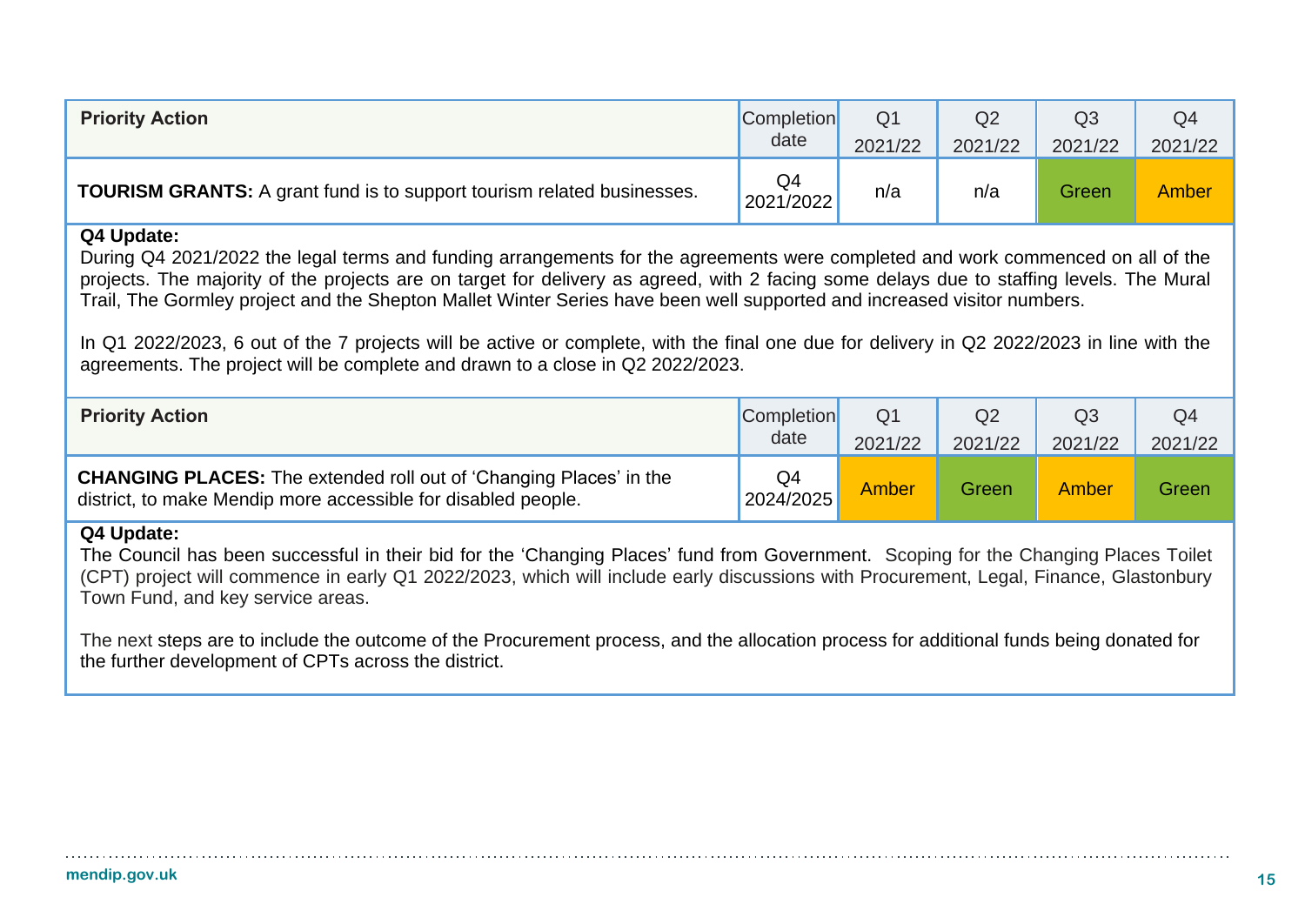## **Greener and Cleaner Mendip**

| <b>Priority Action</b>                                                                                                                                                                                                                                                                                                                                                                                                                                                                                                                                                                                            | <b>Completion</b><br>date   | Q <sub>1</sub><br>2021/22 | Q2<br>2021/22             | Q <sub>3</sub><br>2021/22 | Q <sub>4</sub><br>2021/22 |  |  |  |  |
|-------------------------------------------------------------------------------------------------------------------------------------------------------------------------------------------------------------------------------------------------------------------------------------------------------------------------------------------------------------------------------------------------------------------------------------------------------------------------------------------------------------------------------------------------------------------------------------------------------------------|-----------------------------|---------------------------|---------------------------|---------------------------|---------------------------|--|--|--|--|
| <b>BUS SHELTERS:</b> The audit and repair of MDC owned bus shelters across the<br>district, as well as the annual cleaning regime.                                                                                                                                                                                                                                                                                                                                                                                                                                                                                | Q <sub>2</sub><br>2022/2023 | n/a                       | n/a                       | Green                     | Green                     |  |  |  |  |
| Q4 Update:<br>All Mendip District Council's bus shelters were cleaned by the end of Q4 2021/2022 and IDverde have also completed their audit of the<br>shelters.<br>GW Shelter Solutions Ltd are carrying out their own audit, to give us an overall picture of what is required for the shelters and what is<br>required to bring all our bus shelters up to specification.<br>This will be progressed further in Q1 2022/2023 and completed by Q2 2022/2023.                                                                                                                                                    |                             |                           |                           |                           |                           |  |  |  |  |
| <b>Priority Action</b>                                                                                                                                                                                                                                                                                                                                                                                                                                                                                                                                                                                            | <b>Completion</b><br>date   | Q <sub>1</sub><br>2021/22 | Q <sub>2</sub><br>2021/22 | Q <sub>3</sub><br>2021/22 | Q <sub>4</sub><br>2021/22 |  |  |  |  |
| <b>LITTER PICKING:</b> Increased contractual litter picking across the district to<br>encompass known hot spots.                                                                                                                                                                                                                                                                                                                                                                                                                                                                                                  | Q4<br>2022/2023             | n/a                       | n/a                       | Green                     | Green                     |  |  |  |  |
| Q4 Update:<br>The Council have identified all the major roads within the district of Mendip that require litter picking.<br>IDverde are addressing the traffic management issues effectively splitting the major roads into manageable sections, to enable the litter<br>pick to commence and have confirmation that IDverde have the additional crew required to complete the project.<br>The physical litter pick should commence in Q1 2022/2023 and, to further support the project, the Council will have a schedule to<br>المتحارب المستحار وبالمؤمن وتملؤوا المتحاميات والمحارب والمحارب والمتحارب المحارب |                             |                           |                           |                           |                           |  |  |  |  |

evidence what roads are/have been litter picked and when.

 $\ldots$  .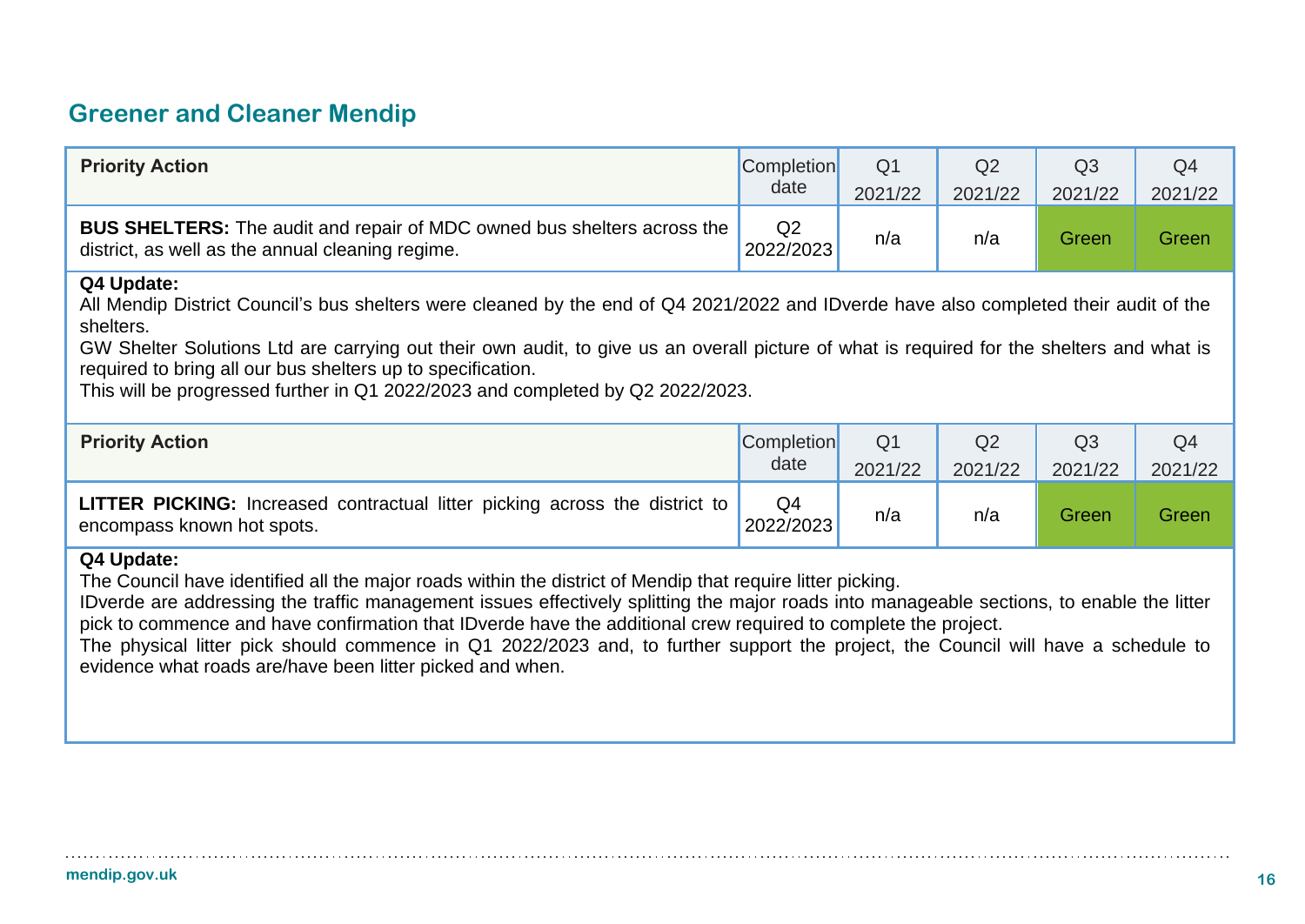| <b>Priority Action</b>                                                                                                                                                                                                                                                                                                                                                                                                                                                                                                                                                                                                                                                                                                                                     | <b>Completion</b><br>date | Q1<br>2021/22 | Q <sub>2</sub><br>2021/22 | Q <sub>3</sub><br>2021/22 | Q4<br>2021/22 |
|------------------------------------------------------------------------------------------------------------------------------------------------------------------------------------------------------------------------------------------------------------------------------------------------------------------------------------------------------------------------------------------------------------------------------------------------------------------------------------------------------------------------------------------------------------------------------------------------------------------------------------------------------------------------------------------------------------------------------------------------------------|---------------------------|---------------|---------------------------|---------------------------|---------------|
| <b>WILD MEADOW:</b> The facilitation of a community trial for wildflower<br>application, looking specifically at MDC owned land and the issue of a license<br>to allow community groups to develop offerings.                                                                                                                                                                                                                                                                                                                                                                                                                                                                                                                                              | Q4<br>2022/2023           | n/a           | n/a                       | Green                     | Amber         |
| Q4 Update:<br>The Council have identified Wells as a pilot area for Mendip Ecological Areas (MEA) and mapped out Mendip owned land into a RAG<br>rating system, depending on the availability and suitability of the land. The Council have discussed the project with Sustainable Wells<br>and working with our Climate Change and Resilience team to provide further support for the project. A legal request has been submitted<br>to approve the format for applying and maintaining a MEA and is currently being reviewed by Legal; hence the amber RAG for this action<br>at the end of Q4 2021/2022. However, the Council are in constant dialogue with Legal and anticipate that the MEAs could be offered to<br>community groups in Q2 2022/2023. |                           |               |                           |                           |               |

| <b>Priority Action</b>                                                                                                                                                                                                                                                                                                                                                                                                                              | <b>Completion</b><br>date | Q <sub>1</sub><br>2021/22 | Q2<br>2021/22  | Q3<br>2021/22 | Q4<br>2021/22    |
|-----------------------------------------------------------------------------------------------------------------------------------------------------------------------------------------------------------------------------------------------------------------------------------------------------------------------------------------------------------------------------------------------------------------------------------------------------|---------------------------|---------------------------|----------------|---------------|------------------|
| <b>STREET SWEEPER:</b> To increase street sweeping provision across the<br>district on a 10-week sweeping cycle.                                                                                                                                                                                                                                                                                                                                    | Q1<br>2022/2023           | n/a                       | n/a            | Green         | <b>Completed</b> |
| Q4 Update:<br>This priority action has been completed as an additional street sweeper commenced sweeping roads in February 2022 and the Council<br>are receiving regular updates as to how much detritus is being collected, which is being recorded.<br>To further support the project, the Council have a schedule that identifies what areas are/have been swept and when. The scheduled<br>areas will continue to be swept during Q1 2022/2023. |                           |                           |                |               |                  |
| <b>Priority Action</b>                                                                                                                                                                                                                                                                                                                                                                                                                              | <b>Completion</b>         | Q <sub>1</sub>            | Q <sub>2</sub> | Q3            | Q4               |

| <b>Priority Action</b>                                       | <b>ICOMPIETION</b> | Q1      | QZ      | Q3      | Q4           |
|--------------------------------------------------------------|--------------------|---------|---------|---------|--------------|
|                                                              | date               | 2021/22 | 2021/22 | 2021/22 | 2021/22      |
| <b>ECO CUTS:</b> Identify a trial of locations for eco cuts. | Q4<br>2022/2023    | n/a     | n/a     | Green   | <b>Green</b> |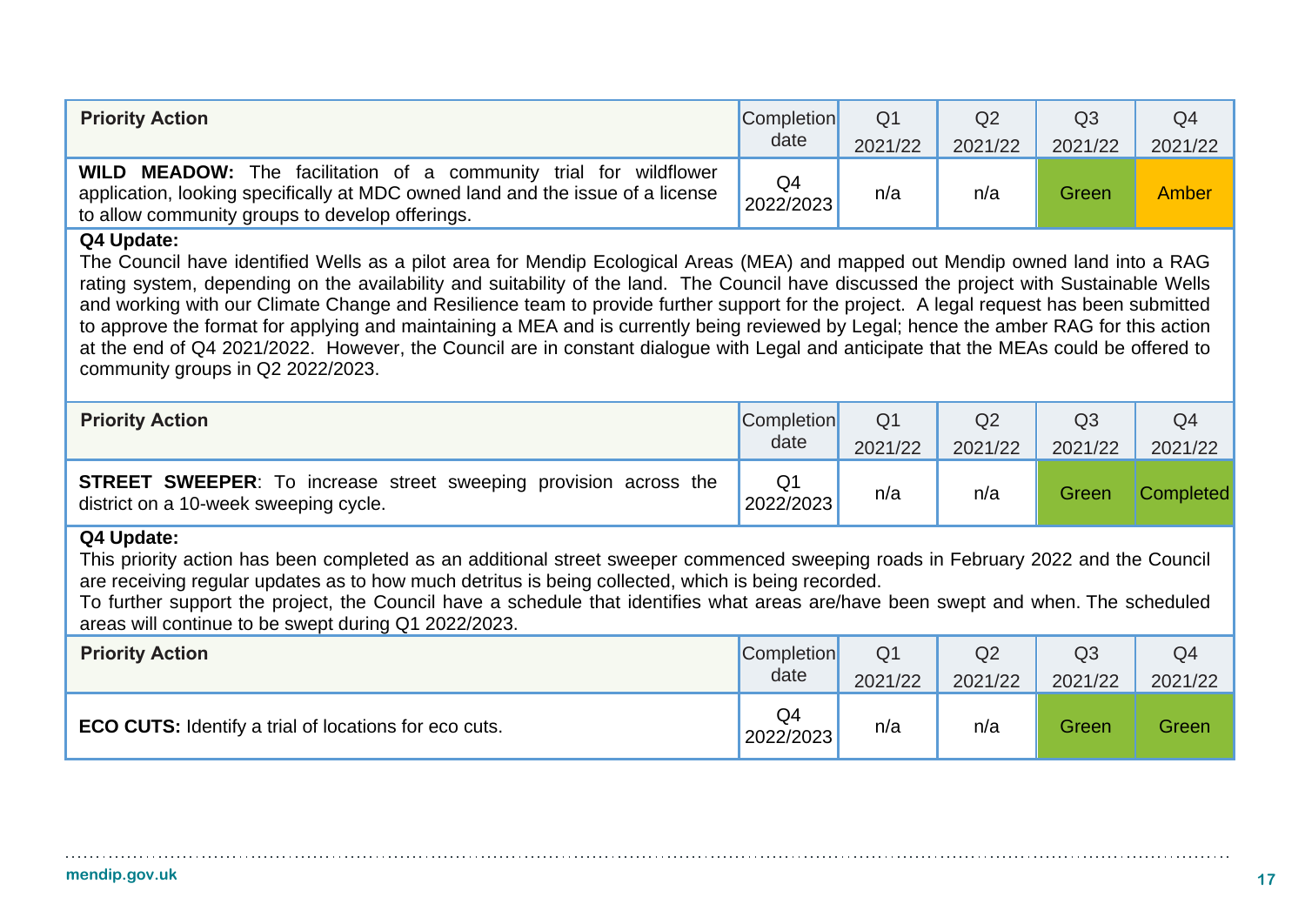### **Q4 Update:**

Ten areas have been identified as eco cut areas and are receiving reduced cuts.

Further areas have potential to be eco cut areas as part of the Mendip Ecological Areas (MEA) project. The Council will have further information as to whether there are further eco cut areas as part of the MEAs project in Q1 2022/2023.

| <b>Priority Action</b>                                                                                                                                                            | <b>Completion</b> | Q <sub>1</sub> | Q2      | Q <sub>3</sub> | Q4      |
|-----------------------------------------------------------------------------------------------------------------------------------------------------------------------------------|-------------------|----------------|---------|----------------|---------|
|                                                                                                                                                                                   | date              | 2021/22        | 2021/22 | 2021/22        | 2021/22 |
| <b>TREES:</b> To continue to plant trees on MDC land, where appropriate to do so,<br>and work with partners such as the Woodland Trust to support planting on<br>non-Mendip land. | Q4<br>2022/2023   | n/a            | n/a     | Green          | Green   |

### **Q4 Update:**

The Council has continued to work in partnership with the AONB, Reimagining the Levels and Somerset Wildlife Trust to plant trees following the "right tree right place" principle. As part of the treescapes project with the AONB, around 700 whips and 74 standards have been planted. AONB volunteers have supported the project giving approximately 240 hours of their free time. This doesn't include the help from Westbury-sub-Mendip Tree Group volunteers, who have focussed on planting a great number of the tree standards. The planting project with Reimaging the Levels has nearly been completed, with a small number left to plant in the Autumn of 2022/2023 and an estimated 4500 trees & hedgerow plants to be planted through the scheme. In addition, working in partnership with the Somerset Wildlife Trust in early 2022 around 500 hawthorn and hazel trees were planted in Edford Wood, Frome. This tree planting is part of the works to help this important semi-natural woodland recover from the devastating impacts of ash dieback. Furthermore, as part of the Queen's Green Canopy funding, an estimated 2500 whips are due to be planted in the Autumn / Winter 2022/2023 planting season.

The Council has also worked in partnership with the other Somerset Local authorities, Somerset AONB's and other stakeholders to submit a joint bid to the national 'Trees Call to Action' fund. Although the joint bid was unsuccessful, dialogue continues on how this can be delivered. An 'England Woodland Creation Accelerator' fund, administered by the Forestry Commission, is due to be launched in Q1 2022/2023 and discussions are due to take place with stakeholders to submit a joint bid.

Finally, the Council are working with The Woodland Trust to organise an educational event for tree wardens, parish, and district councillors in Q1 2022/2023.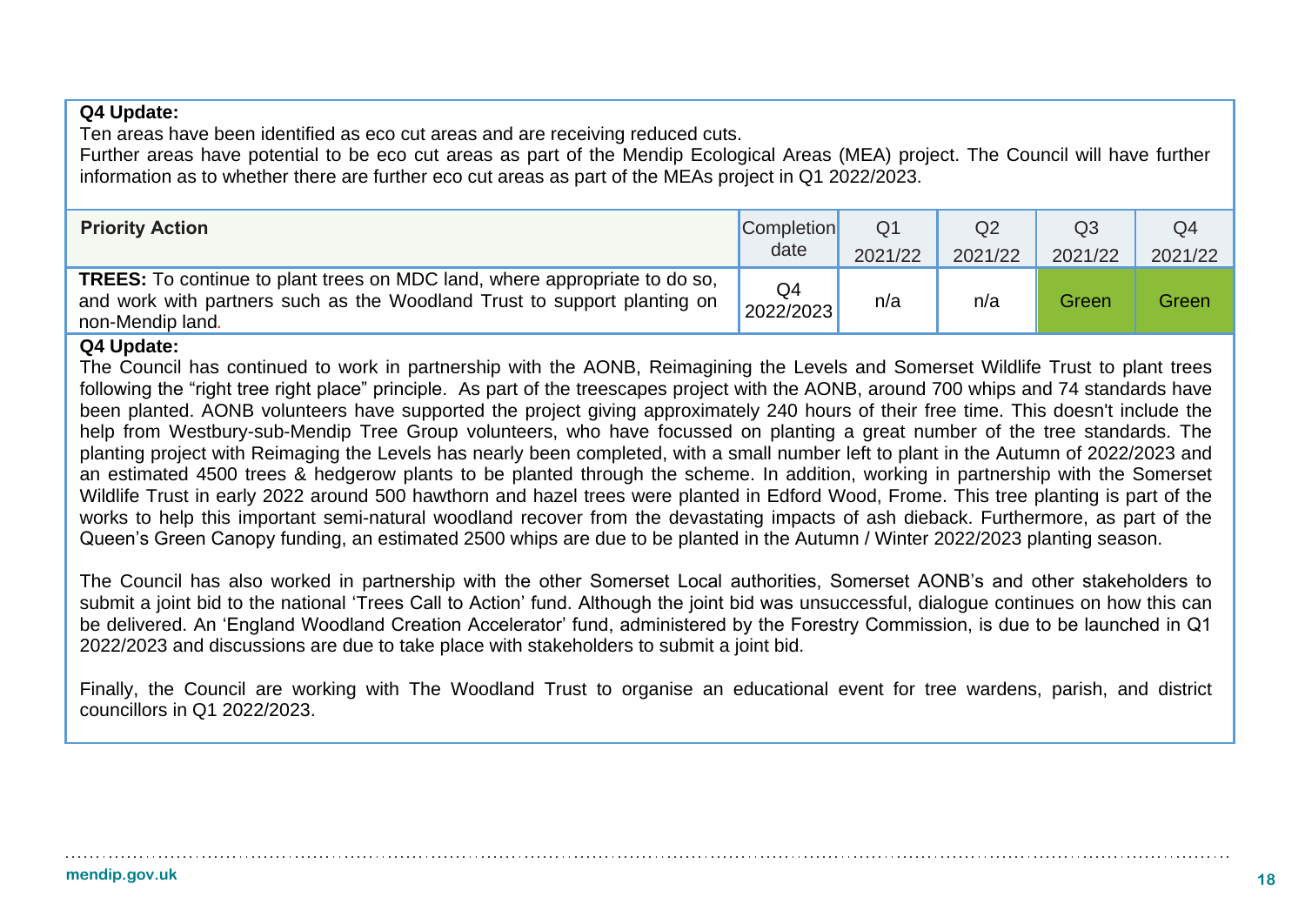| <b>Priority Action</b>                                                                                                                                                                                                                                                                                                                                                                                                                                                                                                                                                       | <b>Completion</b> | Q <sub>1</sub> | Q <sub>2</sub> | Q <sub>3</sub>            | Q4               |  |  |  |  |  |  |
|------------------------------------------------------------------------------------------------------------------------------------------------------------------------------------------------------------------------------------------------------------------------------------------------------------------------------------------------------------------------------------------------------------------------------------------------------------------------------------------------------------------------------------------------------------------------------|-------------------|----------------|----------------|---------------------------|------------------|--|--|--|--|--|--|
|                                                                                                                                                                                                                                                                                                                                                                                                                                                                                                                                                                              | date              | 2021/22        | 2021/22        | 2021/22                   | 2021/22          |  |  |  |  |  |  |
| <b>FLY-TIPPING:</b> Source and apply an additional fly-tipping crew to increase<br>the response times of fly tipping collection given the increased volumes seen<br>within the district.                                                                                                                                                                                                                                                                                                                                                                                     | Q4<br>2021/2022   | n/a            | n/a            | Green                     | <b>Completed</b> |  |  |  |  |  |  |
| Q4 Update:<br>This priority action has now been completed as an additional fly tipping crew has been sourced to collect fly tips across the district. In<br>addition, the Council are working on a joint process to ensure there is a joined-up approach across all services within the council, and to<br>evidence what has been collected and when, in addition to supporting enforcement where required.<br>During Q1 2022/2023 the process will be finalised, and data will be readily available to highlight when the fly tips have been collected and<br>action taken. |                   |                |                |                           |                  |  |  |  |  |  |  |
| <b>Priority Action</b>                                                                                                                                                                                                                                                                                                                                                                                                                                                                                                                                                       | <b>Completion</b> | Q <sub>1</sub> | Q <sub>2</sub> | Q <sub>3</sub>            | Q <sub>4</sub>   |  |  |  |  |  |  |
|                                                                                                                                                                                                                                                                                                                                                                                                                                                                                                                                                                              | date              | 2021/22        | 2021/22        | 2021/22                   | 2021/22          |  |  |  |  |  |  |
| <b>CLIMATE CHANGE AND RESILIENCE:</b> The appointment of a second<br>climate change resilience officer for Mendip District.                                                                                                                                                                                                                                                                                                                                                                                                                                                  | Q4<br>2021/2022   | n/a            | n/a            | <b>Completed</b><br>Green |                  |  |  |  |  |  |  |
| Q4 Update:<br>This musulty action has now been completed as an efficer commenced in meet in 0.4.0004/0000 to helater the Olimete Observe an                                                                                                                                                                                                                                                                                                                                                                                                                                  |                   |                |                |                           |                  |  |  |  |  |  |  |

This priority action has now been completed as an officer commenced in post in Q4 2021/2022 to bolster the Climate Change and Resilience team. The officer will provide expertise and advice on landscape and biodiversity, supporting various projects and actions across the Council.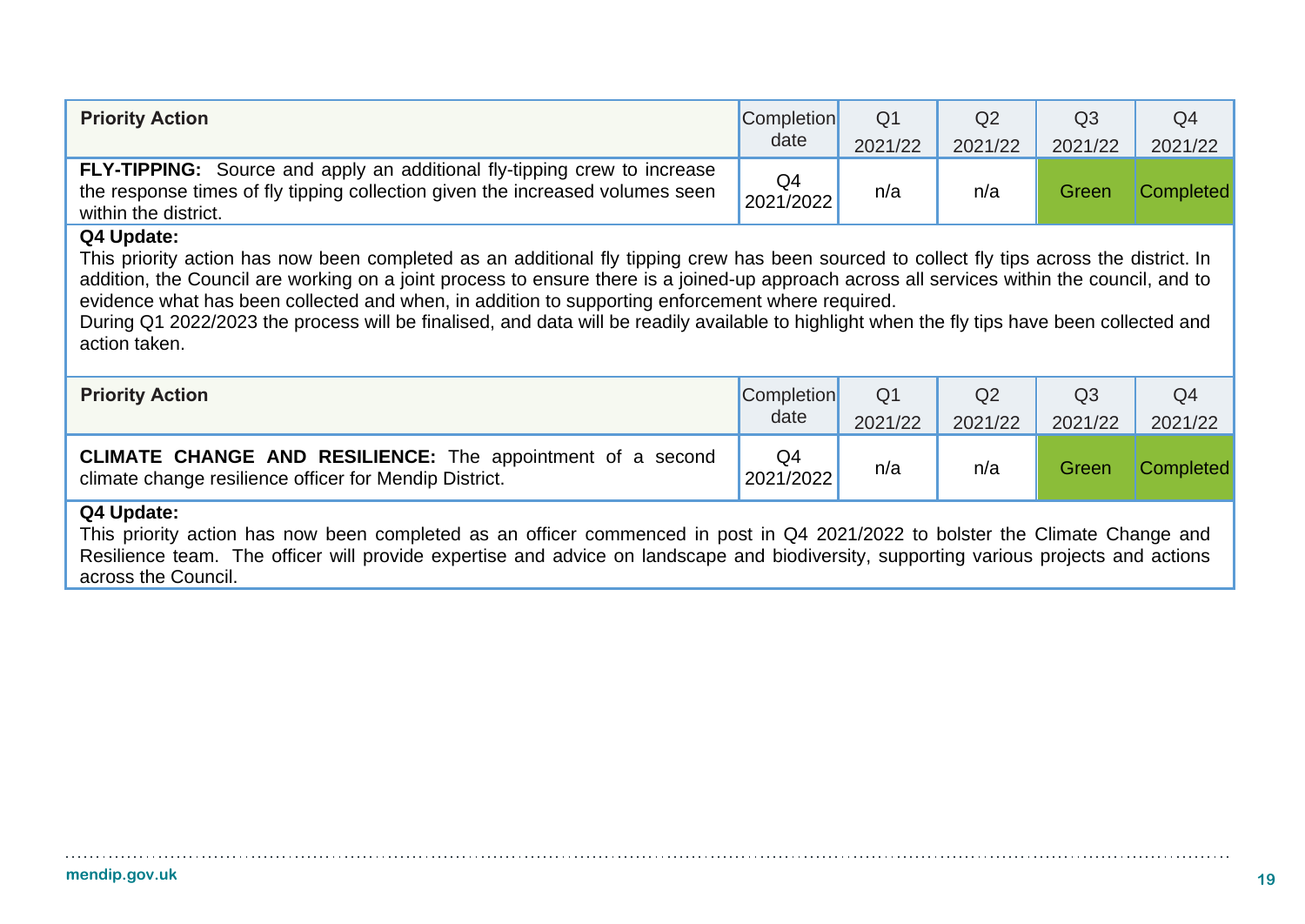# **Corporate Finance**

## **Corporate Finance Dashboard**

| <b>Priorities</b>                                  | Q <sub>1</sub> | Q <sub>2</sub> | Q <sub>3</sub> | Q4      |
|----------------------------------------------------|----------------|----------------|----------------|---------|
|                                                    | 2021/22        | 2021/22        | 2021/22        | 2021/22 |
| Revenue spending (over/under spend against budget) | Green          | <b>Green</b>   | Green          | Green   |
| Revenue spending: Write off to reserves            | Green          | Green          | Green          | Green   |
| Capital Spending (over/under spend)                | Green          | Green          | Green          | Green   |
| Capital Slippage (projected)                       | Amber          | Amber          | Amber          | Amber   |
| <b>General Reserves: balance</b>                   | Green          | Green          | Green          | Green   |

### **Key Message:**

The revenue budget will be delivered on target for 2021/2022. This will involve the use of some earmarked reserves for items such as income lost due to COVID, Planning Policy, Glastonbury Town Deal, and the revised Corporate Priorities. These have all been agreed for use.

The capital programme has been revised during the year to remove further commercial investments. The remaining programme is on track, and accumulated underspends of Disabled Facilities Grant will be brought forward to 2022/2023, as per previous years.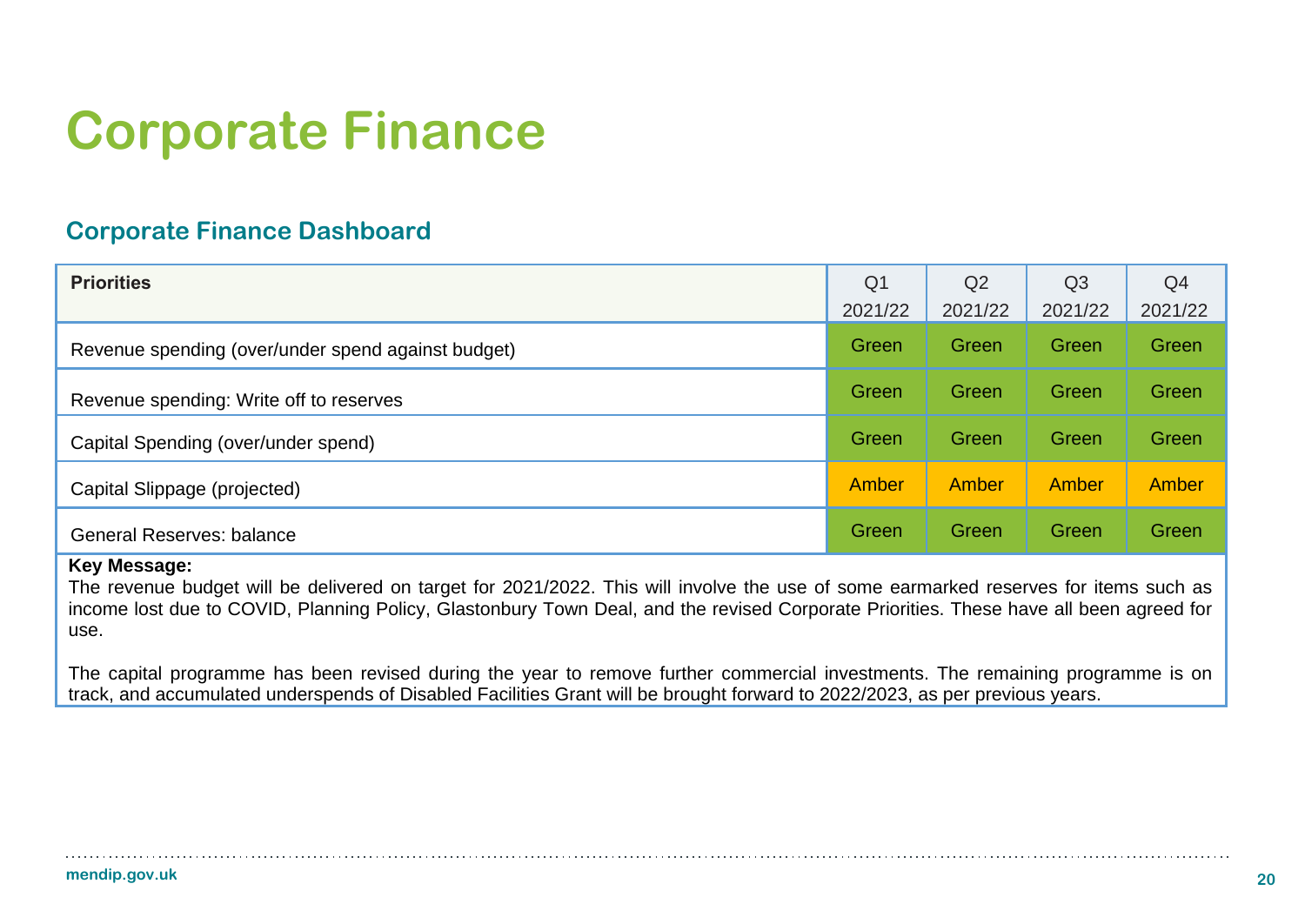## **Performance Indicators**

### **Customer Feedback**

Learning from customer feedback to improve the way we do things is part of the performance management culture we are striving to embed throughout the Council.

**An unjustified complaint** is when a complaint that has been logged on the system has been investigated by the manager and deemed not to be reasonable or the process the staff followed is within regulation / policy.

**A partially justified complaint** is when a complaint that has been logged on the system has been investigated by the manager and deemed to be reasonable in part but not all areas.

**Second stage complaints** are logged where the complainant is not satisfied with the response they received for their initial complaint.

**Response times** are extended with consultation and agreement of the complainant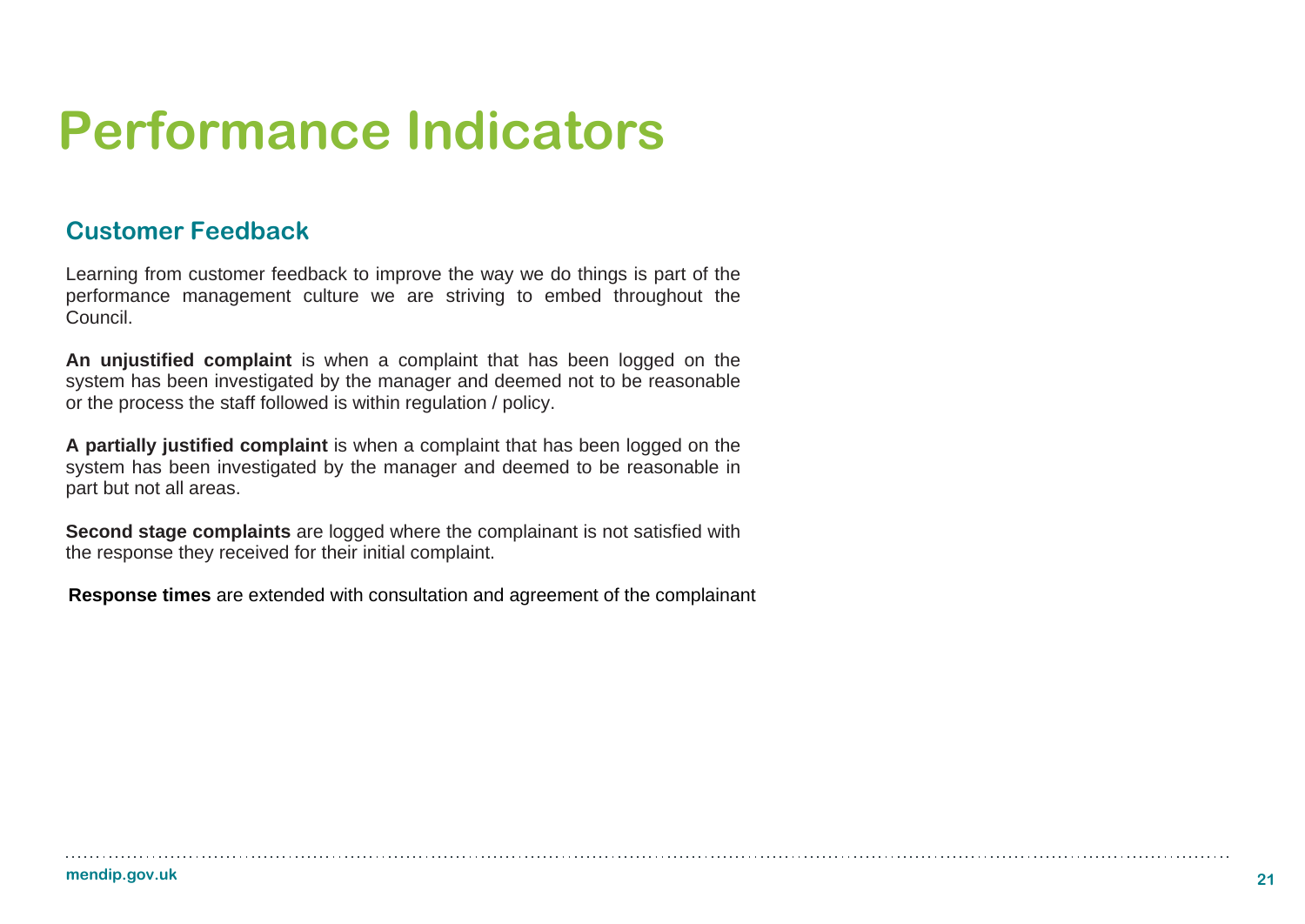|                                                                                      |                                                                                                                                            | <b>Target</b>                                         | Q1 21/22 |               | Q2 21/22                 |                | Q3 21/22 |                          |        | Q4 21/22       | <b>Annual</b><br><b>Outturn</b> |               |
|--------------------------------------------------------------------------------------|--------------------------------------------------------------------------------------------------------------------------------------------|-------------------------------------------------------|----------|---------------|--------------------------|----------------|----------|--------------------------|--------|----------------|---------------------------------|---------------|
| <b>Performance</b><br><b>Indicators</b>                                              | <b>Calculation</b><br><b>Methodology</b>                                                                                                   | <b>National/</b><br>service<br>level<br><b>Target</b> | Total    | $\frac{0}{0}$ | Total                    | $\%$           | Total    | $\frac{0}{0}$            | Total  | $\frac{0}{0}$  | Total                           | $\frac{0}{0}$ |
| Customer 1 <sup>st</sup><br>Stage<br>Complaints<br>Received                          | Total number 1 <sup>st</sup> stage<br>justified / partially<br>justified external<br>complaints received in<br>period                      |                                                       | 10       |               | $14*$                    |                | 10       |                          | 22     |                | $57*$                           |               |
| Customer 1st<br><b>Stage</b><br>Complaints<br>Responded                              | Total number 1 <sup>st</sup> stage<br>justified / partially<br>justified external<br>complaints responded<br>to in period                  |                                                       | 10       |               | $13*$                    |                | 11       |                          | 20     |                | $55*$                           |               |
| Customer 1 <sup>st</sup><br><b>Stage Average</b><br>days to respond                  | Average number of days<br>taken to respond to 1 <sup>st</sup><br>stage justified / partially<br>justified external<br>complaints in period |                                                       | 7 days   |               | 7 days                   | $\blacksquare$ | 8 days   | $\overline{\phantom{a}}$ | 5 days | $\blacksquare$ | 6 days                          |               |
| Customer 1 <sup>st</sup><br><b>Stage</b><br>Percentage of<br>Complaints<br>responded | Percentage of<br><b>Complaints Responded</b><br>to within the 10 days<br>target                                                            | 10 days                                               |          | 80%           | $\overline{\phantom{0}}$ | 85%            |          | 73%                      |        | 90%            |                                 | 78%           |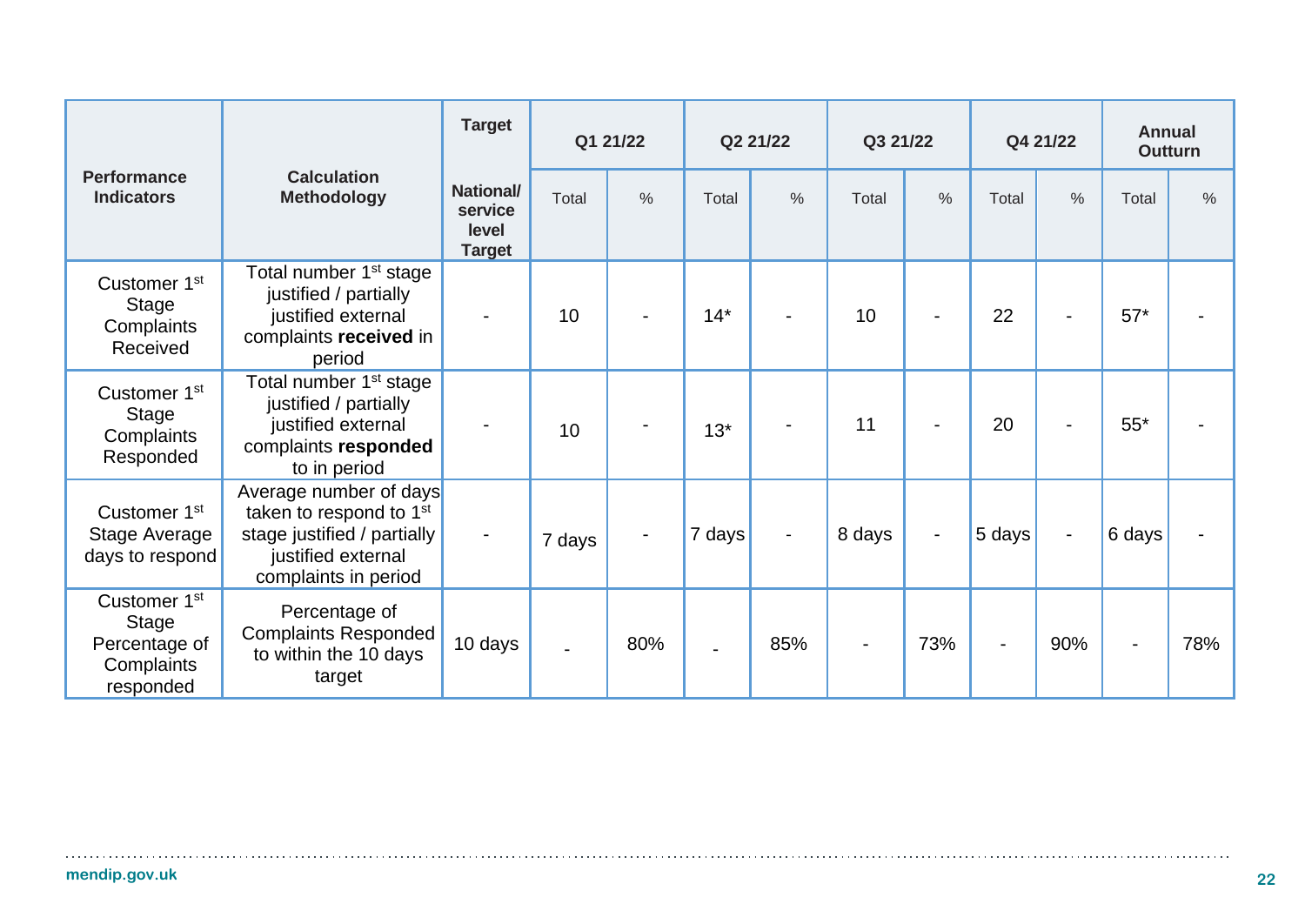| Praise                                                  | <b>Total number of Praise</b><br>received in period                                                                                                                                                                                                                                                                                                                                                                                                                                                                                                                                                                                                                                                                                                                                                                                                                                                                                                                     | 12             | 11             | 13             | 12             | 48 |  |
|---------------------------------------------------------|-------------------------------------------------------------------------------------------------------------------------------------------------------------------------------------------------------------------------------------------------------------------------------------------------------------------------------------------------------------------------------------------------------------------------------------------------------------------------------------------------------------------------------------------------------------------------------------------------------------------------------------------------------------------------------------------------------------------------------------------------------------------------------------------------------------------------------------------------------------------------------------------------------------------------------------------------------------------------|----------------|----------------|----------------|----------------|----|--|
| Second stage<br>Complaints                              | The total number of<br>second stage<br>complaints received in<br>period                                                                                                                                                                                                                                                                                                                                                                                                                                                                                                                                                                                                                                                                                                                                                                                                                                                                                                 | 0              | 5              | $\overline{2}$ | $\overline{2}$ | 9  |  |
| Local<br>Government<br>Ombudsman<br>(LGO)<br>complaints | The total number of<br>LGO complaints<br>received in period                                                                                                                                                                                                                                                                                                                                                                                                                                                                                                                                                                                                                                                                                                                                                                                                                                                                                                             | $\overline{2}$ | $\overline{2}$ | 5              | $\overline{2}$ | 11 |  |
| <b>LGO</b> final<br>decisions<br>received               | The total number of<br><b>LGO</b> final decisions<br>received in period                                                                                                                                                                                                                                                                                                                                                                                                                                                                                                                                                                                                                                                                                                                                                                                                                                                                                                 | $\overline{2}$ | $\overline{0}$ | 3              | 4              | 9  |  |
| <b>Key Message</b>                                      | Note: *There was an additional complaint received in September 2021 which was not added to the system until after<br>the figures were provided. This was detected when compiling the Q4 2021/2022 data and has now been added to<br>annual outturn total for number of complaints received and those responded to, hence the discrepancy by 1 when<br>adding up each quarter.<br>In summary the Council received 22 justified or partially justified external customer complaints during Q4 2021/2022<br>and logged 12 expressions of praise for council services during this time. There were 2 second stage external, justified<br>or partially justified complaints received in Q4 2021/2022.<br>Compared with 2020/2021, the Council has noticed an increase from 30 complaints received to 57 complaints received<br>in 2021/2022. The annual percentage of complaints responded to within the 10-day target has improved marginally<br>from 2020/21 (77% to 78%). |                |                |                |                |    |  |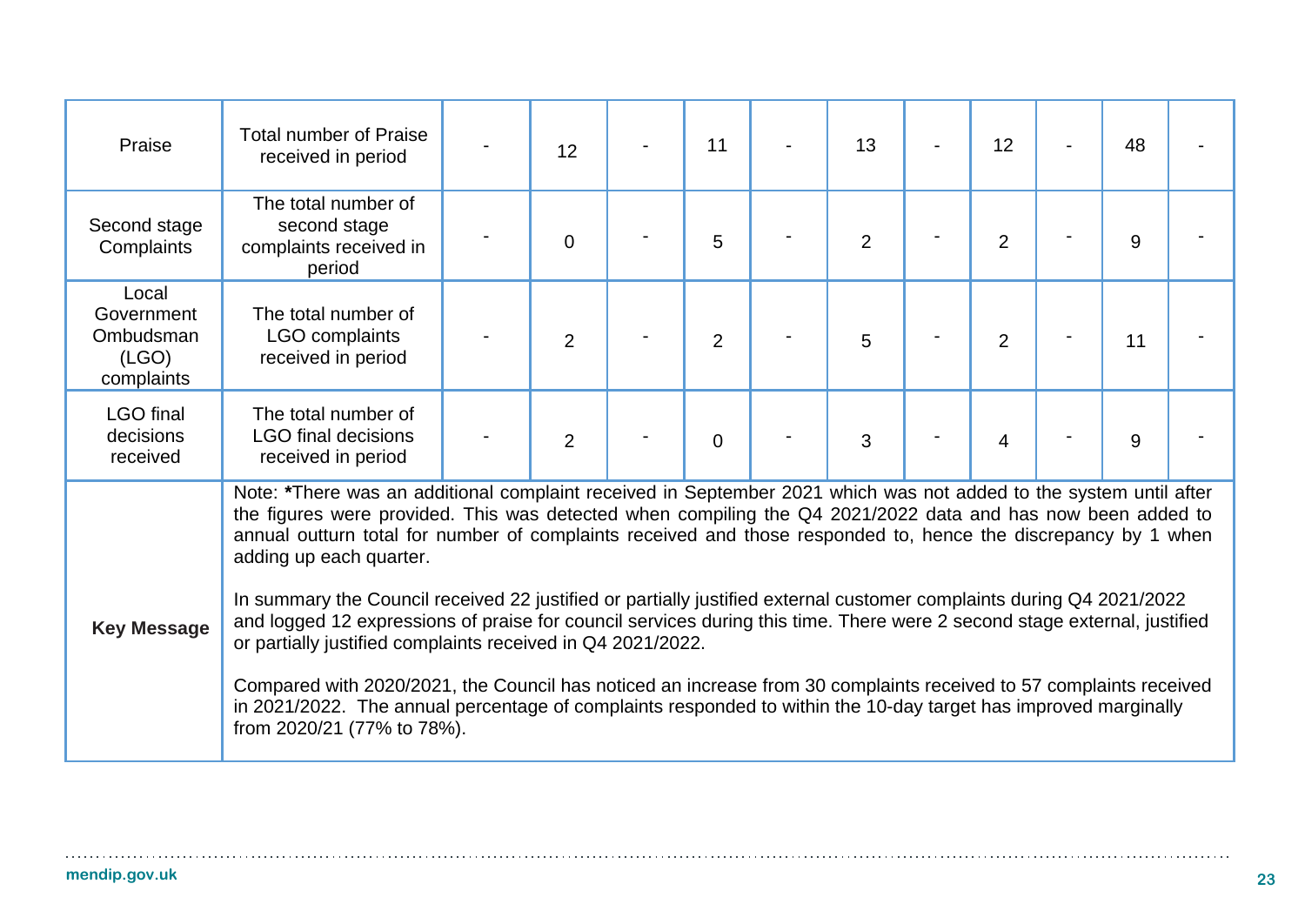| <b>Service Area</b>                 | <b>Number of Complaints</b>                                                   |
|-------------------------------------|-------------------------------------------------------------------------------|
| <b>Planning and Growth Services</b> | 2                                                                             |
| <b>Service Area</b>                 | <b>Final LGO Decision</b>                                                     |
| Planning and Growth Services x4     | 1 x Closed after initial enquiries - out of jurisdiction                      |
|                                     |                                                                               |
|                                     |                                                                               |
|                                     | 2 x Closed after initial enquiries - no further action                        |
|                                     | 1 x Upheld: Maladministration and Injustice – no further action, satisfactory |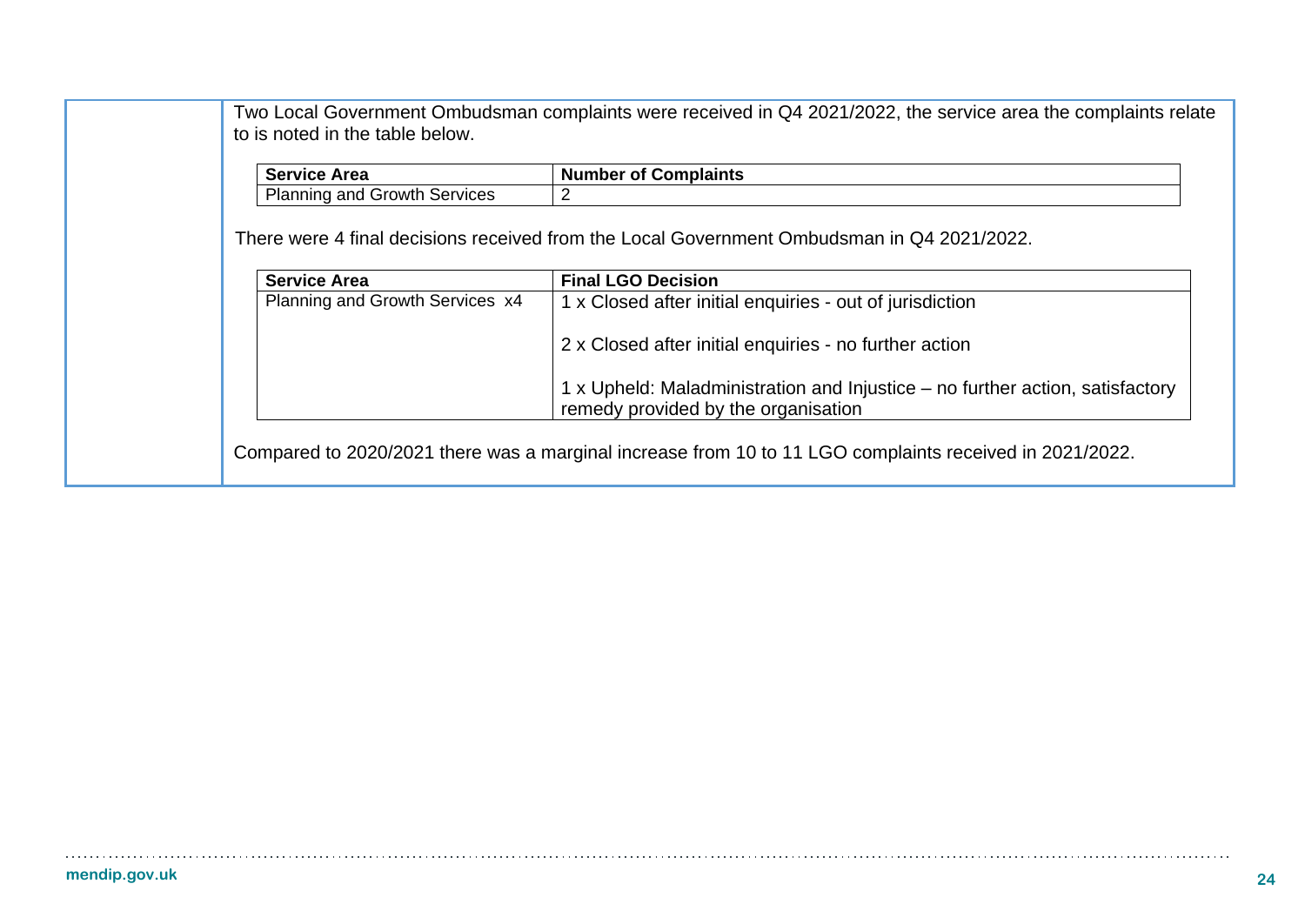## **Freedom of Information and Data Protection**

### **Freedom of Information Requests:**

Mendip District Council deals with a significant number of Freedom of Information (FOI) requests per quarter

|                                         |                                                               | <b>Target</b>                                         | Q1 21/22       |                | Q2 21/22                 |                | Q3 21/22 |                |                | Q4 21/22       | <b>Annual</b>  | <b>Outturn</b> |
|-----------------------------------------|---------------------------------------------------------------|-------------------------------------------------------|----------------|----------------|--------------------------|----------------|----------|----------------|----------------|----------------|----------------|----------------|
| <b>Performance</b><br><b>Indicators</b> | <b>Calculation</b><br><b>Methodology</b>                      | <b>National/</b><br>service<br>level<br><b>Target</b> | Total          | $\frac{0}{0}$  | Total                    | $\frac{0}{0}$  | Total    | %              | Total          | $\%$           | Total          | $\%$           |
| <b>FOI Received</b>                     | The number of FOI<br>requests received in<br>period           | $\blacksquare$                                        | 107            | $\blacksquare$ | 126                      | $\blacksquare$ | 119      | $\blacksquare$ | 187            | $\blacksquare$ | 539            |                |
| <b>FOI</b><br>acknowledged              | Percentage of FOI<br>requests acknowledged<br>within two days | 2 days                                                | $\blacksquare$ | 92%            | $\overline{\phantom{a}}$ | 93%            |          | 91%            | $\blacksquare$ | 100%           | $\blacksquare$ | 95%            |
| <b>FOI Completed</b>                    | The number of FOI<br>requests completed in<br>period          | $\blacksquare$                                        | 100            |                | 107                      | $\blacksquare$ | 126      | $\blacksquare$ | 167            | $\blacksquare$ | 500            |                |

. . . . . . . .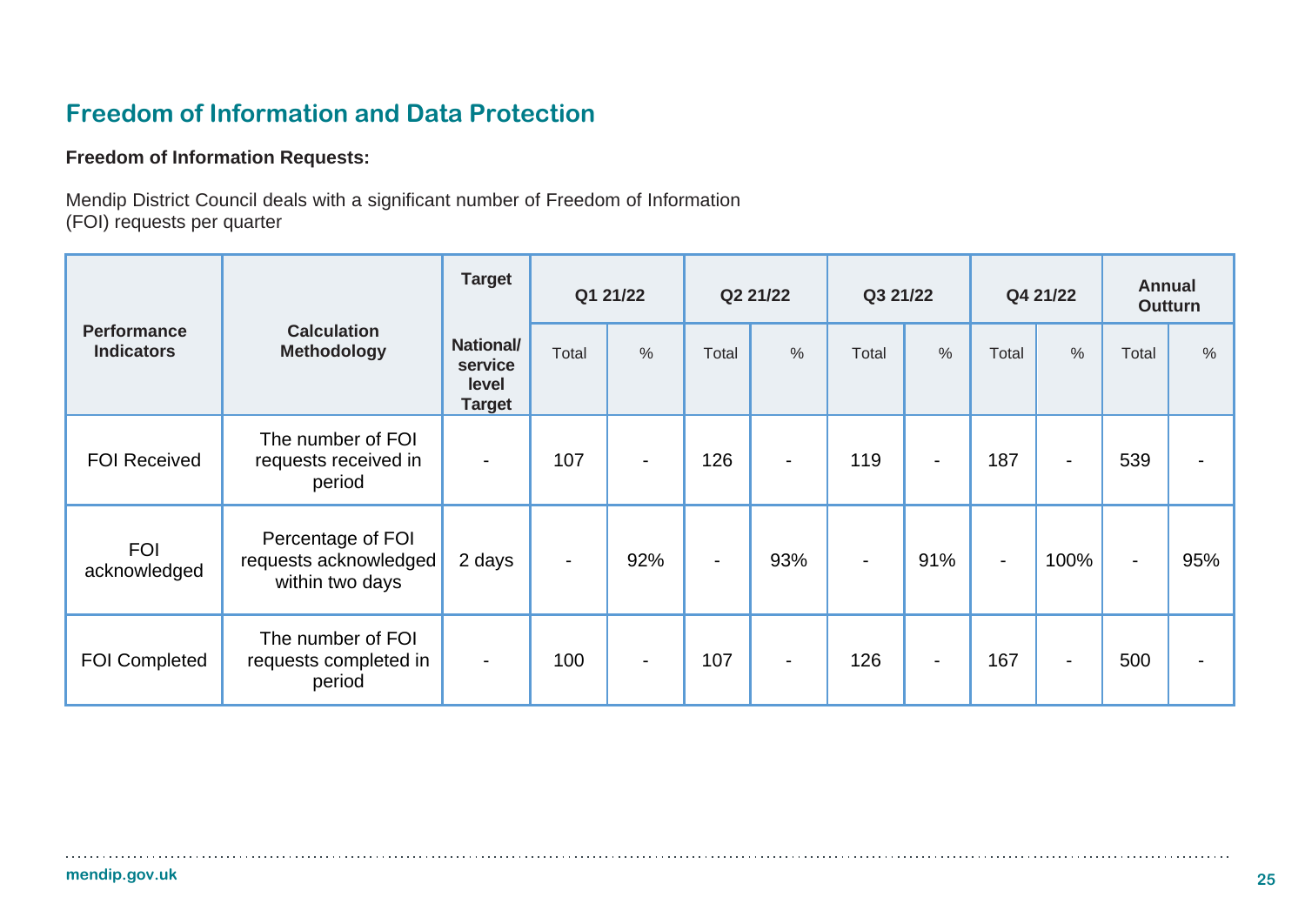| <b>FOI Refused</b>     | The number of FOI<br>requests refused in<br>period - Full refusal                                                                                                                                                                                                                                                                                            |                       | 10 |     | 15             |     | 8              |     | 16             |      | 49 |     |
|------------------------|--------------------------------------------------------------------------------------------------------------------------------------------------------------------------------------------------------------------------------------------------------------------------------------------------------------------------------------------------------------|-----------------------|----|-----|----------------|-----|----------------|-----|----------------|------|----|-----|
|                        | The number of FOI<br>requests refused in<br>period - Partial refusal                                                                                                                                                                                                                                                                                         |                       | 14 |     | 17             |     | $\overline{7}$ |     | 12             |      | 50 |     |
| FOI completed          | Percentage of FOI<br>requests completed<br>within 20 working days                                                                                                                                                                                                                                                                                            | 20<br>working<br>days |    | 90% |                | 91% |                | 71% | $\overline{a}$ | 100% |    | 89% |
| Internal reviews       | The number of FOI<br>internal reviews<br>requested in period                                                                                                                                                                                                                                                                                                 |                       | 3  |     | $\overline{7}$ |     | $\overline{2}$ |     | 3              |      | 15 |     |
| <b>FOI Outstanding</b> | The number of FOI<br>requests outstanding at<br>the end of the period                                                                                                                                                                                                                                                                                        |                       | 61 |     | 72             |     | 19             |     | 36             |      | 36 |     |
|                        | The Council deals with a significant number of Freedom of Information (FOI) requests, with a range between 89 and<br>204 received each quarter over the last four financial years. The number of FOI requests received in Q4 2021/2022 is<br>significantly higher than in Q3 2021/2022, and when compared with the same quarter in 2020/2021 (168 requests). |                       |    |     |                |     |                |     |                |      |    |     |
| <b>Key Message</b>     | As anticipated, the process improvements in tracking and following up requests with services have seen the response<br>rates recover substantially, to above normal levels. The response time of 71% requests responded to within 20<br>working days for Q3 2021/2022 has significantly improved to 100% in Q4 2021/2022.                                    |                       |    |     |                |     |                |     |                |      |    |     |
|                        | The total number of FOI requests received in 2021/2022 (539) was slightly lower than the total in 2020/2021 (548).                                                                                                                                                                                                                                           |                       |    |     |                |     |                |     |                |      |    |     |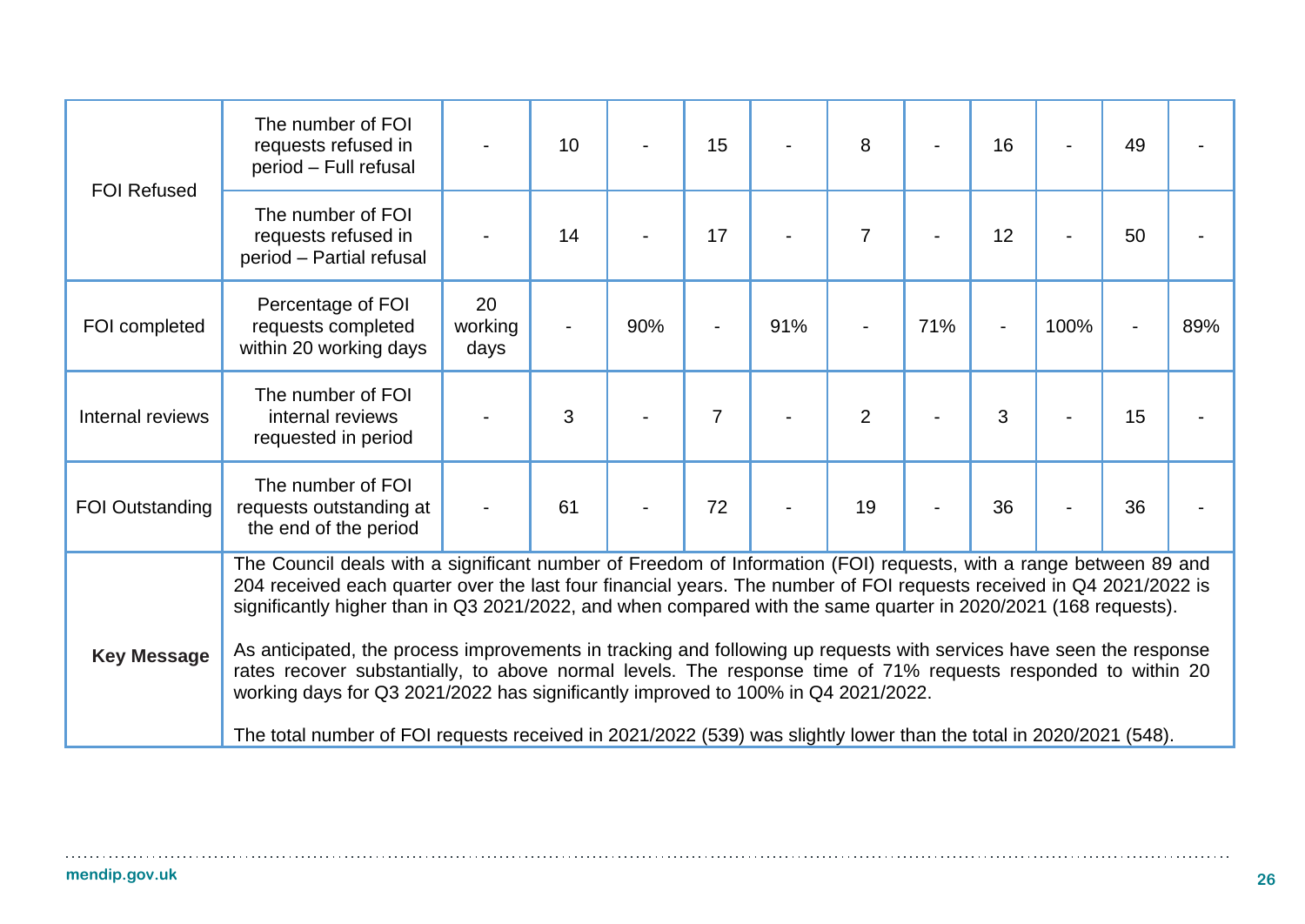## **Information Rights Requests under the General Data Protection Regulation or Data Protection Act 2018**

### **GDPR / Data Protection requests:**

Mendip District Council deals with a number of information rights requests regarding personal data that are handled under the General Data Protection Regulation (GDPR) and Data Protection Act 2018 (DPA18).

Data Protection requests are often complex and generally time consuming, requiring a significant amount of investigation, and good information governance is paramount when dealing with sensitive information. This can have an impact on the time taken to resolve a request.

| <b>Performance</b>                                 | <b>Calculation</b>                                                                                                                 | <b>Target</b><br><b>National/</b> | Q1 21/22       |      | Q2 21/22                 |      | Q3 21/22 |                          | Q4 21/22       |                | <b>Annual</b><br><b>Outturn</b> |                          |
|----------------------------------------------------|------------------------------------------------------------------------------------------------------------------------------------|-----------------------------------|----------------|------|--------------------------|------|----------|--------------------------|----------------|----------------|---------------------------------|--------------------------|
| <b>Indicators</b>                                  | <b>Methodology</b>                                                                                                                 | service<br>level<br><b>Target</b> | Total          | $\%$ | Total                    | $\%$ | Total    | $\%$                     | Total          | $\%$           | Total                           | $\%$                     |
| Information<br><b>Rights Requests</b><br>received  | Total number of requests<br>received in period                                                                                     |                                   | 13             |      | 8                        |      | 8        | $\overline{\phantom{0}}$ | 17             | $\blacksquare$ | 46                              | $\overline{\phantom{0}}$ |
| Information<br><b>Rights Requests</b><br>completed | The percentage of<br>requests completed within<br>the required 1 month (this<br>can be extended by up to<br>a further 2 months for | 1 month                           | $\blacksquare$ | 100% | $\overline{\phantom{a}}$ | 75%  |          | 100%                     | $\blacksquare$ | 100%           | $\overline{\phantom{0}}$        | 94%                      |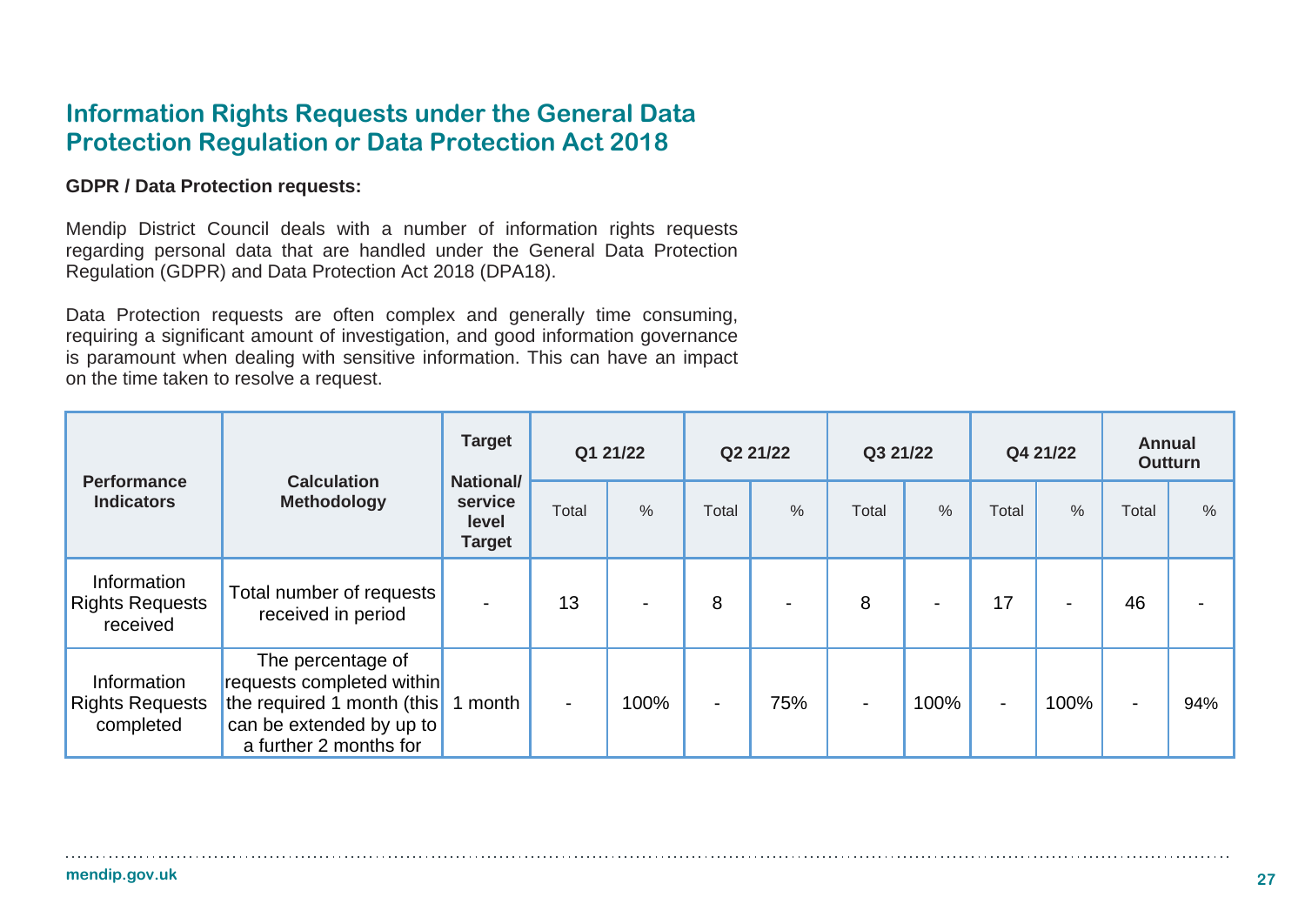|                    | complex requests) in<br>period                                                                                                                                                                                                                                                                                                                                                                                                                                                                                  |  |  |  |  |  |  |
|--------------------|-----------------------------------------------------------------------------------------------------------------------------------------------------------------------------------------------------------------------------------------------------------------------------------------------------------------------------------------------------------------------------------------------------------------------------------------------------------------------------------------------------------------|--|--|--|--|--|--|
| <b>Key Message</b> | The number of requests received in Q4 2021/2022 has increased from the previous quarter, and higher than the<br>same period in 2020/2021 (11 requests). However, when compared with 2020/21 the total number of requests<br>received is at the same level, 46, for both financial years.<br>The number of requests being responded to in the 1-month timeframe continues at the same level as in Q3<br>2021/2022 and is significantly higher than the response rate seen in the same period in 2020/2021 (67%). |  |  |  |  |  |  |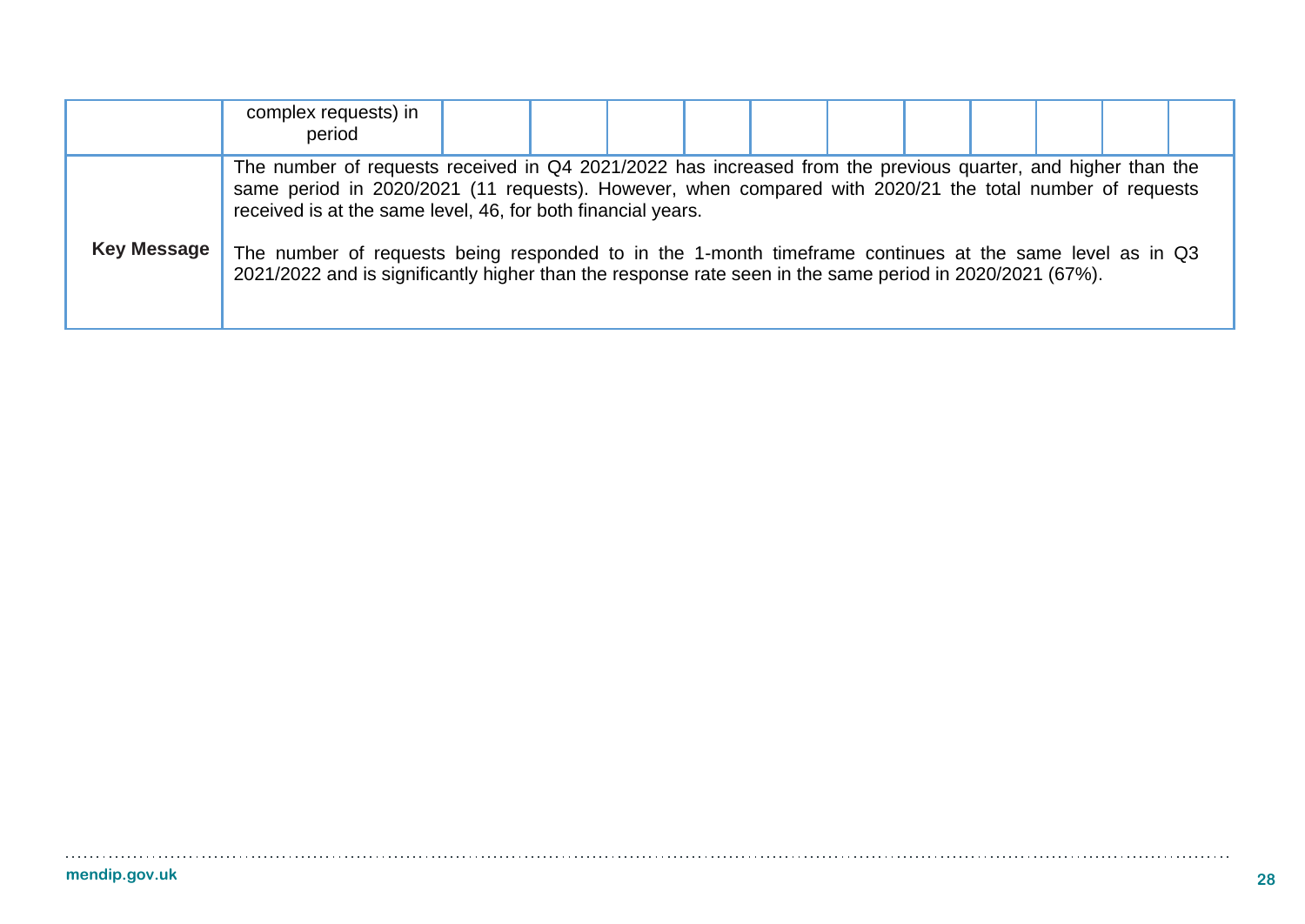## **Human Resources**

In this section we measure the size of the organisation, starters, and leavers and long and short-term sickness absence

### **HR Employee Figures:**

| <b>Performance</b>    | <b>Calculation</b><br><b>Methodology</b>                             | <b>Target</b><br><b>National/</b> |                | Q1 21/22       |        | Q2 21/22       |                | Q3 21/22                 |        | Q4 21/22       |                   | <b>Annual</b><br><b>Outturn</b> |  |
|-----------------------|----------------------------------------------------------------------|-----------------------------------|----------------|----------------|--------|----------------|----------------|--------------------------|--------|----------------|-------------------|---------------------------------|--|
| <b>Indicators</b>     |                                                                      | service<br>level<br><b>Target</b> | Total          | $\frac{0}{0}$  | Total  | $\frac{0}{0}$  | Total          | $\frac{0}{0}$            | Total  | $\frac{0}{0}$  | Total             | %                               |  |
| <b>Employee Total</b> | Total number of<br>employees in period                               |                                   | 186            |                | 194    | $\blacksquare$ | 193            | $\overline{\phantom{0}}$ | 198    | $\blacksquare$ | 198               | $\overline{\phantom{a}}$        |  |
| FTE total             | The total number of Full<br>Time Equivalent (FTE)<br>staff in period | $\sim$                            | 165.7          | $\blacksquare$ | 174.25 | $\blacksquare$ | 176.93         | $\overline{\phantom{a}}$ | 179.12 |                | $*174$<br>average | $\qquad \qquad \blacksquare$    |  |
| <b>Starters</b>       | The total number of<br>starters in period                            |                                   | 8              |                | 13     | $\blacksquare$ | $\overline{4}$ | $\overline{\phantom{a}}$ | 10     |                | 35                | $\blacksquare$                  |  |
| Leavers               | The total number of<br>leavers in period                             |                                   | $\overline{7}$ | $\blacksquare$ | 5      |                | 5              | $\blacksquare$           | 5      | $\blacksquare$ | 22                | $\blacksquare$                  |  |

 $\cdots$ 

. . . . . . . . . .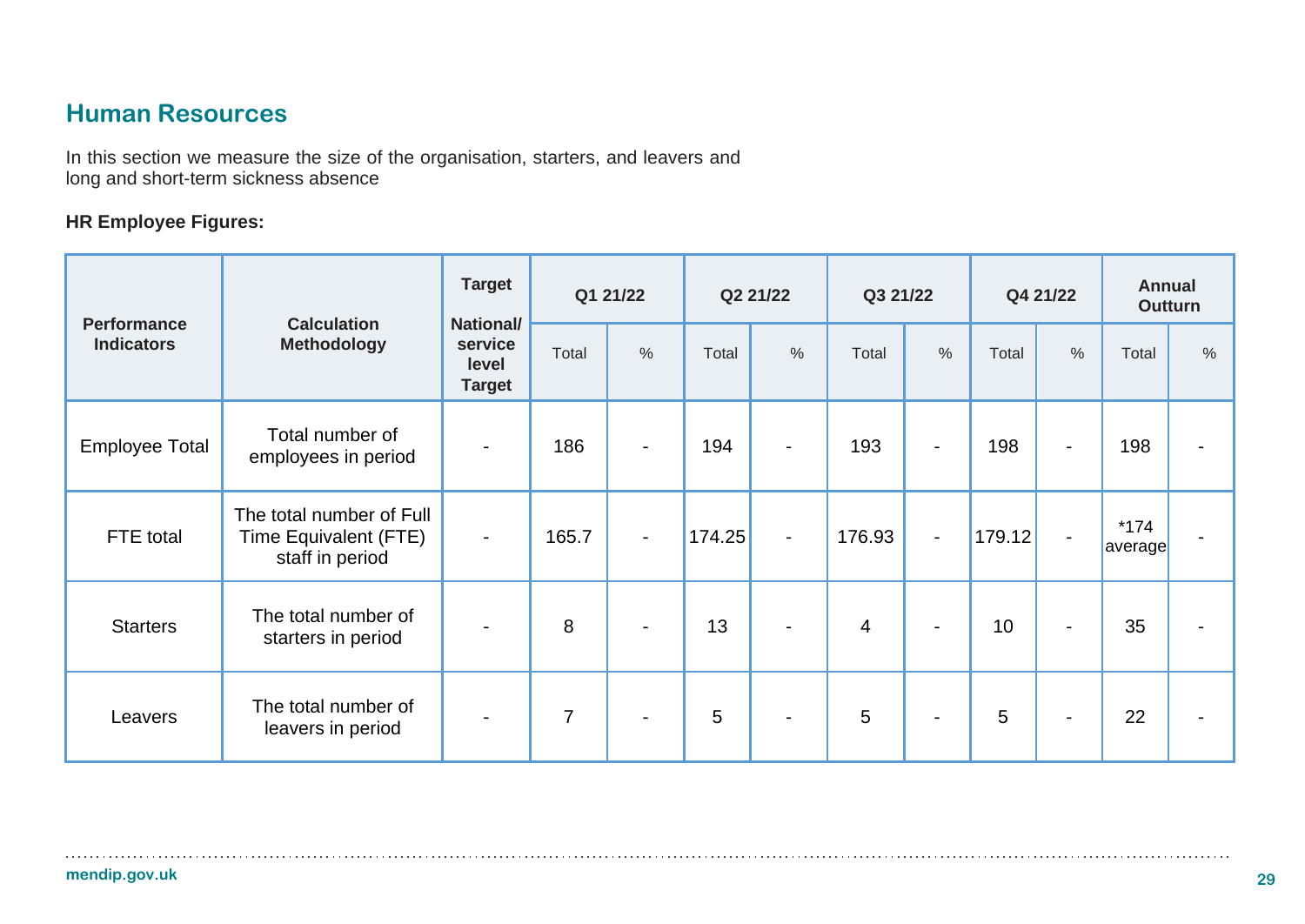| Vacancies          | The total number of<br>vacancies at the end of<br>period                                                                                                                                                                                                                                                                                                                                                                                                                                                                                                                                                                                                                                                                                                                                 | 16 | 14 | 14 | 14.4 | 14.4 |  |
|--------------------|------------------------------------------------------------------------------------------------------------------------------------------------------------------------------------------------------------------------------------------------------------------------------------------------------------------------------------------------------------------------------------------------------------------------------------------------------------------------------------------------------------------------------------------------------------------------------------------------------------------------------------------------------------------------------------------------------------------------------------------------------------------------------------------|----|----|----|------|------|--|
| <b>Key Message</b> | *The FTE Total for the annual outturn is an average based on the four quarter totals, which enables a more<br>representative calculation of sickness across the year for the annual outturn.<br>Staff turnover has remained steady for the last 3 quarters and the annual turnover in 2021/2022 has increased to<br>11.1%, this is up from 6.5% in 2020/2021. The reason for leaving the Council is monitored through exit interviews.<br>Recruitment in Q4 2021/2022 has been successful with 10 new starters welcomed to the council.<br>As at 31 <sup>st</sup> March 2022, there are 14.4 vacancies of which 4 are filled on a temporary basis and 4 are either advertised or<br>interviews are arranged. The remaining 6.4 are under active review by the relevant Heads of Service. |    |    |    |      |      |  |

Note: Small discrepancies may appear for the total number of employees if a starter / leaver for the end of a quarter is processed at any point after the report is issued.

 $\cdots$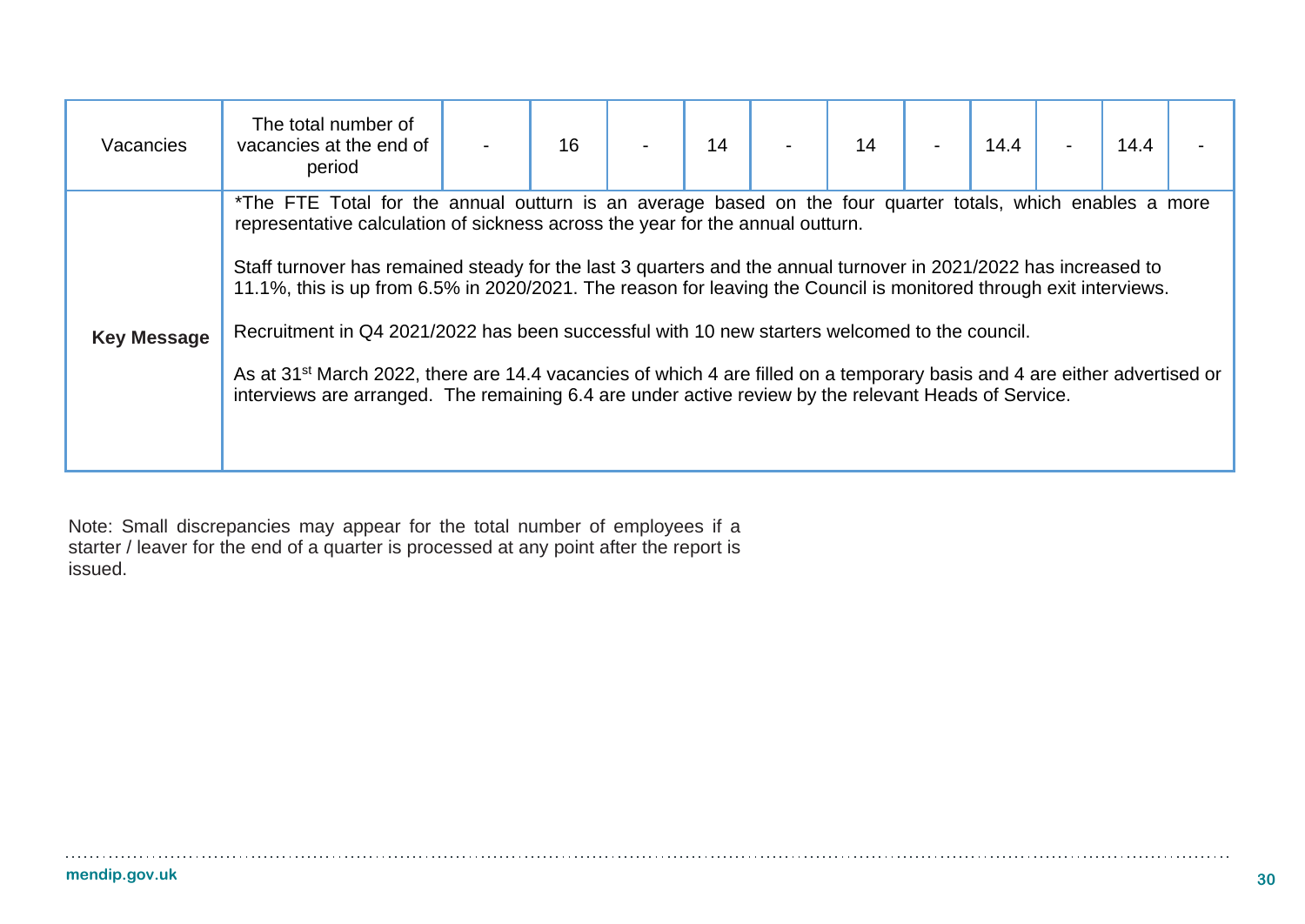## **HR Sickness Figures:**

|                                         | <b>Calculation</b>                                 | <b>Target</b><br><b>National/</b>              | Q1 21/22      |               | Q2 21/22     |               | Q3 21/22     |                          | Q4 21/22     |                          | <b>Annual</b><br><b>Outturn</b> |                          |
|-----------------------------------------|----------------------------------------------------|------------------------------------------------|---------------|---------------|--------------|---------------|--------------|--------------------------|--------------|--------------------------|---------------------------------|--------------------------|
| <b>Performance</b><br><b>Indicators</b> | <b>Methodology</b>                                 | service<br>level<br><b>Target</b>              | Total         | $\frac{0}{0}$ | Total        | $\frac{0}{0}$ | Total        | $\frac{0}{0}$            | Total        | $\frac{0}{0}$            | Total                           | $\frac{0}{0}$            |
|                                         | Total number of<br>Sickness days lost in<br>period |                                                | 271.5<br>days |               | 626<br>days  |               | 370<br>days  |                          | 457<br>days  | $\blacksquare$           | 1724.5<br>days                  | -                        |
| Sickness days<br>lost                   | Long Term                                          |                                                | 221<br>days   |               | 532<br>days  |               | 256<br>days  |                          | 286<br>days  | $\blacksquare$           | 1295<br>days                    | -                        |
|                                         | <b>Short Term</b>                                  |                                                | 50.5<br>days  |               | 94<br>days   |               | 114<br>days  |                          | 171<br>days  | $\blacksquare$           | 429.5<br>days                   | -                        |
| FTE average                             | Average number of days<br>lost per FTE in period   | 2.2 days<br>per<br>quarter<br>8.8 per<br>annum | 1.64<br>days  |               | 3.6<br>days  |               | 2.1<br>days  | $\overline{\phantom{0}}$ | 2.55<br>days | $\blacksquare$           | 9.89<br>days                    | -                        |
| days lost                               | Long Term                                          |                                                | 1.34<br>days  |               | 3.05<br>days |               | 1.45<br>days |                          | 1.6<br>days  | $\blacksquare$           | 7.44<br>days                    | $\overline{\phantom{0}}$ |
|                                         | <b>Short Term</b>                                  |                                                | 0.30<br>days  |               | 0.55<br>days |               | 0.65<br>days |                          | 0.95<br>days | $\overline{\phantom{0}}$ | 2.45<br>days                    | $\overline{\phantom{0}}$ |
| Number of staff<br>sick                 | Total number of staff<br>sick in period            |                                                | 18            | 9.7%          | 29           | 14.9%         | 50           | 25.9%                    | 43           | 21.7%                    | 140                             | -                        |

. . . . . . . . . . . . .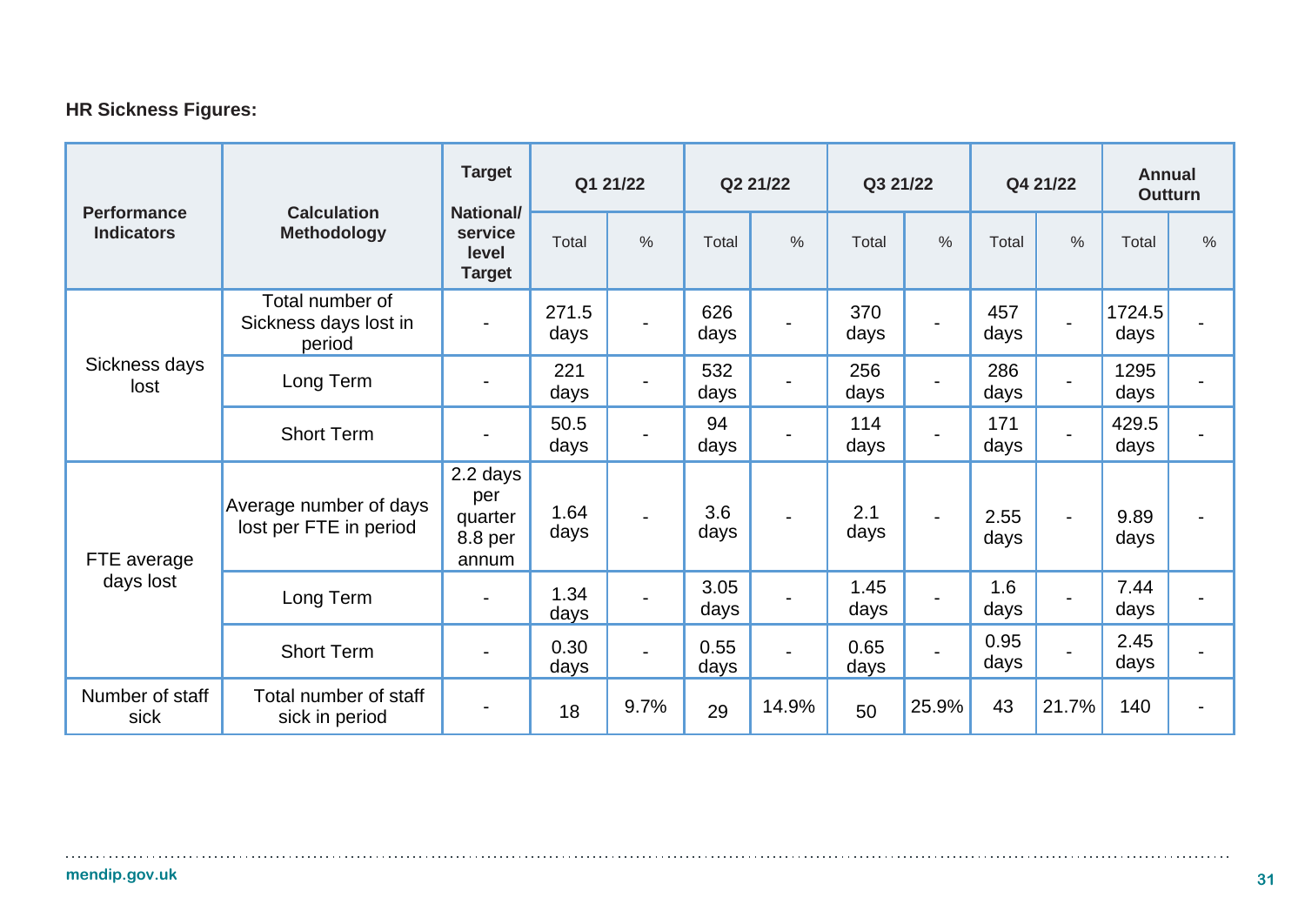|                                    | Long Term                                                                                                                                                                                                                                                                                                                                                                                                                                                                                                                                                                                                                                                                                                                                                                                                                                                                                                                  |  | 6            | 3.2% | 6              | 3.1%  | 5            | 2.6%  | $\overline{7}$ | 3.5%                     | 24           |                |
|------------------------------------|----------------------------------------------------------------------------------------------------------------------------------------------------------------------------------------------------------------------------------------------------------------------------------------------------------------------------------------------------------------------------------------------------------------------------------------------------------------------------------------------------------------------------------------------------------------------------------------------------------------------------------------------------------------------------------------------------------------------------------------------------------------------------------------------------------------------------------------------------------------------------------------------------------------------------|--|--------------|------|----------------|-------|--------------|-------|----------------|--------------------------|--------------|----------------|
|                                    | <b>Short Term</b>                                                                                                                                                                                                                                                                                                                                                                                                                                                                                                                                                                                                                                                                                                                                                                                                                                                                                                          |  | 12           | 6.5% | 23             | 11.9% | 45           | 23.3% | 36             | 18.2%                    | 116          |                |
| Number of                          | Total number of<br>instances of sickness in<br>period                                                                                                                                                                                                                                                                                                                                                                                                                                                                                                                                                                                                                                                                                                                                                                                                                                                                      |  | 21           |      | 33             |       | 54           |       | 49             | $\blacksquare$           | 157          |                |
| instances of<br>sickness           | Long Term                                                                                                                                                                                                                                                                                                                                                                                                                                                                                                                                                                                                                                                                                                                                                                                                                                                                                                                  |  | 6            |      | $\overline{7}$ |       | 5            |       | $\overline{7}$ | $\blacksquare$           | 25           | $\blacksquare$ |
|                                    | <b>Short Term</b>                                                                                                                                                                                                                                                                                                                                                                                                                                                                                                                                                                                                                                                                                                                                                                                                                                                                                                          |  | 15           |      | 26             |       | 49           |       | 42             | $\overline{\phantom{a}}$ | 132          |                |
|                                    | Average number of<br>days lost per actual<br>staff sick                                                                                                                                                                                                                                                                                                                                                                                                                                                                                                                                                                                                                                                                                                                                                                                                                                                                    |  | 15.1<br>days |      | 21.6<br>days   |       | 7.4<br>days  |       | 10.6<br>days   |                          | 13.7<br>days |                |
| Average lost day<br>per staff sick | Long Term                                                                                                                                                                                                                                                                                                                                                                                                                                                                                                                                                                                                                                                                                                                                                                                                                                                                                                                  |  | 36.8<br>days |      | 88.7<br>days   |       | 51.2<br>days |       | 40.9<br>days   |                          | 54.4<br>days |                |
|                                    | <b>Short Term</b>                                                                                                                                                                                                                                                                                                                                                                                                                                                                                                                                                                                                                                                                                                                                                                                                                                                                                                          |  | 4.2<br>days  |      | 4.1<br>days    |       | 2.3<br>days  |       | 4.8<br>days    |                          | 3.9<br>days  |                |
| <b>Key Message</b>                 | There has been an increase in short-term absence and a doubling of the number of staff off sick on a short-term basis,<br>but the average number of days taken per employee has reduced. 57% of short-term absence was due to virus<br>infections or COVID.<br>Both long and short-term absence has increased this quarter and the absence rate per FTE is 2.55 days, exceeding<br>the national target of 2.2 days. Short-term absence continues to be impacted by COVID and the Council had 16<br>cases in the period, 12 of which were in March 2022, reflecting the national picture showing the virus being more<br>prevalent in our communities. Long-term absence cases have increased to 7 due to serious illness, bereavement,<br>personal and work-related stress. The Council continue to support these employees with referrals to occupational<br>health & counselling and regular contact from line managers. |  |              |      |                |       |              |       |                |                          |              |                |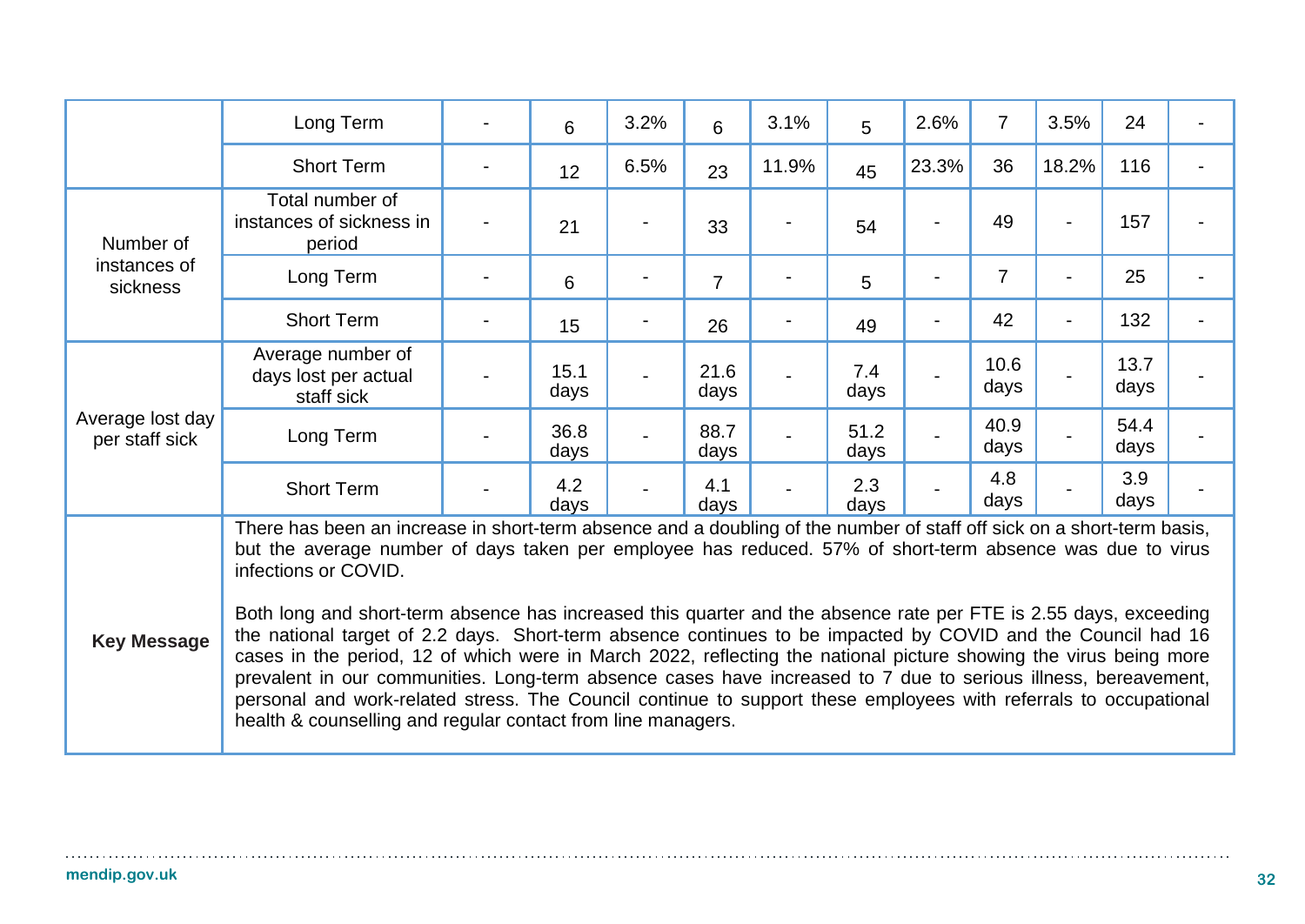| The annual absence rate is 9.89 days per FTE which exceeds the national target of 8.8 days per annum. 75% of    |
|-----------------------------------------------------------------------------------------------------------------|
| absence was defined as long-term and due to serious illness. A small number of these employees have been absent |
| from work for 3 or more quarters this year which has had a considerable impact on these figures.                |

**Note:** Long Term sickness is 20 plus days, pro rata for part-time employees

 $\ldots$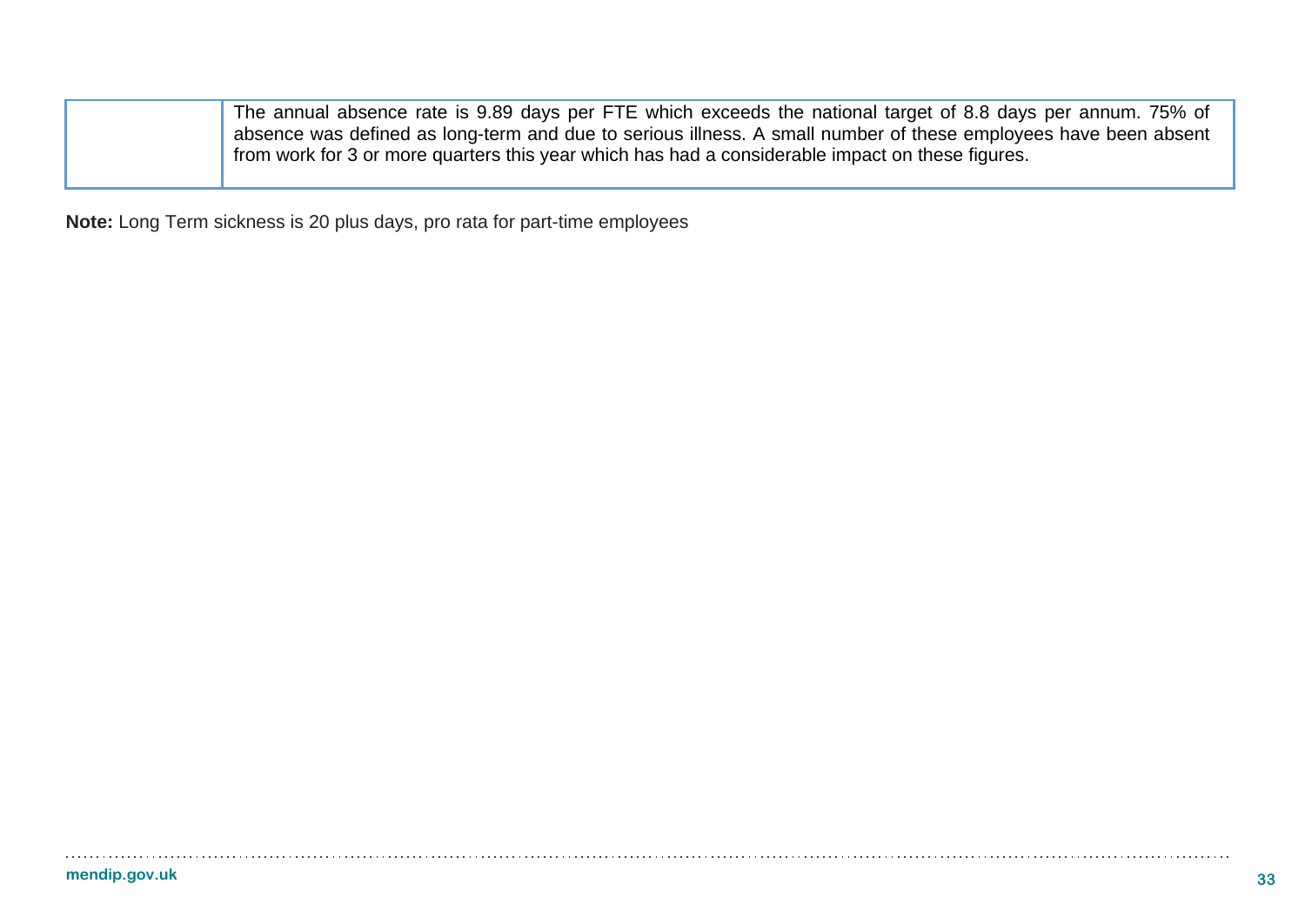## **Service Performance Indicator Dashboards**

**Planning and Growth Services:**

|                                           | <b>Calculation</b>                                                                                                     | <b>Target</b><br><b>National/</b> |       | Q1 21/22 |       | Q2 21/22      |       | Q3 21/22      |       | Q4 21/22      |       | <b>Annual</b><br><b>Outturn</b> |
|-------------------------------------------|------------------------------------------------------------------------------------------------------------------------|-----------------------------------|-------|----------|-------|---------------|-------|---------------|-------|---------------|-------|---------------------------------|
| <b>Performance</b><br><b>Indicators</b>   | <b>Methodology</b>                                                                                                     | service<br>level<br><b>Target</b> | Total | $\%$     | Total | $\frac{0}{0}$ | Total | $\frac{0}{0}$ | Total | $\frac{0}{0}$ | Total | $\frac{0}{0}$                   |
| Major Planning<br><b>Decisions</b>        | Major Planning<br>Decisions total and %<br>in time or extended<br>time.<br>Outturn is over the<br>reporting period     | 60%                               | $9\,$ | 33%      | 14    | 93%           | 8     | 88%           | 3     | 100%          | 34    | 72%                             |
| Non Major<br>Planning<br><b>Decisions</b> | Non Major Planning<br>Decisions total and %<br>in time or extended<br>time.<br>Outturn is over the<br>reporting period | 70%                               | 277   | 85%      | 268   | 90%           | 203   | 93%           | 248   | 93%           | 996   | 90%                             |
| Listed Building<br>Consent                | Total and % of<br>decisions in time and /<br>or extensions of time.<br>Outturn is over the<br>reporting period.        | 70%                               | 31    | 90%      | 25    | 100%          | 49    | 94%           | 39    | 90%           | 144   | 93%                             |

 $\cdots$ 

. . . . . . . . . . . . . . . . . . .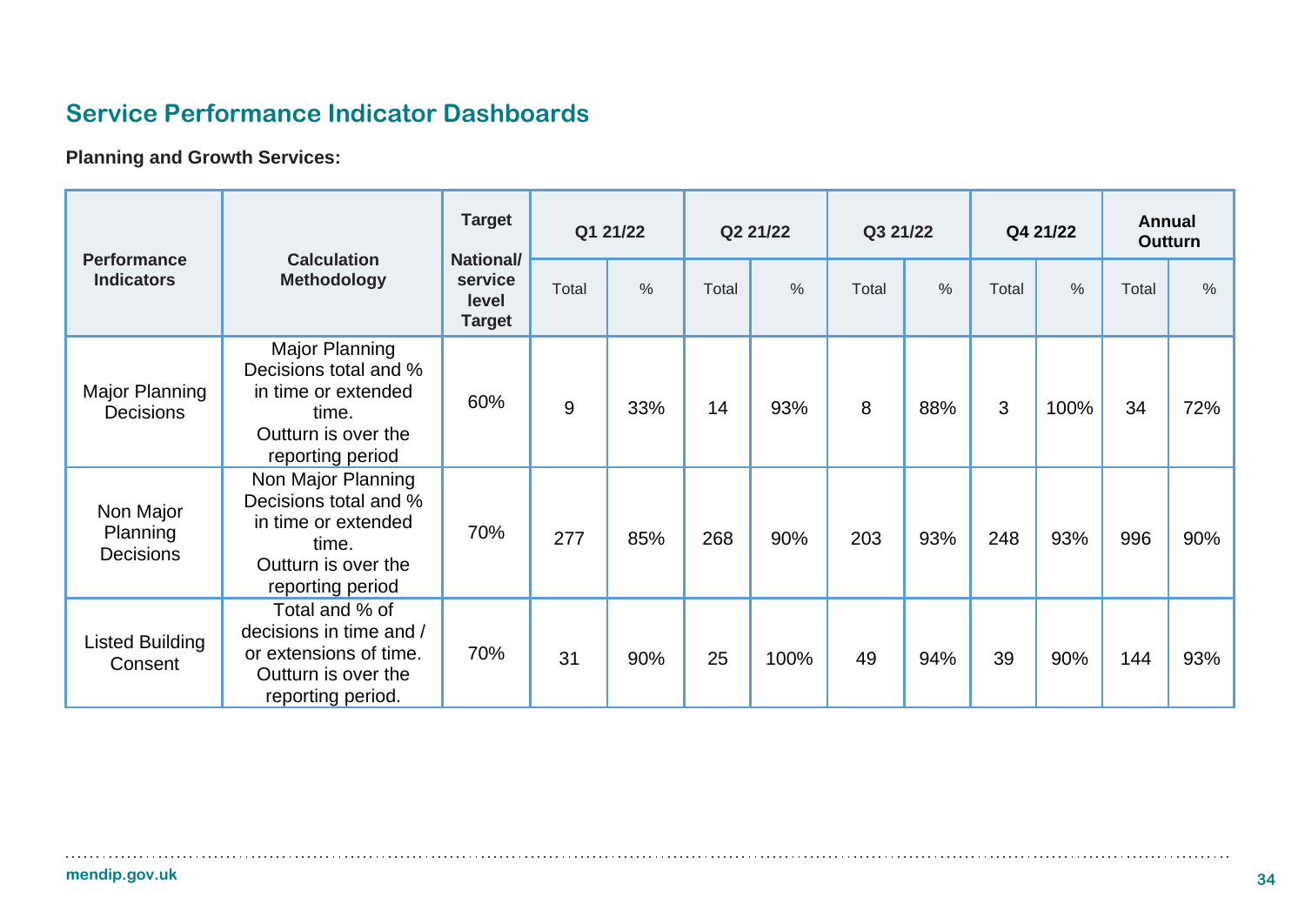|                    | According to the Government statistics for Major/Minor/Other planning applications, Mendip is in the top 10 of Councils<br>in the Southwest for the percentage of decisions issued in time, with or without a time extension.<br>When comparing the Major Planning Decisions against the same period last year, the number of decisions received<br>have decreased (14 received) and the percentage outturn has increased significantly from 71% to 100%. In total, the<br>number of Major Planning Decisions received compared with 2020/2021 has reduced from 45 to 34. However,<br>phosphates continue to be a major issue in terms of granting permission for residential schemes. |
|--------------------|----------------------------------------------------------------------------------------------------------------------------------------------------------------------------------------------------------------------------------------------------------------------------------------------------------------------------------------------------------------------------------------------------------------------------------------------------------------------------------------------------------------------------------------------------------------------------------------------------------------------------------------------------------------------------------------|
| <b>Key Message</b> | Non-Major Planning Decisions has seen an increase in the number of applications made compared with Q3 2021/2022<br>and the decisions made in time or extended time has once again met the service level agreement target. There has<br>been a slight increase in the total number of applications received during 2021/2022 (996) from 945 in 2020/2021, and<br>the percentage outturn of decisions made in time or extended time have also increased from 86.5% in 2020/2021 to<br>90% in 2021/2022.                                                                                                                                                                                  |
|                    | The number of listed building consents received in Q4 2021/2022 has decreased compared with Q3 2021/2022. Also,<br>during Q4 2021/2022 the percentage of decisions made in time or extended time decreased, however, the service<br>level target continued to be exceeded. Overall, the number of listed building consents received has slightly increased<br>compared with 2020/2021 (137) and also the percentage outturn has increased significantly, from 82.5% to 93%.                                                                                                                                                                                                            |
|                    | Given the pressures on the Planning Service in 2021/2022, the performance has been very good and the service<br>endeavours to improve the major decision performance in 2022/23.                                                                                                                                                                                                                                                                                                                                                                                                                                                                                                       |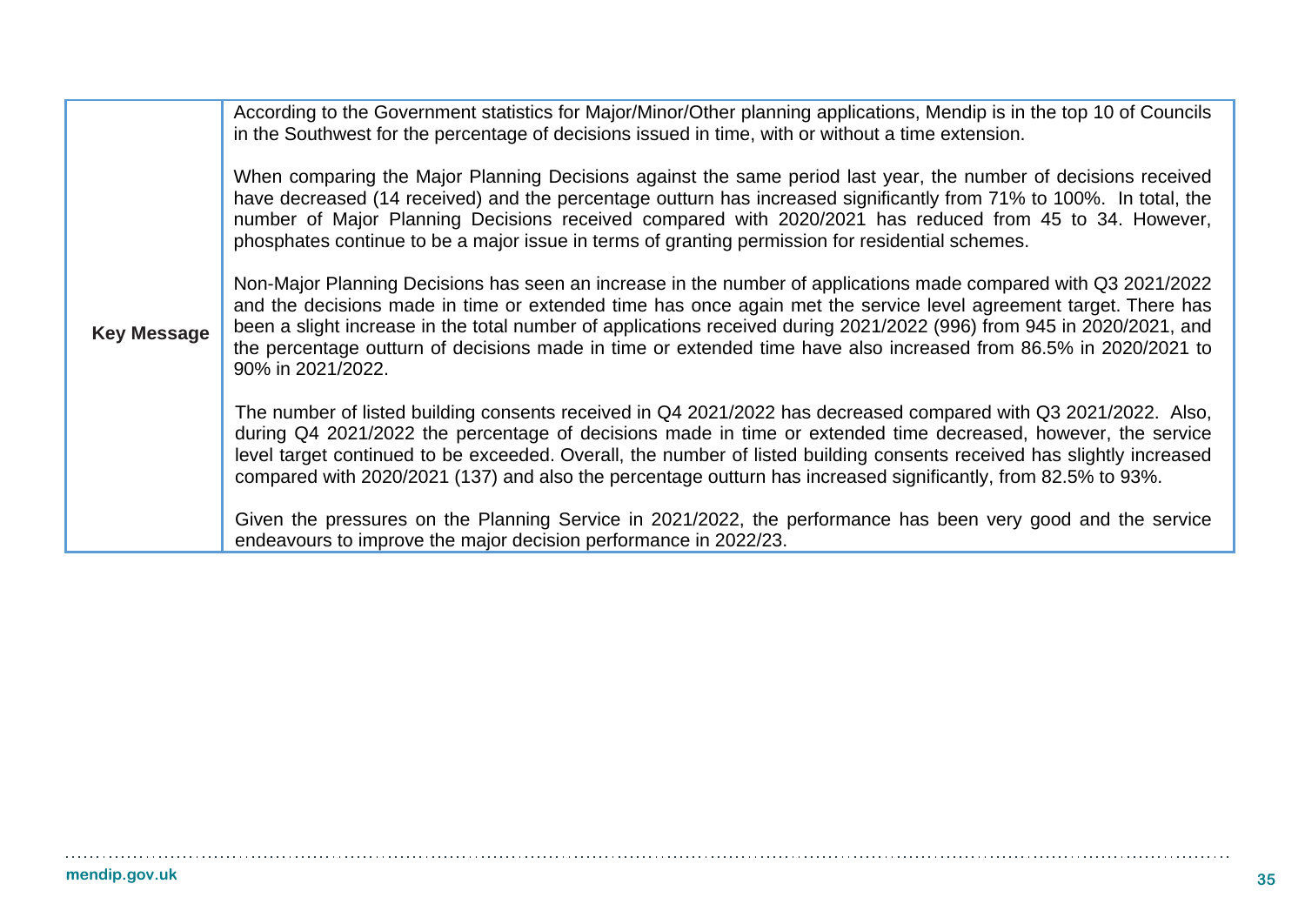## **Housing Services:**

|                                                           |                                                                                                     | <b>Target</b><br>Q1 21/22                             |       | Q2 21/22      |                          | Q3 21/22      |       | Q4 21/22 |                | <b>Annual</b><br><b>Outturn</b> |                 |                 |
|-----------------------------------------------------------|-----------------------------------------------------------------------------------------------------|-------------------------------------------------------|-------|---------------|--------------------------|---------------|-------|----------|----------------|---------------------------------|-----------------|-----------------|
| <b>Performance</b><br><b>Indicators</b>                   | <b>Calculation</b><br><b>Methodology</b>                                                            | <b>National/</b><br>service<br>level<br><b>Target</b> | Total | $\frac{0}{0}$ | Total                    | $\frac{0}{0}$ | Total | $\%$     | Total          | $\frac{0}{0}$                   | Total           | $\frac{0}{0}$   |
| <b>Homelessness</b><br>successful<br>preventions          | Average % of cases<br>closed with successful<br>prevention in period<br>(National Average =<br>58%) | $>= 65%$                                              |       | 60%           | $\blacksquare$           | 53%           |       | 61%      | $\blacksquare$ | 63%                             |                 | 59%*<br>average |
| <b>Homelessness</b><br>successful reliefs                 | Average % of cases<br>closed with successful<br>prevention in period<br>(National Average =<br>40%) | $>=12%$                                               |       | 44%           | $\overline{\phantom{a}}$ | 44%           |       | 48%      |                | 47%                             | $\blacksquare$  | 46%*<br>average |
| Numbers of<br>households in<br>temporary<br>accommodation | Number of households<br>in temporary<br>accommodation at the<br>end of the period                   | $\leq$ 8                                              | 9     |               | 9                        |               | 3     |          | 10             |                                 | $8*$<br>average |                 |
| <b>Disabled Facility</b><br>Grants (DFGs)                 | The total number of<br>DFGs completed within<br>the reporting period.                               | No target<br>set                                      | 911   |               | 11 10                    |               | 18    |          | 30             | $\blacksquare$                  | 69              |                 |

. . . . . . . . . . . . .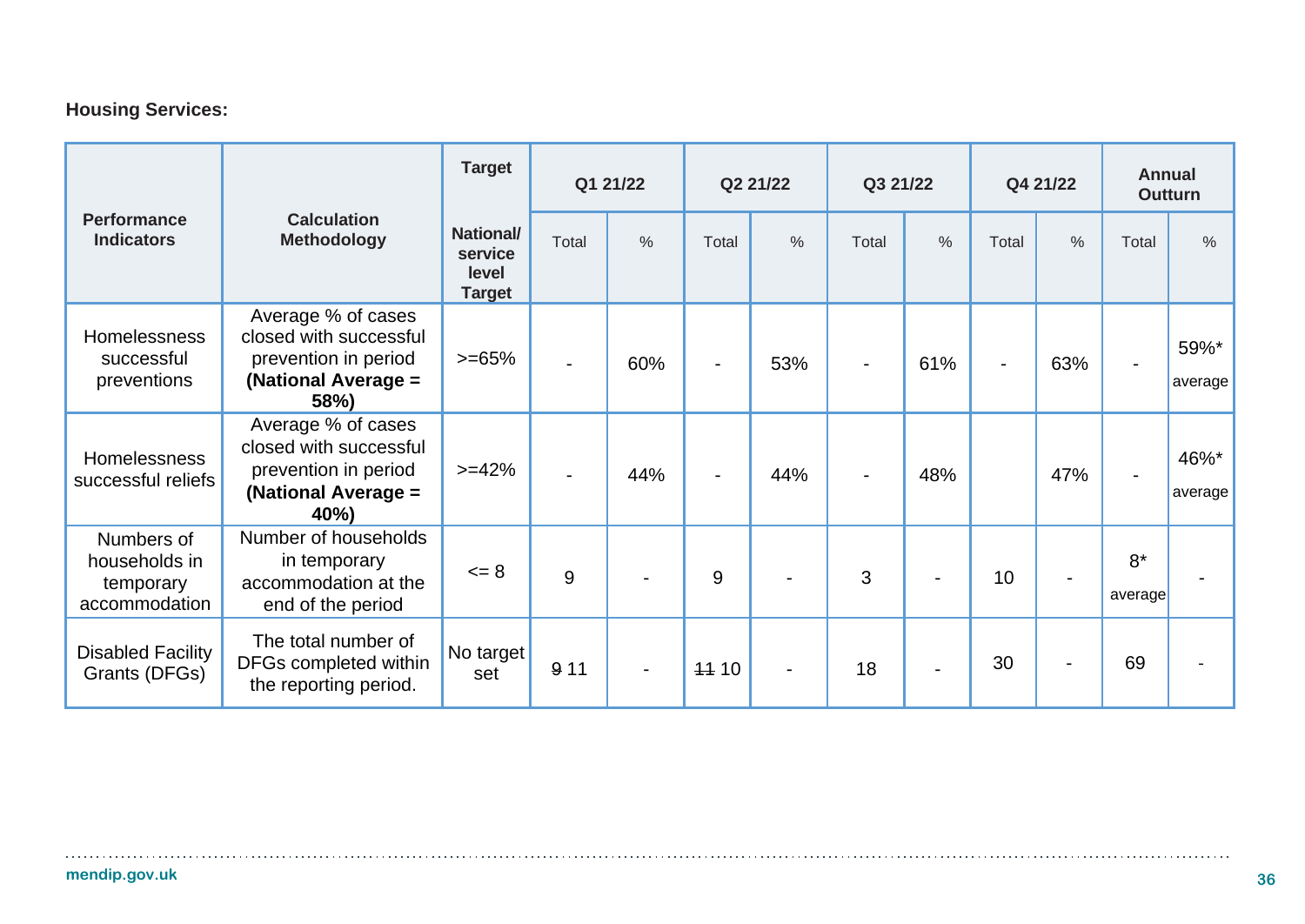|                    | <b>Housing Options:</b><br>* Annual outturn is an average of the 4 quarters<br>Homelessness has followed its normal increase for Q4 2021/2022 with 10 households in temporary accommodation at<br>the end of the quarter. This is despite successful prevention of 63% and successful relief of 47%. Both of these figures<br>exceed the national average. Increasing food and energy costs are making their way into household budgets and we<br>predict an increased number of households needing to re-evaluate their expenditure in the coming year. A good<br>standard of affordable private rented accommodation remains expensive and in short supply and many parts of the<br>district are unaffordable.                                                                                                                                                                                                                                                                                                                                                                                                                                                                                                                                                                       |
|--------------------|----------------------------------------------------------------------------------------------------------------------------------------------------------------------------------------------------------------------------------------------------------------------------------------------------------------------------------------------------------------------------------------------------------------------------------------------------------------------------------------------------------------------------------------------------------------------------------------------------------------------------------------------------------------------------------------------------------------------------------------------------------------------------------------------------------------------------------------------------------------------------------------------------------------------------------------------------------------------------------------------------------------------------------------------------------------------------------------------------------------------------------------------------------------------------------------------------------------------------------------------------------------------------------------|
| <b>Key Message</b> | <b>Disabled Facility Grants (DFG):</b><br>Cases are being progressed through to completion following acceptance of Occupational Therapy (OT) referrals. The<br>Council continue to recover from COVID, and this is demonstrated in the delivery achieved for Q4 2021/2022 which is<br>very positive (30 DFG's completed). The Council are, however, still experiencing the knock-on effects of the various<br>lockdowns and disruptions to the pipeline. Contractors remain very busy and there has been a noticeable increase in<br>material costs, which continues across the country and the building sector. Both Somerset Independence Plus (our<br>home improvement agency) and Adult Social Care OTs are facing challenges with recruitment of staff despite their<br>best efforts to increase their staffing to cope with the current high demand in cases that are coming through. Higher<br>risk clients are prioritised as needed, to ensure resources are dedicated appropriately. Fasttrack DFGs are being<br>utilised where the need exists, as is rapid deployment of modular ramps to ensure clients can access their homes.<br>The Council continue to liaise closely with our partners to ensure the process is as smooth and as quick as possible for<br>residents. |
|                    | When compiling the Q4 2021/2022 data, errors were detected in the Q1 and Q2 outturns and these have now been<br>corrected and added to annual outturn total for number of DFGs completed.                                                                                                                                                                                                                                                                                                                                                                                                                                                                                                                                                                                                                                                                                                                                                                                                                                                                                                                                                                                                                                                                                              |
|                    | Overall, the number of DFGs completed for 2021/2022 (69 DFGs) has increased compared to 2020/2021 (47 DFGs).                                                                                                                                                                                                                                                                                                                                                                                                                                                                                                                                                                                                                                                                                                                                                                                                                                                                                                                                                                                                                                                                                                                                                                           |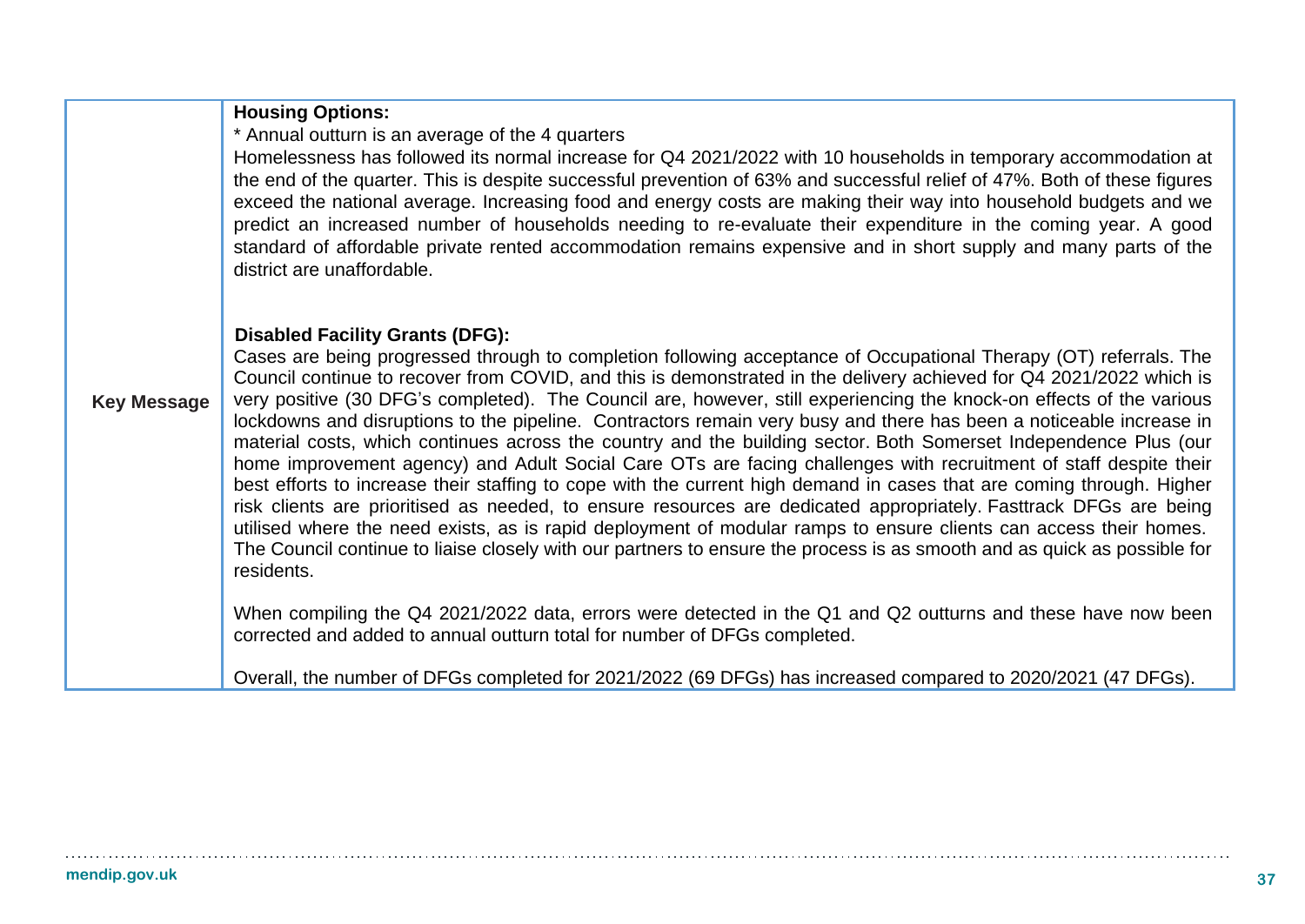### **Neighbourhood Services:**

The Street Cleansing and Groundcare proactive inspection figures indicate how many randomly selected inspections have been carried out by MDC officers and the contractor for both service streams within the Core Services Contract. There are up to 960 inspections carried out each month for the whole of the contract service streams including, but not limited to, facilities and asset maintenance.

| <b>Performance</b>                | <b>Calculation</b><br><b>Methodology</b>                                                                                                     | <b>Target</b><br><b>National/</b> |       | Q1 21/22      |       | Q2 21/22      |       | Q3 21/22                 |       | Q4 21/22      |                | <b>Annual</b><br><b>Outturn</b> |
|-----------------------------------|----------------------------------------------------------------------------------------------------------------------------------------------|-----------------------------------|-------|---------------|-------|---------------|-------|--------------------------|-------|---------------|----------------|---------------------------------|
| <b>Indicators</b>                 |                                                                                                                                              | service<br>level<br><b>Target</b> | Total | $\frac{0}{0}$ | Total | $\frac{0}{0}$ | Total | $\frac{0}{0}$            | Total | $\frac{0}{0}$ | Total          | $\frac{0}{0}$                   |
| Fly tip collections               | The overall total number<br>of fly tips collected during<br>the reporting period                                                             |                                   | 464   |               | 473   |               | 438   | $\overline{\phantom{0}}$ | 521   | -             | 1896           |                                 |
| Fly tip collections               | The % of fly tips collected<br>within 3 working days<br>after reported to the<br>contractor                                                  | 3 working<br>days                 |       | 91%           |       | 93%           |       | 97%                      |       | 98%           | $\blacksquare$ | 95%                             |
| Street Cleansing -<br>Inspections | The total number of<br>proactive inspections<br>carried out during the<br>period for Street<br>Cleansing and the % of<br>those graded A or B | 80%                               |       | 0%            | 52    | 80%           | 217   | 85%                      | 203   | 92%           | 472            | 86%<br>*average                 |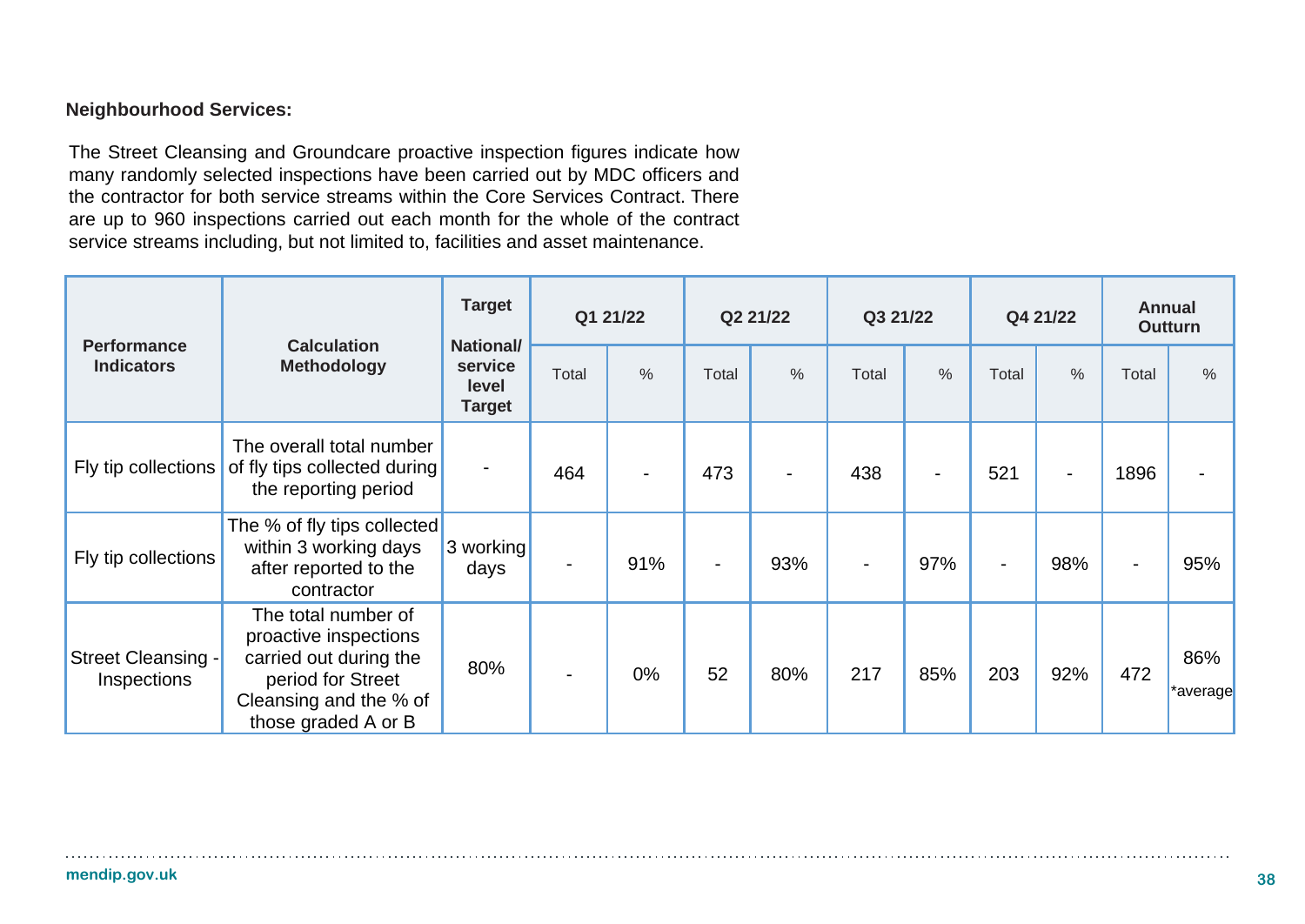| Ground care -<br>Inspections       | The total number of<br>proactive inspections<br>carried out during the<br>period for Groundcare and<br>the % of those graded A<br>or B                                                                                                                                                                                                                                            | 80% |                  | 0% | 28               | 92% | 64               | 96% | 80               | 91% | 172              | 93%<br>*average |
|------------------------------------|-----------------------------------------------------------------------------------------------------------------------------------------------------------------------------------------------------------------------------------------------------------------------------------------------------------------------------------------------------------------------------------|-----|------------------|----|------------------|-----|------------------|-----|------------------|-----|------------------|-----------------|
| Street cleansing                   | The total miles of road<br>swept within period                                                                                                                                                                                                                                                                                                                                    |     | 825<br>miles     |    | 849<br>miles     |     | 901<br>miles     |     | 932<br>miles     |     | 3507<br>miles    |                 |
| Street cleansing                   | The total tonnage of<br>debris collected from road<br>sweeping within period                                                                                                                                                                                                                                                                                                      |     | 580.92<br>tonnes |    | 387.29<br>tonnes |     | 572.78<br>tonnes |     | 765.65<br>tonnes |     | 2307<br>tonnes   |                 |
| Street cleansing<br>projects       | The number of community<br>litter picking projects<br>carried out within period                                                                                                                                                                                                                                                                                                   |     | 11               |    | 14               |     | 24               |     | 37               |     | 86               |                 |
| Street cleansing<br>waste disposal | Total tonnage of waste<br>disposed of within period.<br>Includes litter bins, dog<br>bins, fly tipping, litter picks<br>except for special<br>clearances                                                                                                                                                                                                                          |     | 160.66<br>tonnes |    | 227.13<br>tonnes |     | 182.03<br>tonnes |     | 174.70<br>tonnes |     | 744.52<br>tonnes |                 |
| <b>Key Message</b>                 | Fly tipping:<br>There has been an increase in fly tips since Q3 2021/2022 and compared with the previous three quarters of<br>2021/2022. However, the outturn for Q4 2021/2022 is lower than in Q4 2020/2021 (620 fly tips).<br>There has been a reduction of 17% of fly tips collected since 2020/2021 (2283), although fly tips continue to be higher<br>than pre COVID levels. |     |                  |    |                  |     |                  |     |                  |     |                  |                 |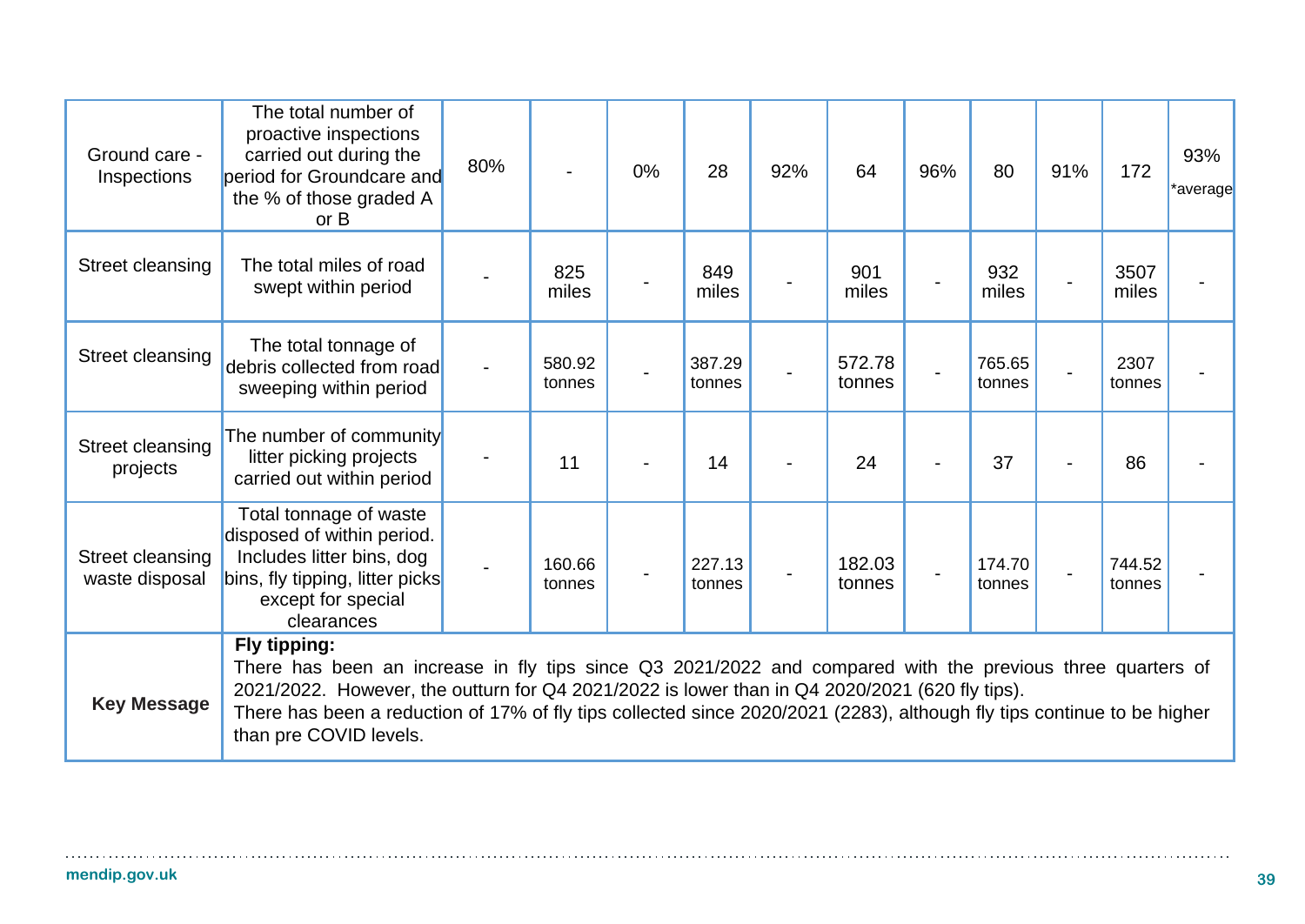The Council continues to work with enforcement to target large scale fly tippers to decrease the number of fly tips collected.

### **Street cleansing and ground care:**

Note \*the percentage is an average of the 3 quarter periods.

The effects of the second sweeper are being represented in the proactive inspection scores, with higher scores comparative to previous quarters for Street Cleansing. Both street cleansing and ground care inspections are exceeding service level agreement targets.

Whilst the number of miles swept has increased slightly, the tonnage of debris collected has increased significantly compared to Q3 2021/2022, and this is the highest level over the preceding quarters.

The number of community litter picks has been experiencing a seasonal increase, and as we move into the summer months the Council anticipate this number to rise.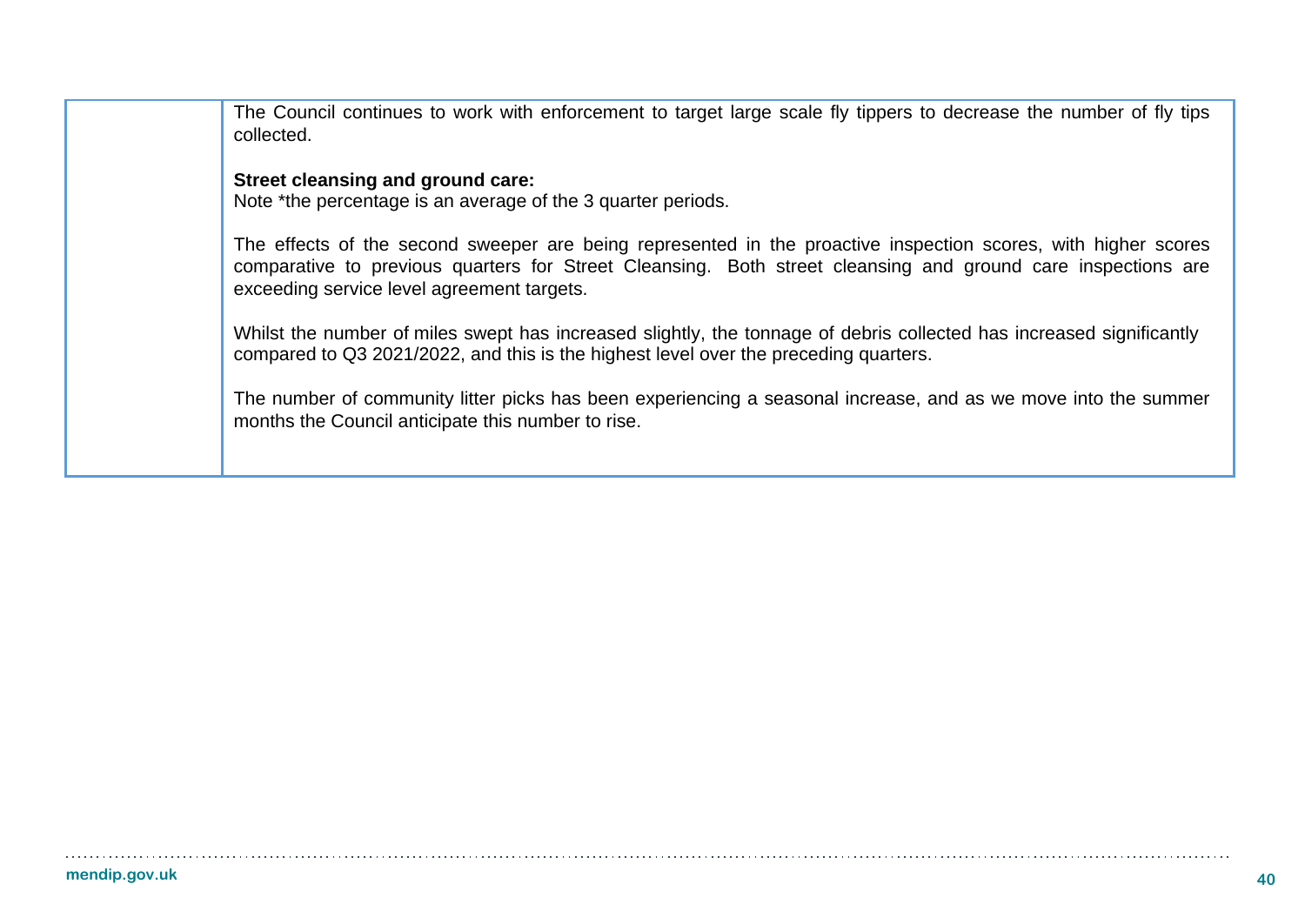### **Community Health Services:**

| <b>Performance</b><br><b>Indicators</b> |                                                                                       | <b>Target</b>                                         | Q1 21/22       |                | Q2 21/22       |                          | Q3 21/22            |                          | Q4 21/22       |                          | <b>Annual</b><br><b>Outturn</b> |                |
|-----------------------------------------|---------------------------------------------------------------------------------------|-------------------------------------------------------|----------------|----------------|----------------|--------------------------|---------------------|--------------------------|----------------|--------------------------|---------------------------------|----------------|
|                                         | <b>Calculation</b><br><b>Methodology</b>                                              | <b>National/</b><br>service<br>level<br><b>Target</b> | Total          | $\frac{0}{0}$  | Total          | $\%$                     | Total               | $\frac{0}{0}$            | Total          | $\frac{0}{0}$            | Total                           | $\frac{0}{0}$  |
| <b>All Service</b><br>Requests          | Service requests<br>received and<br>responded to within the<br>5-day service standard | 95%                                                   | 722            | 96%            | 702            | 97%                      | 511<br>(was<br>492) | 96%                      | 562            | 98%                      | 2497                            | 97%            |
| Enforcement -<br><b>CPWs</b>            | Number issued in<br>period                                                            | n/a                                                   | 14             | $\blacksquare$ | 12             | $\overline{\phantom{0}}$ | $\overline{4}$      |                          | 11             | $\blacksquare$           | 41                              |                |
| Enforcement -<br><b>CPWs</b>            | Number<br>conformed/withdrawn<br>in period                                            | n/a                                                   | 3              | $\blacksquare$ | 5              |                          | 3                   |                          | 3              | $\overline{\phantom{0}}$ | n/a                             |                |
| Enforcement -<br><b>CPWs</b>            | Number active in total<br>at end of the period                                        | n/a                                                   | $25*$          | $\blacksquare$ | 37             | $\overline{\phantom{a}}$ | 33                  | $\overline{\phantom{0}}$ | 34             | $\overline{\phantom{0}}$ | n/a                             | $\blacksquare$ |
| Enforcement -<br><b>CPNs</b>            | Number issued in<br>period                                                            | n/a                                                   | $\overline{2}$ | $\blacksquare$ | $\overline{4}$ | $\overline{\phantom{0}}$ | $\overline{2}$      |                          | $\overline{2}$ | $\blacksquare$           | 10                              | $\blacksquare$ |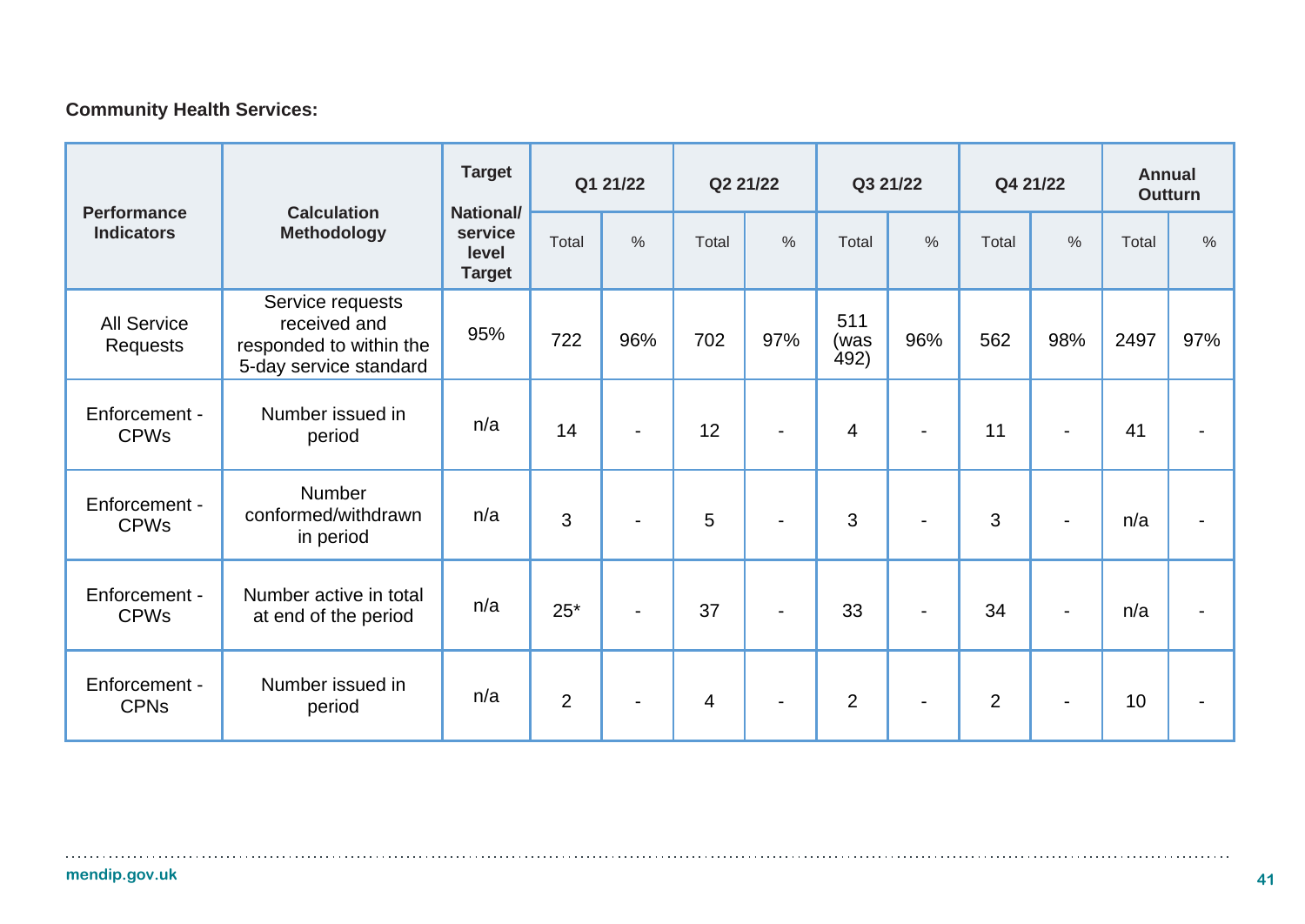| Enforcement -<br><b>CPNs</b>                | Number active in total<br>at end of the period                                                               | n/a | $\overline{2}$ | 6 | 6              | 6              | n/a         |  |
|---------------------------------------------|--------------------------------------------------------------------------------------------------------------|-----|----------------|---|----------------|----------------|-------------|--|
| Enforcement -<br><b>CPNs</b>                | Number being<br>progressed for further<br>enforcement action at<br>the end of the period                     | n/a | $\overline{2}$ | 0 | $\mathbf 0$    | $\mathbf 0$    | n/a         |  |
| Enforcement-<br>Abatement<br><b>Notices</b> | Number of abatement<br>notices served during<br>the period                                                   | n/a |                | 0 | $\overline{0}$ | $\overline{0}$ | $\mathbf 1$ |  |
| Enforcement-<br>Abatement<br><b>Notices</b> | Number of abatement<br>notices withdrawn<br>during the period                                                | n/a | $\overline{0}$ | 1 | $\overline{0}$ | $\overline{0}$ | n/a         |  |
| Enforcement-<br>Abatement<br><b>Notices</b> | Number of abatement<br>notices being<br>progressed for further<br>enforcement action at<br>end of the period | n/a | $\overline{0}$ | 0 | $\mathbf 0$    | $\Omega$       |             |  |
| Enforcement -<br><b>FPNs</b>                | Number of FPNs<br>issued in period                                                                           | n/a | 8              | 9 | 5              | 1              | 23          |  |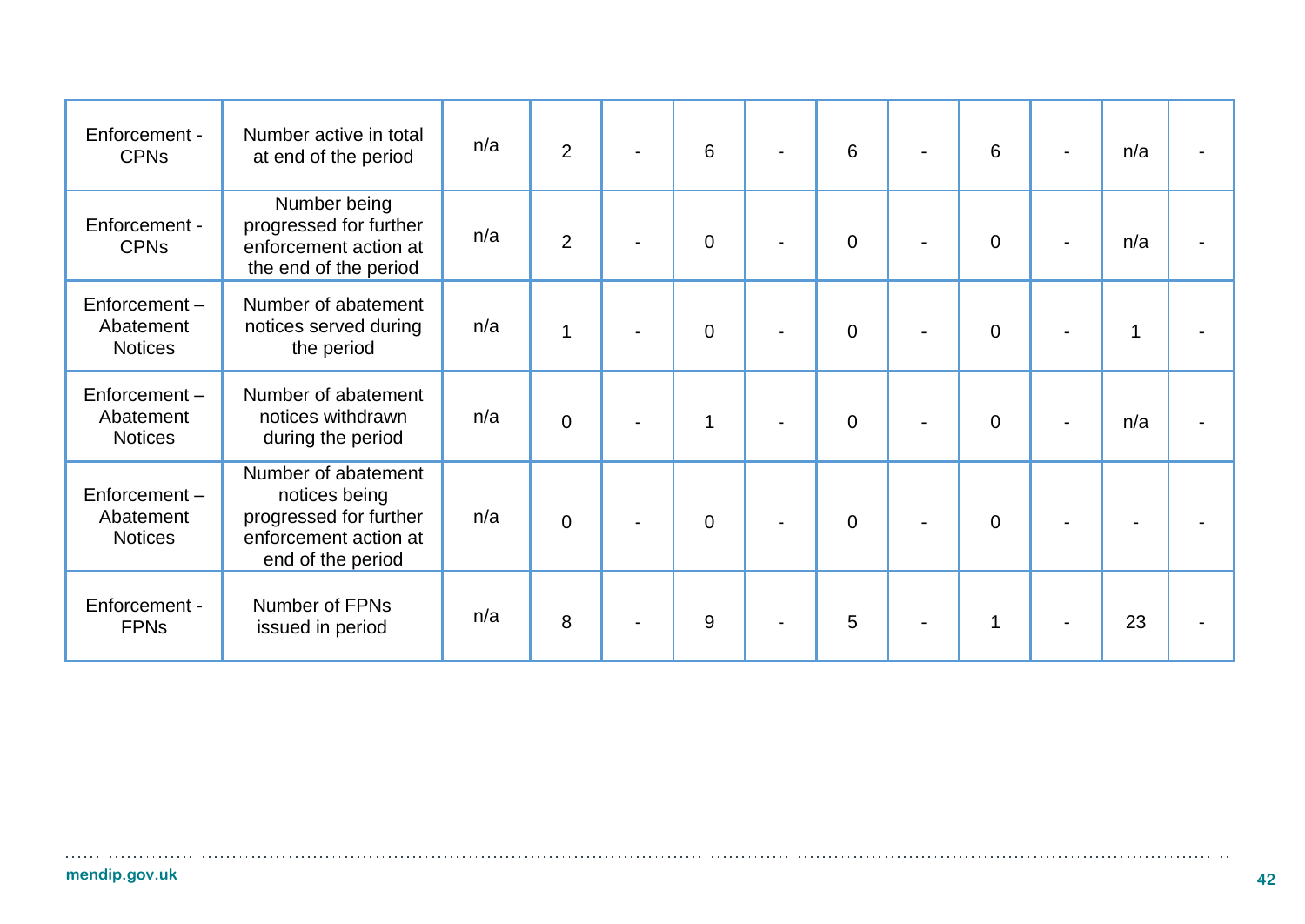|                    | <b>Service Requests:</b><br>Service requests for the group during Q4 2021/2022 have increased compared to Q3 2021/2022, which reflects the<br>pattern normally seen each year. The figures for Q4 2021/2022 show a decrease overall when comparing with<br>2020/2021 and this is almost entirely due to the drop off in COVID enquiries received by the Public Protection Team.<br>Notwithstanding this, continuing high demand in some areas has increased the overall service request when<br>comparing the current year with the previous year 2020/2021. The service has maintained performance targets in Q4<br>2021/2022 and overall, despite periods of staff absence, by temporary suspending some other work areas, and with<br>the continued assistance from our environmental health apprentice within the Environment and Community Protection<br>(ECP) Team. Over two thirds of Community Health Service requests for Q4 2021/2022, as well as for the full year,<br>were attributable to the ECP team.                                                                                                                                                                                                                                                                              |  |  |  |  |  |  |
|--------------------|---------------------------------------------------------------------------------------------------------------------------------------------------------------------------------------------------------------------------------------------------------------------------------------------------------------------------------------------------------------------------------------------------------------------------------------------------------------------------------------------------------------------------------------------------------------------------------------------------------------------------------------------------------------------------------------------------------------------------------------------------------------------------------------------------------------------------------------------------------------------------------------------------------------------------------------------------------------------------------------------------------------------------------------------------------------------------------------------------------------------------------------------------------------------------------------------------------------------------------------------------------------------------------------------------|--|--|--|--|--|--|
| <b>Key Message</b> | <b>Enforcement:</b><br>During Q4 2021/2022 the ECP Team progressed with an additional "Stop and Search" joint operation with the Police<br>to tackle illegal transfer of waste and gained compliance from those services with corrective notices as well as<br>resuming joint patrols to tackle street drinking. Due to staff resourcing issues, the ability to go out and issue Fixed<br>Penalty Notices (FPNs) was significantly constrained. However, by the end of Q4 2021/2022 all outstanding FPNS<br>issued during the year were pursued for successful payment, except one which is part of a pending prosecution for<br>waste related offences. The percentage of service requests currently involving enforcement steps, either solely by the<br>team or with assistance of other partners during Q4 2021/2022, was 6% (similar to Q3 2021/2022), compared to an<br>annual percentage of 8% for the whole year. Many issues continue to be resolved informally and this has consistently<br>been the case for above 50% of all issues raised for the ECP team to consider, throughout the year. The data<br>continues to support the mantra and corporate wishes that fair, effective, proportionate and robust enforcement is<br>being taken to tackle issues affecting the community. |  |  |  |  |  |  |
|                    | The Public Protection Team served 80 Informal Notices, issued to encourage food businesses to secure<br>improvements to ensure compliance with food safety legislation. The Licensing Team have worked with the<br>responsible authorities, interested persons and applicants for several TEN's (four) and licence applications (two),<br>mediating to avoid the need for resource heavy hearings.                                                                                                                                                                                                                                                                                                                                                                                                                                                                                                                                                                                                                                                                                                                                                                                                                                                                                                |  |  |  |  |  |  |

Note: CPW means Community Protection Warning and CPN means Community Protection Notice.

 $\ldots$ 

. . . . . . . . . . . . . . . . . . .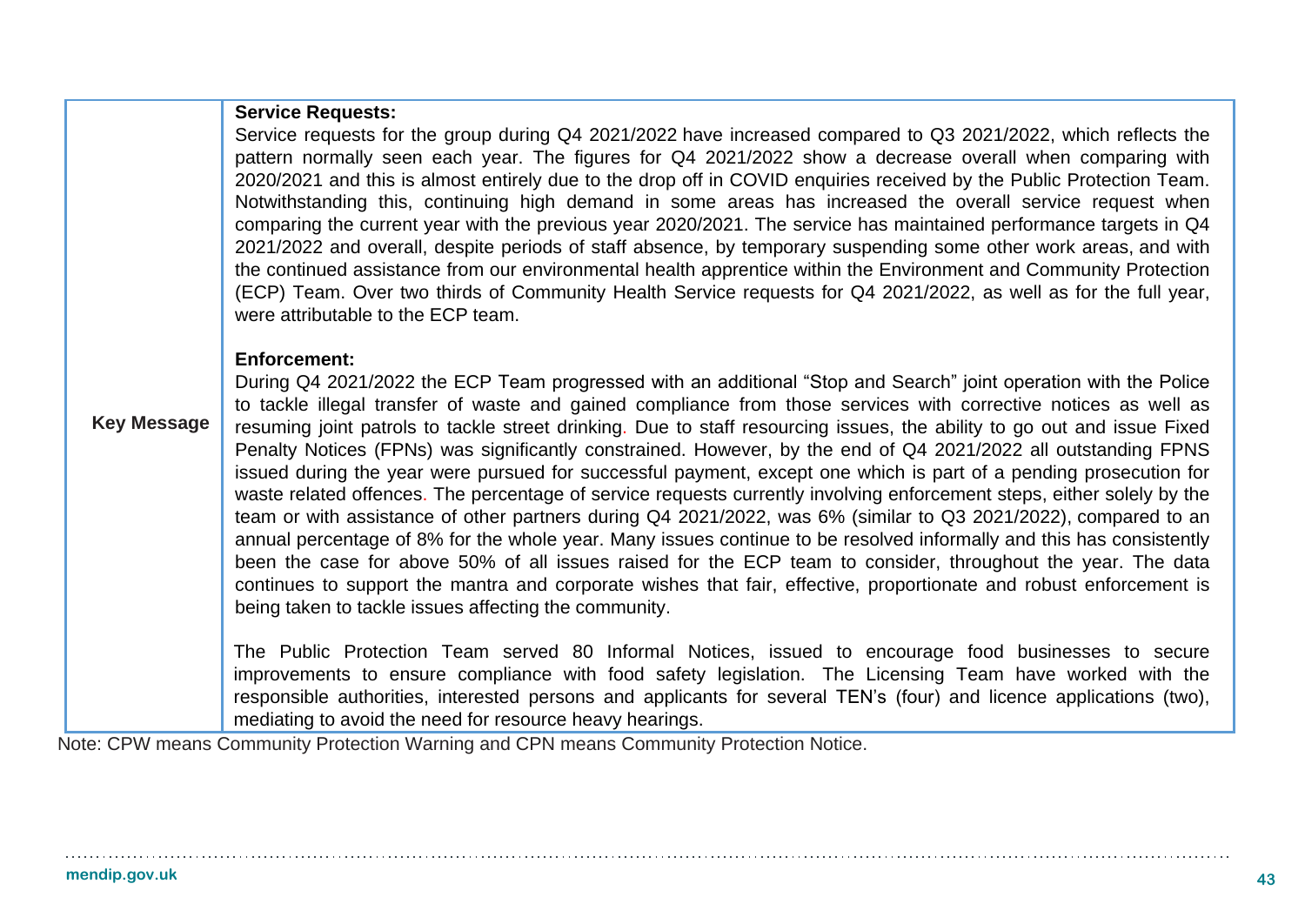### **5 Councils Partnership:**

Please note the Key Performance Indicators (KPIs) for the 5 Councils Partnership are presented as aggregated figures at a partnership level, rather than for Mendip alone, as per the agreed contract monitoring regime.

### **Local Land Charges:**

| <b>Performance</b><br><b>Indicators</b> | <b>Calculation</b>                                                                                                                                                                                                                                            | <b>Target</b><br><b>National/</b> | Q1 21/22 |               | Q2 21/22 |               | Q3 21/22 |       | Q4 21/22                 |               | <b>Annual</b><br><b>Outturn</b> |       |
|-----------------------------------------|---------------------------------------------------------------------------------------------------------------------------------------------------------------------------------------------------------------------------------------------------------------|-----------------------------------|----------|---------------|----------|---------------|----------|-------|--------------------------|---------------|---------------------------------|-------|
|                                         | <b>Methodology</b>                                                                                                                                                                                                                                            | service<br>level<br><b>Target</b> | Total    | $\frac{0}{0}$ | Total    | $\frac{0}{0}$ | Total    | $\%$  | Total                    | $\frac{0}{0}$ | Total                           | $\%$  |
| <b>Land Charges</b><br><b>KPI001</b>    | 50% of Local Authority<br>searches sent/returned<br>within 5 working days<br>(in period)                                                                                                                                                                      | 50%                               |          | 64%           |          | 67.2%         |          | 65.9% | $\overline{\phantom{a}}$ | 65.3%         | $\blacksquare$                  | 65.6% |
| <b>Land Charges</b><br>PI001            | 99.5% of Local<br>Authority searches<br>sent/returned in 8<br>working days<br>(in period)                                                                                                                                                                     | 99.5%                             |          | 100%          |          | 100%          |          | 100%  | $\blacksquare$           | 100%          | $\blacksquare$                  | 100%  |
| <b>Key Message</b>                      | KPI001 has marginally decreased in performance compared to Q3 2021/2022, however it continues to be above the<br>target set for the indicator for 2021/2022.<br>PI001 continues to exceed the service level target at 100% and has done throughout 2021/2022. |                                   |          |               |          |               |          |       |                          |               |                                 |       |

. . . . . . . . .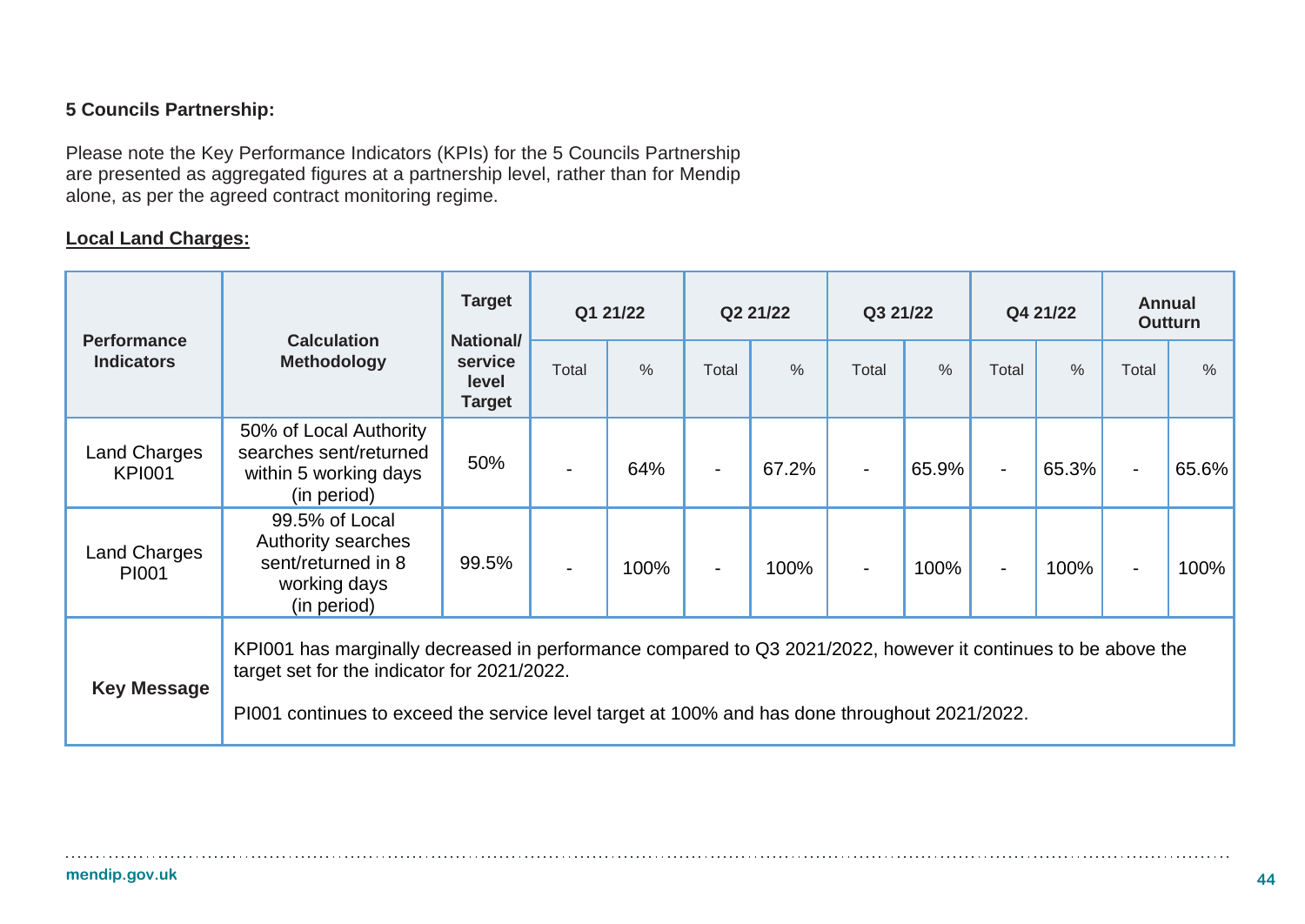## **Revenues and Benefits – Annual Returns for Mendip District Council**

| <b>Performance</b>    |                                                                                                                                                                                                                                                                                                                                                                                                                                                                                                | <b>Target</b>                                                                                                                                       | 2018/2019 |  | 2019/2020 |       | 2020/2021      |       | 2021/2022 |        |  |
|-----------------------|------------------------------------------------------------------------------------------------------------------------------------------------------------------------------------------------------------------------------------------------------------------------------------------------------------------------------------------------------------------------------------------------------------------------------------------------------------------------------------------------|-----------------------------------------------------------------------------------------------------------------------------------------------------|-----------|--|-----------|-------|----------------|-------|-----------|--------|--|
| <b>Indicators</b>     | <b>Calculation Methodology</b>                                                                                                                                                                                                                                                                                                                                                                                                                                                                 | <b>National/</b><br>service level<br>$\%$<br>Total<br>Total<br><b>Target</b><br>98.03%<br>97.7%<br>$\blacksquare$<br>99%<br>99.1%<br>$\blacksquare$ |           |  |           |       | Total          | $\%$  | Total     | $\%$   |  |
| <b>Council Tax</b>    | Council Tax – in year collection<br>(BVPI 9 PI004)                                                                                                                                                                                                                                                                                                                                                                                                                                             |                                                                                                                                                     |           |  |           | 97.7% |                | 94.5% |           | 96.31% |  |
| <b>Business Rates</b> | Business Rates – in year collection<br>(BVPI 10 PI005)                                                                                                                                                                                                                                                                                                                                                                                                                                         |                                                                                                                                                     |           |  |           | 98.9% | $\blacksquare$ | 91.7% |           | 95.88% |  |
| <b>Key Message</b>    | The annual target for both the Council Tax in year collection and Business Rates in year collection has not met the<br>target threshold for 2021/2022, but collections have increased compared with last financial year 2020/2021.<br>The target thresholds have not been met as this Council has not carried out full recovery actions, in particular<br>limiting the number of referrals made to enforcement agents and limiting recovery on households that receive<br>council tax support. |                                                                                                                                                     |           |  |           |       |                |       |           |        |  |

. . . . . . . . . . . . . .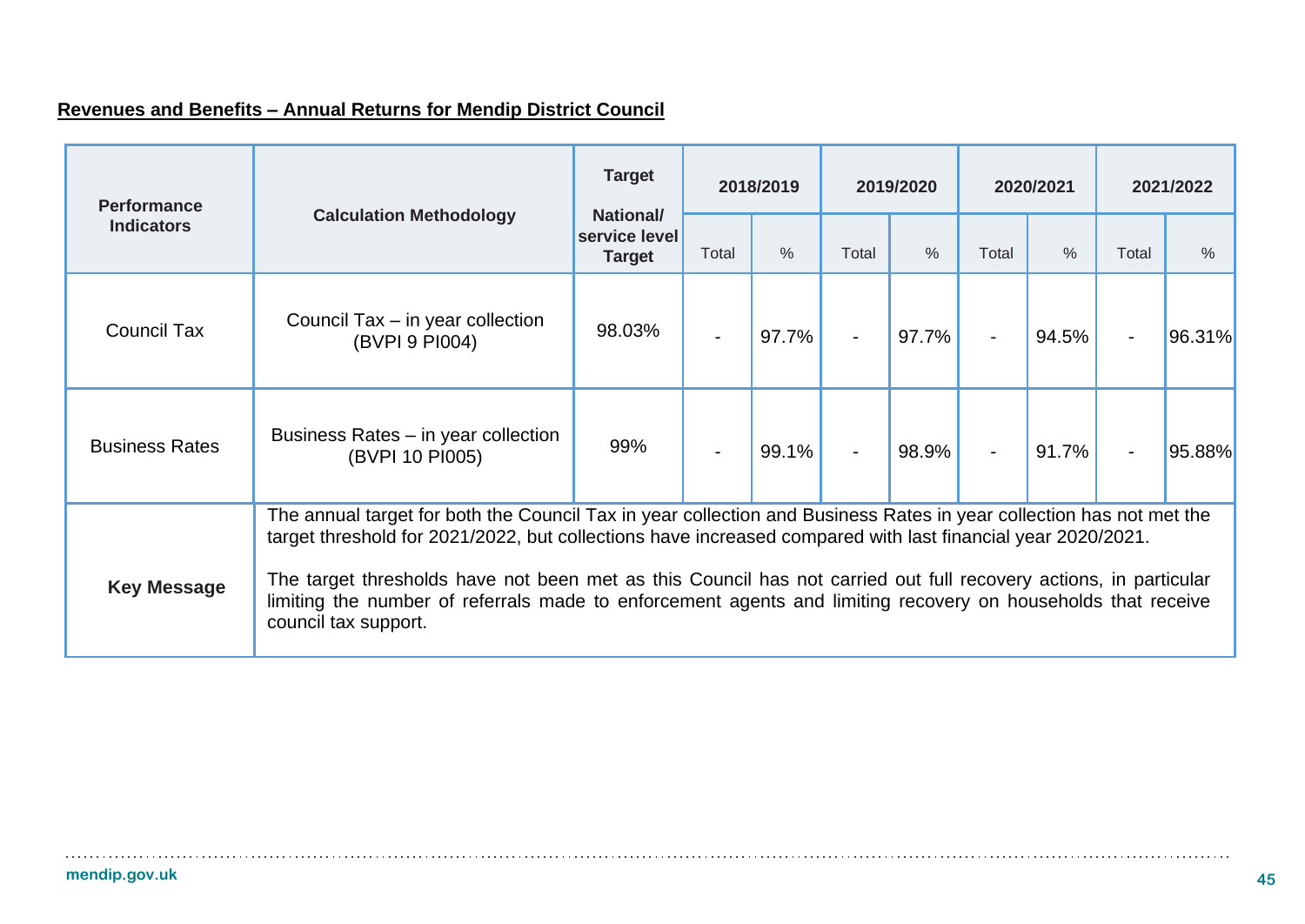### **Somerset Waste Partnership:**

Somerset's Local Authorities work together as the Somerset Waste Partnership ensuring that our household waste is reduced, collected, reused, recycled and effectively treated. The data is Somerset wide, unless otherwise stated.

**Please note:** Data is provided by SWP and there will be a delay reporting outturns by one quarter.

| <b>Performance</b><br><b>Indicators</b>                                                                              |                                                                                                    | <b>Target</b>                                      | Q4 20/21 |        | Q1 21/22                 |               | Q2 21/22       |        | Q3 21/22                 |        |
|----------------------------------------------------------------------------------------------------------------------|----------------------------------------------------------------------------------------------------|----------------------------------------------------|----------|--------|--------------------------|---------------|----------------|--------|--------------------------|--------|
|                                                                                                                      | <b>Calculation Methodology</b>                                                                     | <b>National/</b><br>service level<br><b>Target</b> | Total    |        | Total                    | $\frac{0}{0}$ | Total          | $\%$   | Total                    | $\%$   |
| NI 192 - The<br>percentage of<br>hhid waste that is<br>sent for reuse,<br>recycling or<br>composting<br>(quarterly)* | The % of all household waste<br>reused, recycled or composted<br>(Somerset wide) High % is good    | 53.0%                                              |          | 52.36% | $\overline{\phantom{a}}$ | 56.48%        | $\blacksquare$ | 58.21% | $\overline{\phantom{0}}$ | 54.73% |
| $NI$ 193 – The<br>percentage of<br>municipal waste<br>sent to landfill<br>(quarterly)*                               | The % of residual municipal waste<br>going to landfill - (Tonnes)<br>(Somerset wide) Low % is good | N/A                                                |          | 7.30%  | $\blacksquare$           | 8.26%         |                | 2.91%  |                          | 3.99%  |